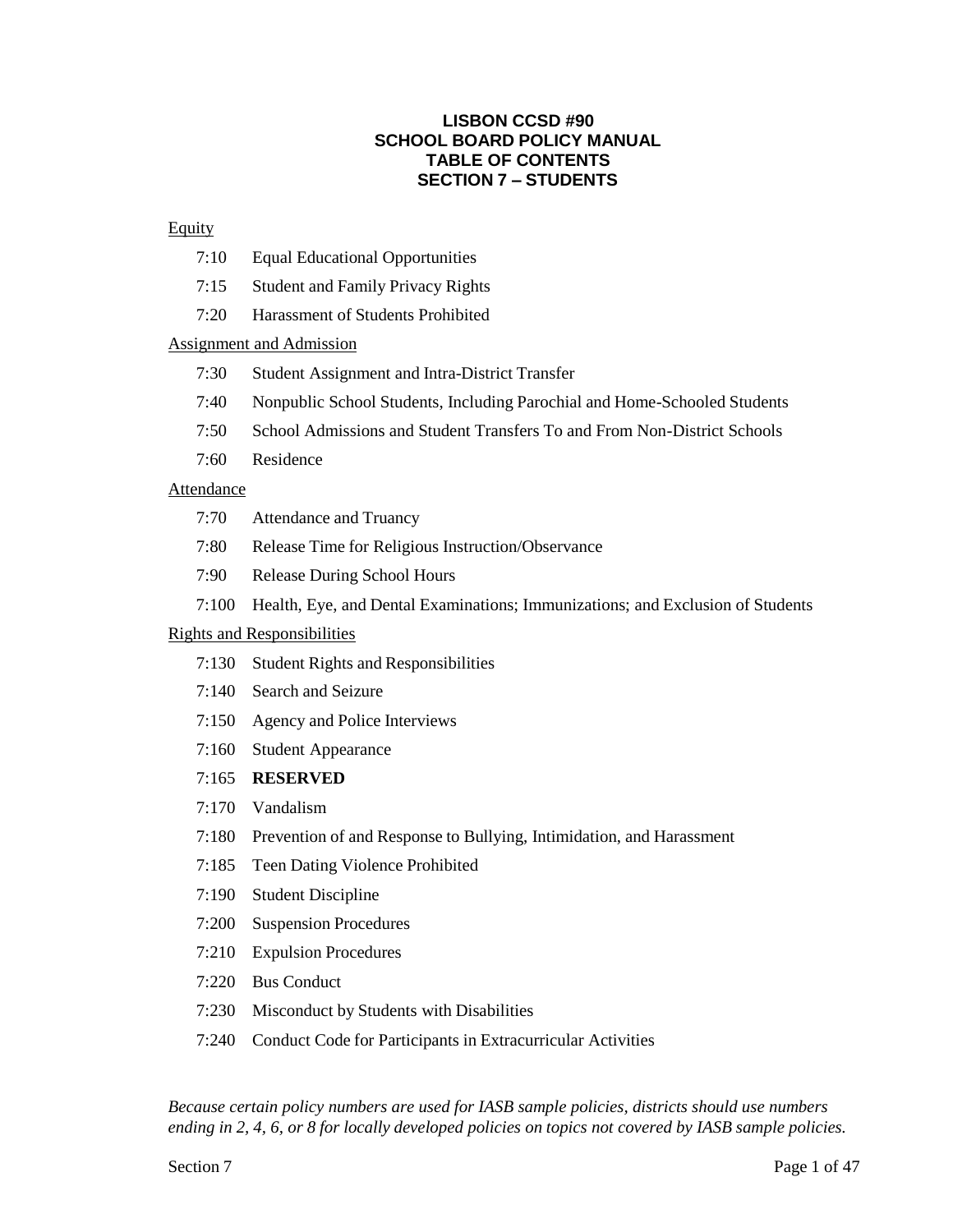#### Welfare Services

- 7:250 Student Support Services
- 7:260 Exemption from Physical Activity
- 7:270 Administering Medicines to Students
- 7:275 Orders to Forgo Life-Sustaining Treatment
- 7:280 Communicable and Chronic Infectious Disease
- 7:285 Food Allergy Management Program
- 7:290 **RESERVED**

## Activities

- 7:300 Extracurricular Athletics
- 7:305 Student Athlete Concussions and Head Injuries
- 7:310 Restrictions on Publications
- 7:325 Student Fund-Raising Activities

## Records

7:340 Student Records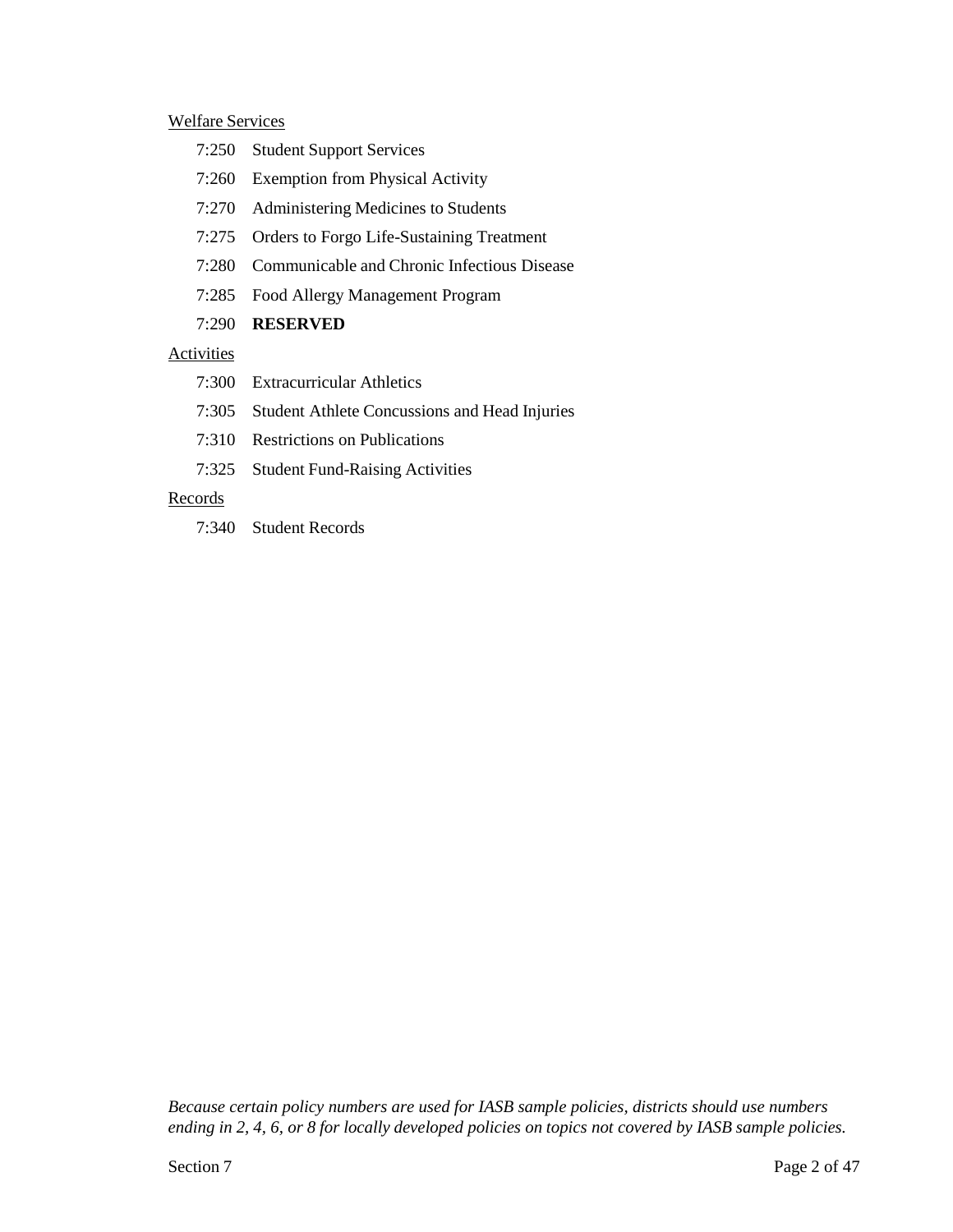## **Equal Educational Opportunities**

Equal educational and extracurricular opportunities shall be available for all students without regard to color, race, nationality, religion, sex, sexual orientation, ancestry, age, physical or mental disability, gender identity, status of being homeless, order of protection status, actual or potential marital or parental status, including pregnancy. Further, the District will not knowingly enter into agreements with any entity or any individual that discriminates against students on the basis of sex or any other protected status, except that the District remains viewpoint neutral when granting access to school facilities under School Board policy 8:20, *Community Use of School Facilities*. Any student may file a discrimination grievance by using Board policy 2:260, *Uniform Grievance Procedure*.

### Sex Equity

No student shall, based on sex, sexual orientation, or gender identity be denied equal access to programs, activities, services, or benefits or be limited in the exercise of any right, privilege, advantage, or denied equal access to educational and extracurricular programs and activities.

Any student may file a sex equity complaint by using Board policy 2:260, *Uniform Grievance Procedure*. A student may appeal the Board's resolution of the complaint to the Regional Superintendent (pursuant to 105 ILCS 5/3-10) and, thereafter, to the State Superintendent of Education (pursuant to 105 ILCS 5/2-3.8).

### Administrative Implementation

ADOPTED: December 8, 2014

The Superintendent shall appoint a Nondiscrimination Coordinator. The Superintendent and Building Principal shall use reasonable measures to inform staff members and students of this policy and grievance procedure.

| LEGAL REF.:        | 42 U.S.C. §11431 et seq., McKinney Homeless Assistance Act.                                                                                                                 |
|--------------------|-----------------------------------------------------------------------------------------------------------------------------------------------------------------------------|
|                    | 20 U.S.C. §1681 et seq., 34 C.F.R. Part 106; Title IX of the Educational                                                                                                    |
|                    | Amendments.                                                                                                                                                                 |
|                    | 29 U.S.C. §791 et seq., Rehabilitation Act of 1973.                                                                                                                         |
|                    | 775 ILCS 35/5, Religious Freedom Restoration Act.                                                                                                                           |
|                    | Ill. Constitution, Art. I, §18.                                                                                                                                             |
|                    | Good News Club v. Milford Central School, 121 S.Ct. 2093 (2001).                                                                                                            |
|                    | 105 ILCS 5/3.25b, 3.25d(b), 10-20.12, 10-22.5, and 27-1.                                                                                                                    |
|                    | 775 ILCS 5/1-101 et seq., Illinois Human Rights Act.                                                                                                                        |
|                    | 23 Ill.Admin.Code §1.240 and Part 200.                                                                                                                                      |
| <b>CROSS REF.:</b> | 2:260 (Uniform Grievance Procedure), 7:20 (Harassment of Students Prohibited),<br>7:130 (Student Rights and Responsibilities), 8:20 (Community Use of School<br>Facilities) |
|                    |                                                                                                                                                                             |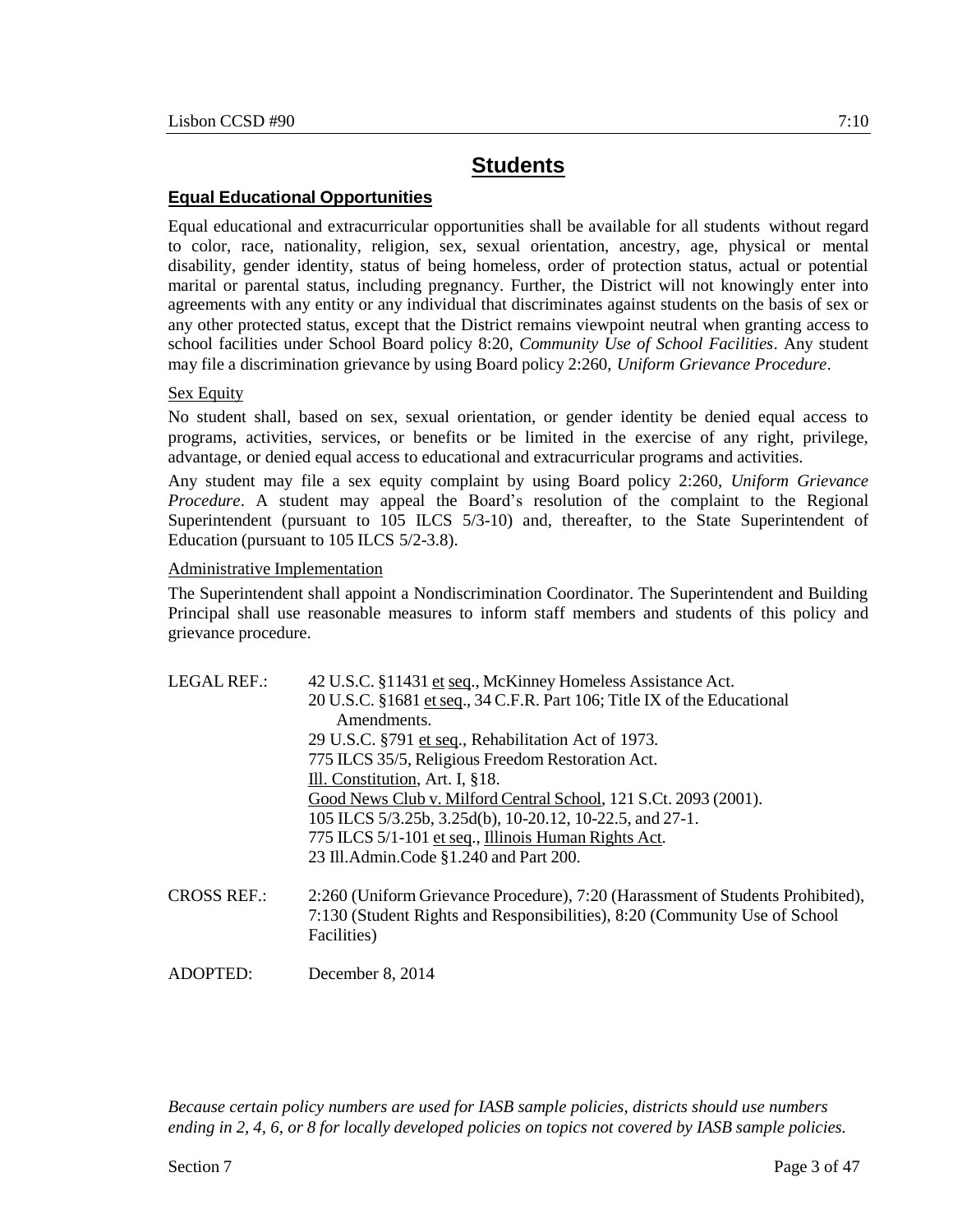## **Student and Family Privacy Rights**

#### Surveys

All surveys requesting personal information from students, as well as any other instrument used to collect personal information from students, must advance or relate to the District's educational objectives as identified in School Board policy 6:10, *Educational Philosophy and Objectives*, or assist students' career choices. This applies to all surveys, regardless of whether the student answering the questions can be identified and regardless of who created the survey.

### Surveys Created by a Third Party

Before a school official or staff member administers or distributes a survey or evaluation created by a third party to a student, the student's parent(s)/guardian(s) may inspect the survey or evaluation, upon their request and within a reasonable time of their request.

This section applies to every survey: (1) that is created by a person or entity other than a District official, staff member, or student, (2) regardless of whether the student answering the questions can be identified, and (3) regardless of the subject matter of the questions.

#### Survey Requesting Personal Information

School officials and staff members shall not request, nor disclose, the identity of any student who completes any survey or evaluation (created by any person or entity, including the District) containing one or more of the following items:

- 1. Political affiliations or beliefs of the student or the student's parent/guardian.
- 2. Mental or psychological problems of the student or the student's family.
- 3. Behavior or attitudes about sex.
- 4. Illegal, anti-social, self-incriminating, or demeaning behavior.
- 5. Critical appraisals of other individuals with whom students have close family relationships.
- 6. Legally recognized privileged or analogous relationships, such as those with lawyers, physicians, and ministers.
- 7. Religious practices, affiliations, or beliefs of the student or the student's parent/guardian.
- 8. Income other than that required by law to determine eligibility for participation in a program or for receiving financial assistance under such program.

The student's parent(s)/guardian(s) may:

- 1. Inspect the survey or evaluation upon, and within a reasonable time of, their request, and/or
- 2. Refuse to allow their child or ward to participate in the activity described above. The school shall not penalize any student whose parent(s)/guardian(s) exercised this option.

### Instructional Material

A student's parent(s)/guardian(s) may inspect, upon their request, any instructional material used as part of their child/ward's educational curriculum within a reasonable time of their request.

The term "instructional material" means instructional content that is provided to a student, regardless of its format, printed or representational materials, audio-visual materials, and materials in electronic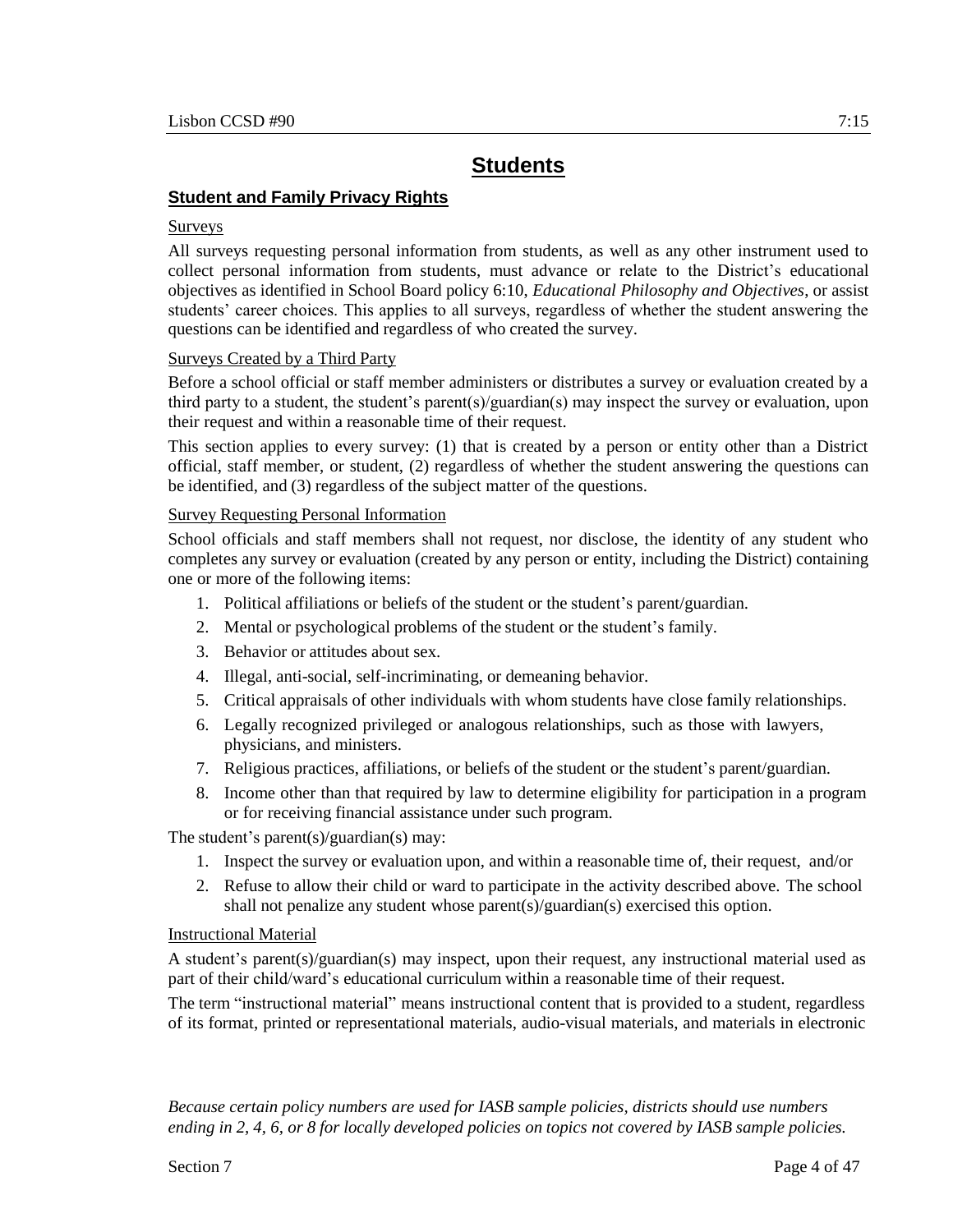or digital formats (such as materials accessible through the Internet). The term does not include academic tests or academic assessments.

### Physical Exams or Screenings

No school official or staff member shall subject a student to a non-emergency, invasive physical examination or screening as a condition of school attendance. The term *invasive physical examination* means any medical examination that involves the exposure of private body parts, or any act during such examination that includes incision, insertion, or injection into the body, but does not include a hearing, vision, or scoliosis screening.

The above paragraph does not apply to any physical examination or screening that:

- 1. Is permitted or required by an applicable State law, including physical examinations or screenings that are permitted without parental notification.
- 2. Is administered to a student in accordance with the Individuals with Disabilities Education Act (20 U.S.C. §1400 et seq.).
- 3. Is otherwise authorized by Board policy.

#### Selling or Marketing Students' Personal Information Is Prohibited

No school official or staff member shall market or sell personal information concerning students (or otherwise provide that information to others for that purpose). The term *personal information* means individually identifiable information including: (1) a student or parent's first and last name, (2) a home or other physical address (including street name and the name of the city or town), (3) a telephone number, (4) a Social Security identification number or (5) driver's license number or State identification card.

The above paragraph does not apply: (1) if the student's parent(s)/guardian(s) have consented; or (2) to the collection, disclosure or, use of personal information collected from students for the exclusive purpose of developing, evaluating or providing educational products or services for, or to, students or educational institutions, such as the following:

- 1. College or other postsecondary education recruitment, or military recruitment.
- 2. Book clubs, magazines, and programs providing access to low-cost literary products.
- 3. Curriculum and instructional materials used by elementary schools and secondary schools.
- 4. Tests and assessments to provide cognitive, evaluative, diagnostic, clinical, aptitude, or achievement information about students (or to generate other statistically useful data for the purpose of securing such tests and assessments) and the subsequent analysis and public release of the aggregate data from such tests and assessments.
- 5. The sale by students of products or services to raise funds for school-related or educationrelated activities.
- 6. Student recognition programs.

Under no circumstances may a school official or staff member provide a student's *personal information* to a business organization or financial institution that issues credit or debit cards.

#### Notification of Rights and Procedures

The Superintendent or designee shall notify students' parents/guardians of:

- 1. This policy as well as its availability upon request from the general administration office.
- 2. How to opt their child or ward out of participation in activities as provided in this policy.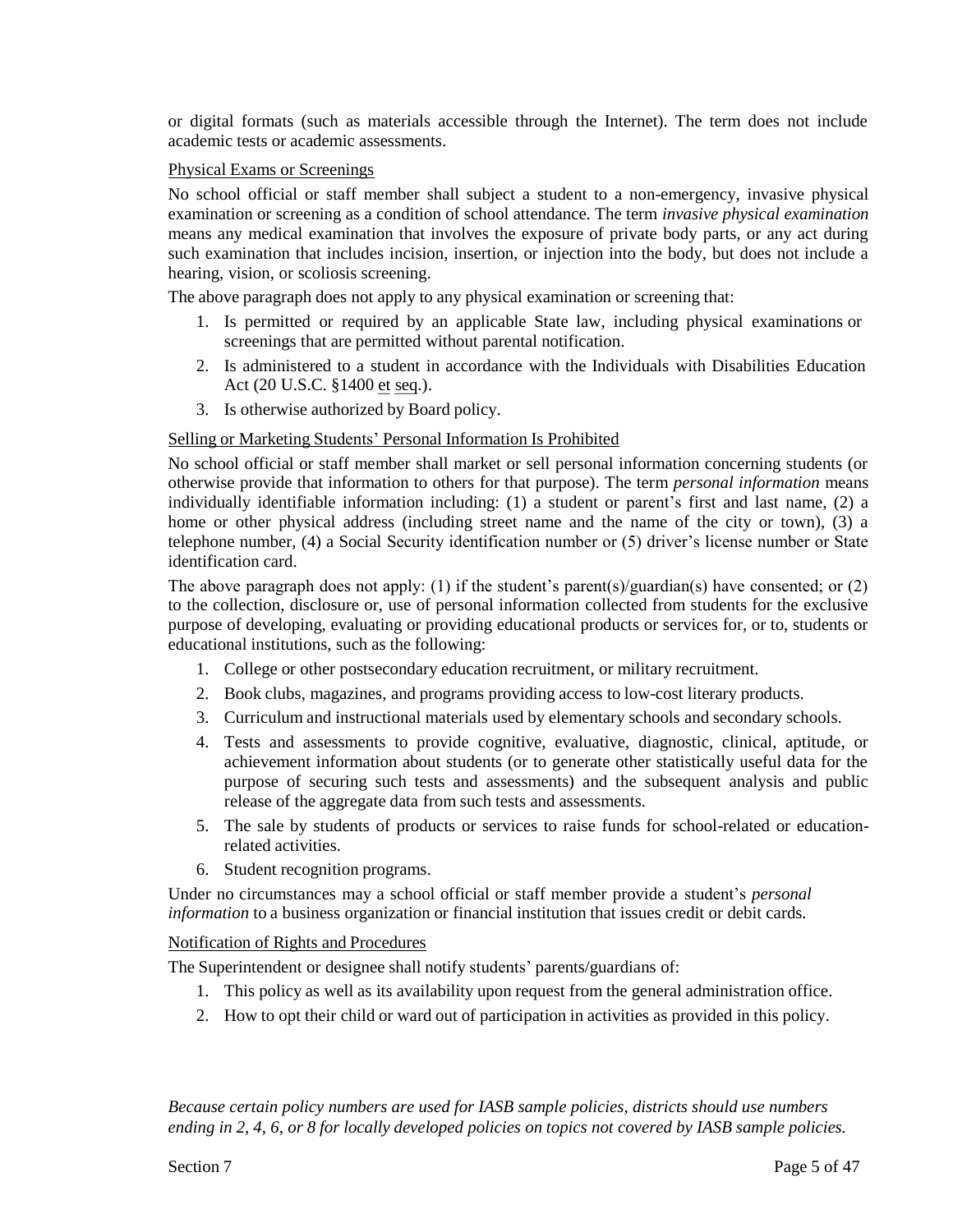- 3. The approximate dates during the school year when a survey requesting personal information, as described above, is scheduled or expected to be scheduled.
- 4. How to request access to any survey or other material described in this policy.

This notification shall be given parents/guardians at least annually, at the beginning of the school year, and within a reasonable period after any substantive change in this policy.

The rights provided to parents/guardians in this policy transfer to the student when the student turns 18 years old, or is an emancipated minor.

| LEGAL REF.: | 20 U.S.C. §1232h, Protection of Pupil Rights.                             |
|-------------|---------------------------------------------------------------------------|
|             | 325 ILCS 17/, Children's Privacy Protection and Parental Empowerment Act. |
|             | 105 ILCS 5/10-20.38.                                                      |

CROSS REF.: 2:260 (Uniform Grievance Procedure), 6:210 (Instructional Materials), 6:260 (Complaints About Curriculum, Instructional Materials, and Programs), 7:130 (Student Rights and Responsibilities)

ADOPTED: December 8, 2014

 $\lambda$  Lisbon CCSD #90  $\lambda$  7:20

# **Students**

## **Harassment of Students Prohibited**

### Bullying, Intimidation, and Harassment Prohibited

No person, including a District employee or agent, or student, shall harass, intimidate, or bully a student on the basis of actual or perceived: race; color; national origin; military status; unfavorable discharge status from military service; sex; sexual orientation; gender identity; gender-related identity or expression; ancestry; age; religion; physical or mental disability; order of protection status; status of being homeless; actual or potential marital or parental status, including pregnancy; association with a person or group with one or more of the aforementioned actual or perceived characteristics; or any other distinguishing characteristic. The District will not tolerate harassing, intimidating conduct, or bullying whether verbal, physical, sexual, or visual, that affects the tangible benefits of education, that unreasonably interferes with a student's educational performance, or that creates an intimidating, hostile, or offensive educational environment. Examples of prohibited conduct include name-calling, using derogatory slurs, stalking, sexual violence, causing psychological harm, threatening or causing physical harm, threatened or actual destruction of property, or wearing or possessing items depicting or implying hatred or prejudice of one of the characteristics stated above.

### Sexual Harassment Prohibited

Sexual harassment of students is prohibited. Any person, including a district employee or agent, or student, engages in sexual harassment whenever he or she makes sexual advances, requests sexual favors, and/or engages in other verbal or physical conduct, including sexual violence, of a sexual or sex-based nature, imposed on the basis of sex, that:

1. Denies or limits the provision of educational aid, benefits, services, or treatment; or that makes such conduct a condition of a student's academic status; or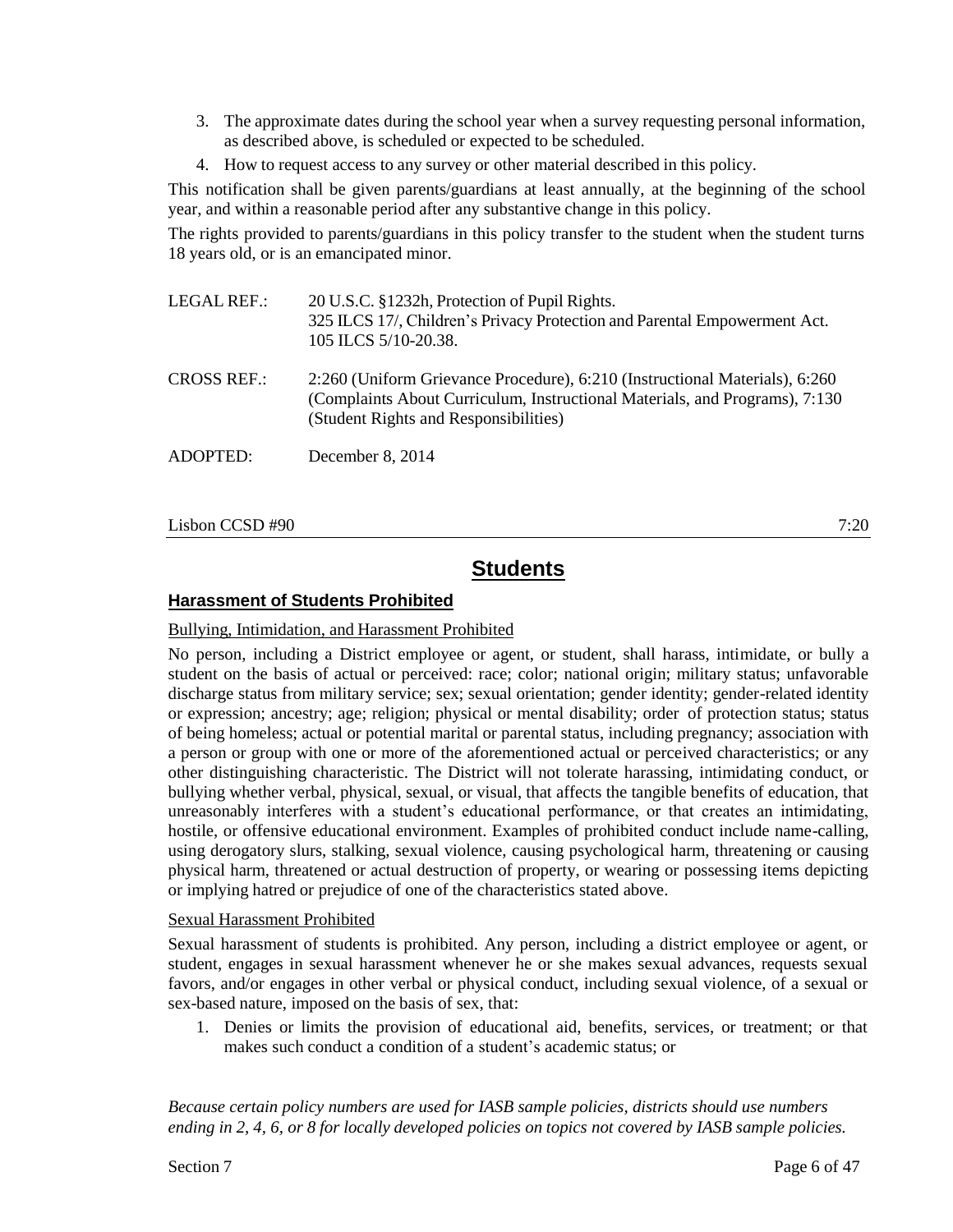- 2. Has the purpose or effect of:
	- a. Substantially interfering with a student's educational environment;
	- b. Creating an intimidating, hostile, or offensive educational environment;
	- c. Depriving a student of educational aid, benefits, services, or treatment; or
	- d. Making submission to or rejection of such conduct the basis for academic decisions affecting a student.

The terms *intimidating*, *hostile*, and *offensive* include conduct that has the effect of humiliation, embarrassment, or discomfort. Examples of sexual harassment include touching, crude jokes or pictures, discussions of sexual experiences, teasing related to sexual characteristics, and spreading rumors related to a person's alleged sexual activities. The term *sexual violence* includes a number of different acts. Examples of sexual violence include, but are not limited to, rape, sexual assault, sexual battery, sexual abuse, and sexual coercion.

### Making a Complaint; Enforcement

Students are encouraged to report claims or incidences of bullying, harassment, sexual harassment, or any other prohibited conduct to the Nondiscrimination Coordinator, Building Principal, or a Complaint Manager. A student may choose to report to a person of the student's same sex. Complaints will be kept confidential to the extent possible given the need to investigate. Students who make good faith complaints will not be disciplined.

An allegation that a student was a victim of any prohibited conduct perpetrated by another student shall be referred to the Building Principal for appropriate action.

The Superintendent shall insert into this policy the names, addresses, and telephone numbers of the District's current Nondiscrimination Coordinator and Complaint Managers. At least one of these individuals will be female, and at least one will be male.

#### **Nondiscrimination Coordinator:**

Melanie Elias, Superintendent Lisbon CCSD 90 127 Canal St., Newark, IL 60541 Address [melias@lisbon.k12.il.us](mailto:melias@lisbon.k12.il.us) Email 815/736-6324 Telephone

#### **Complaint Managers:**

| Melanie Elias, Superintendent   | Demetra Turman, Superintendent    |
|---------------------------------|-----------------------------------|
| Lisbon CCSD 90                  | Newark Grade School               |
| 127 Canal St., Newark, IL 60541 | 503 Chicago Rd., Newark, IL 60541 |
| Address                         | Address                           |
| melias@lisbon.k12.il.us         |                                   |
| Email                           | Email                             |
| 815/736-6324                    | 815/695-5143                      |
| Telephone                       | Telephone                         |

The Superintendent shall use reasonable measures to inform staff members and students of this policy, such as, by including it in the appropriate handbooks.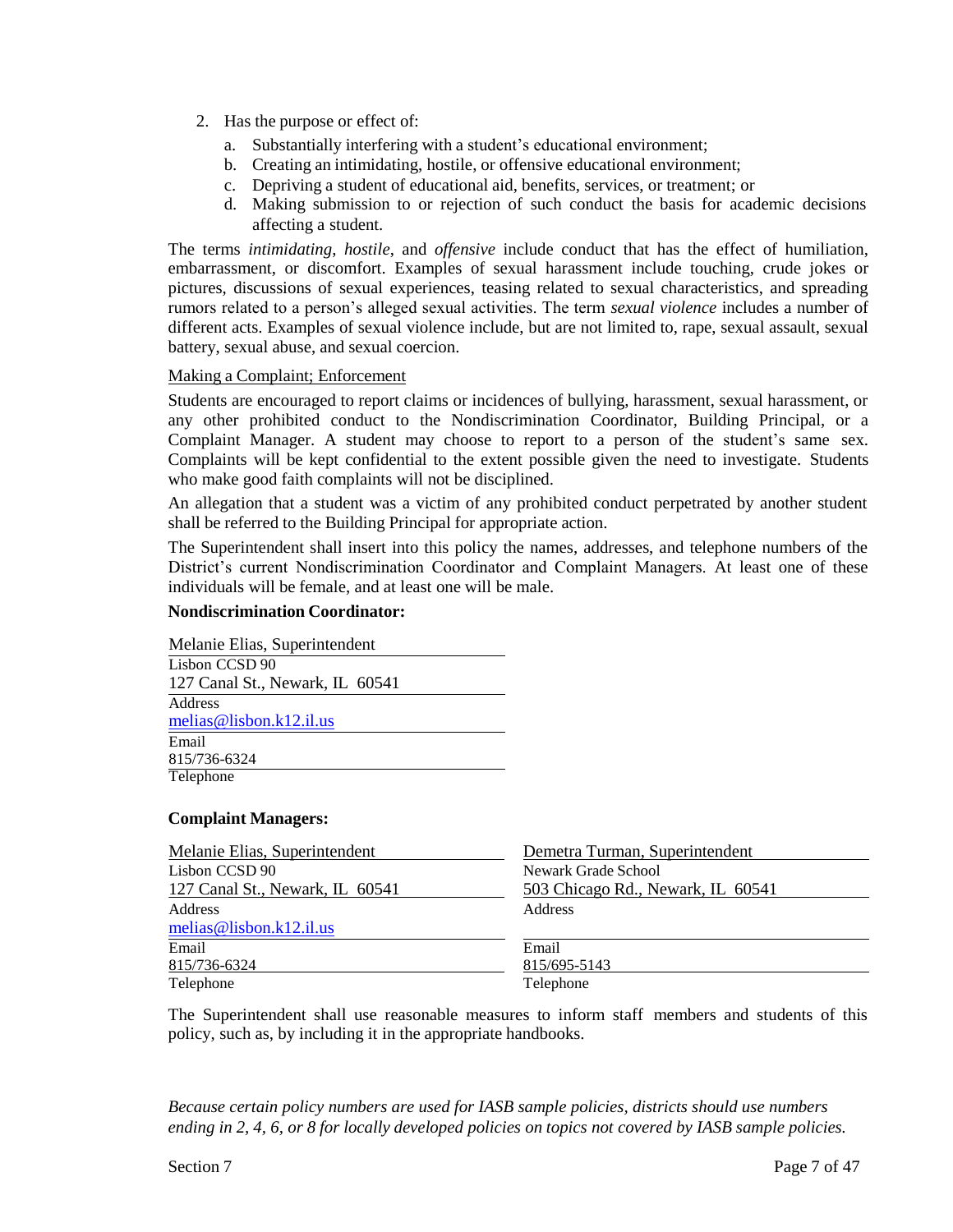Any District employee who is determined, after an investigation, to have engaged in conduct prohibited by this policy will be subject to disciplinary action up to and including discharge. Any District student who is determined, after an investigation, to have engaged in conduct prohibited by this policy will be subject to disciplinary action, including but not limited to, suspension and expulsion consistent with the discipline policy. Any person making a knowingly false accusation regarding prohibited conduct will likewise be subject to disciplinary action up to and including discharge, with regard to employees, or suspension and expulsion, with regard to students.

| <b>LEGAL REF.:</b> | 20 U.S.C. §1681 et seq., Title IX of the Educational Amendments.                                                                                                                                                                                                                                                                                                |
|--------------------|-----------------------------------------------------------------------------------------------------------------------------------------------------------------------------------------------------------------------------------------------------------------------------------------------------------------------------------------------------------------|
|                    | 34 C.F.R. Part 106.                                                                                                                                                                                                                                                                                                                                             |
|                    | 105 ILCS 5/10-20.12, 10-22.5, 5/27-1, and 5/27-23.7.                                                                                                                                                                                                                                                                                                            |
|                    | 775 ILCS 5/1-101 et seq., Illinois Human Rights Act.                                                                                                                                                                                                                                                                                                            |
|                    | 23 Ill.Admin.Code §1.240 and Part 200.                                                                                                                                                                                                                                                                                                                          |
|                    | Davis v. Monroe County Board of Education, 119 S.Ct. 1661 (1999).                                                                                                                                                                                                                                                                                               |
|                    | Franklin v. Gwinnett Co. Public Schools, 112 S.Ct. 1028 (1992).                                                                                                                                                                                                                                                                                                 |
|                    | Gebser v. Lago Vista Independent School District, 118 S.Ct. 1989 (1998).                                                                                                                                                                                                                                                                                        |
|                    | West v. Derby Unified School District No. 260, 206 F.3d 1358 (10th Cir., 2000).                                                                                                                                                                                                                                                                                 |
| <b>CROSS REF.:</b> | 2:260 (Uniform Grievance Procedure), 5:20 (Workplace Harassment Prohibited),<br>7:10 (Equal Educational Opportunities), 7:180 (Prevention of and Response to<br>Bullying, Intimidation, and Harassment), 7:185 (Teen Dating Violence<br>Prohibited), 7:190 (Student Discipline), 7:240 (Conduct Code for Participants in<br><b>Extracurricular Activities</b> ) |
| ADOPTED:           | December 8, 2014                                                                                                                                                                                                                                                                                                                                                |

 $\lambda$  Lisbon CCSD #90  $\lambda$  7:30

# **Students**

## **Student Assignment**

The Superintendent or designee shall assign students to classes. Homeless children shall be assigned according to Board policy 6:140, *Education of Homeless Children.*

| LEGAL REF.:        | 105 ILCS 5/10-21.3, 5/10-21.3a, and 5/10-22.5.                                                                              |
|--------------------|-----------------------------------------------------------------------------------------------------------------------------|
| <b>CROSS REF.:</b> | 4:170 (Safety), 6:15 (School Accountability), 6:30 (Organization of Instruction),<br>6:140 (Education of Homeless Children) |

ADOPTED: December 8, 2014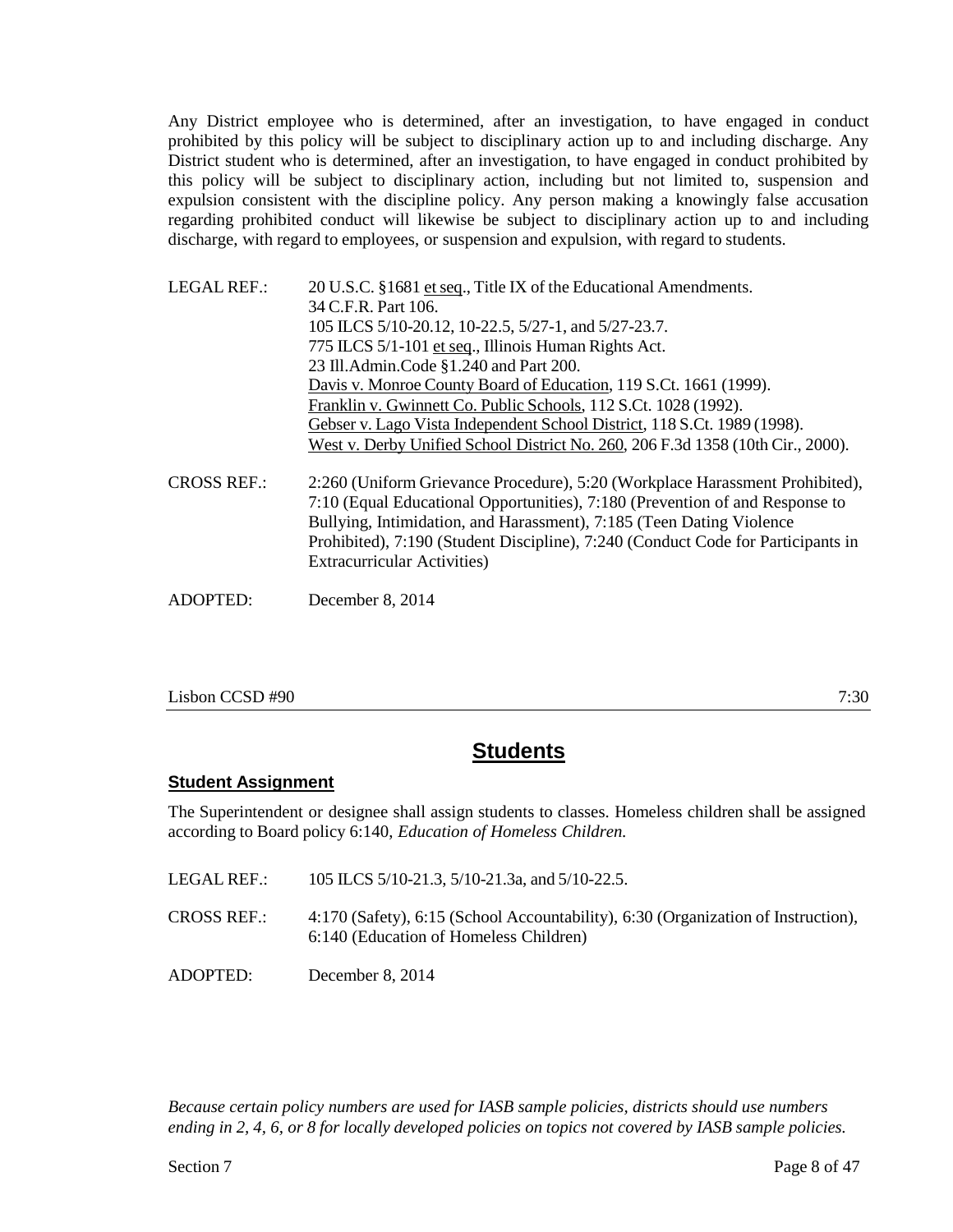## **Nonpublic School Students, Including Parochial and Home-Schooled Students**

## Part-Time Attendance

The District accepts nonpublic school students, including parochial and home-schooled students, who live within the District for part-time attendance in the District's regular education program on a space-available basis. Requests for part-time attendance must be submitted to the Building Principal. All requests for attendance in the following school year must be submitted before May 1.

A student accepted for partial enrollment must comply with all discipline and attendance requirements established by the school. He or she may participate in any co-curricular activity associated with a District class in which he or she is enrolled. The parent(s)/guardian(s) of a student accepted for partial enrollment must pay all fees, pro-rated on the basis of a percentage of full-time fees. Transportation to and/or from school is provided on regular bus routes to or from a point on the route nearest or most easily accessible to the nonpublic school or student's home. This transportation shall be on the same basis as the District provides transportation for its full-time students. Transportation on other than established bus routes is the responsibility of the parent(s)/guardian(s).

### Students with a Disability

The District will accept for part-time attendance those students with disabilities who live within the District and are enrolled in nonpublic schools. Requests must be submitted by the student's parent/guardian. Special educational services shall be provided to such students as soon as possible after identification, evaluation, and placement procedures provided by State law, but no later than the beginning of the next school semester following the completion of such procedures. Transportation for such students shall be provided only if required in the child's individualized educational program on the basis of the child's disabling condition or as the special education program location may require.

### Extracurricular Activities, Including Interscholastic Competition

Nonpublic students, regardless of whether they attend a District school part-time, will not be allowed to participate in extracurricular activities.

## Assignment When Enrolling Full-Time in a District School

Grade placement by, and academic credits earned at, a nonpublic school will be accepted if the school has a Certificate of Nonpublic School Recognition from the Illinois State Board of Education, or, if outside Illinois, if the school is accredited by the state agency governing education.

A student who, after receiving instruction in a non-recognized or non-accredited school, enrolls in the District will: (1) be assigned to a grade level according to academic proficiency, and/or (2) have academic credits recognized by the District if the student demonstrates appropriate academic proficiency to the school administration. Any portion of a student's transcript relating to such instruction will not be considered for placement on the honor roll or computation in class rank.

Notwithstanding the above, recognition of grade placement and academic credits awarded by a nonpublic school is at the sole discretion of the District. All school and class assignments will be made according to School Board policy 7:30, *Student Assignment*, as well as administrative procedures implementing this policy.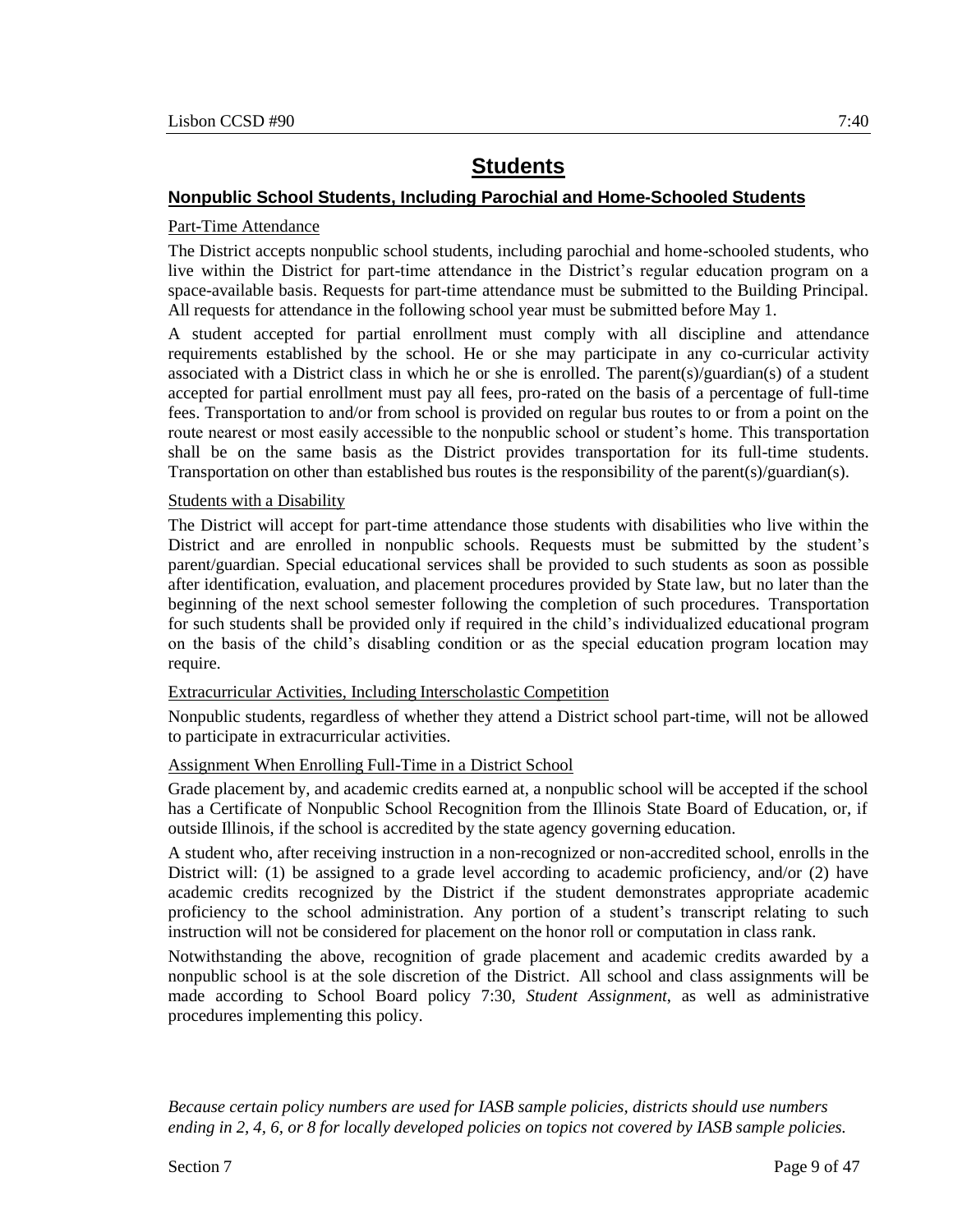- LEGAL REF.: 105 ILCS 5/10-20.24 and 5/14-6.01.
- CROSS REF.: 4:110 (Transportation), 6:170 (Title I Programs), 6:190 (Extracurricular and Co-Curricular Activities), 7:30 (Student Assignment), 7:300 (Extracurricular Athletics)
- ADOPTED: December 8, 2014

Lisbon CCSD #90 7:50

# **Students**

#### **School Admissions and Student Transfers To and From Non-District Schools**

#### Age

To be eligible for admission, a child must be 5 years old on or before September 1 of that school term. A child entering first grade must be 6 years of age on or before September 1 of that school term. Based upon an assessment of the child's readiness, a child will be allowed to attend first grade if he or she attended a non-public preschool, continued his or her education at that school through kindergarten, was taught in kindergarten by an appropriately certified teacher, and will be 6 years old on or before December 31. A child with exceptional needs who qualifies for special education services is eligible for admission at 3 years of age.

Parents/guardians may request early admission for a child. The Superintendent or designee shall assess the child's readiness to attend school and make the decision accordingly.

#### Admission Procedure

All students must register for school each year on the dates and at the place designated by the Superintendent. Parents/guardians of students enrolling in the District for the first time must present:

- 1. A certified copy of the student's birth certificate. If a birth certificate is not presented, the Superintendent or designee shall notify in writing the person enrolling the student that within 30 days he or she must provide a certified copy of the student's birth certificate. A student will be enrolled without a birth certificate. When a certified copy of the birth certificate is presented, the school shall promptly make a copy for its records, place the copy in the student's temporary record, and return the original to the person enrolling the child. If a person enrolling a student fails to provide a certified copy of the student's birth certificate, the Superintendent or designee shall immediately notify the local law enforcement agency, and shall also notify the person enrolling the student in writing that, unless he or she complies within 10 days, the case will be referred to the local law enforcement authority for investigation. If compliance is not obtained within that 10-day period, the Superintendent or designee shall so refer the case. The Superintendent or designee shall immediately report to the local law enforcement authority any material received pursuant to this paragraph that appears inaccurate or suspicious in form or content.
- 2. Proof of residence, as required by Board policy 7:60, *Residence*.
- 3. Proof of disease immunization or detection and the required physical examination, as required by State law and Board policy 7:100, *Health, Eye, and Dental Examinations; Immunizations; and Exclusion of Students*.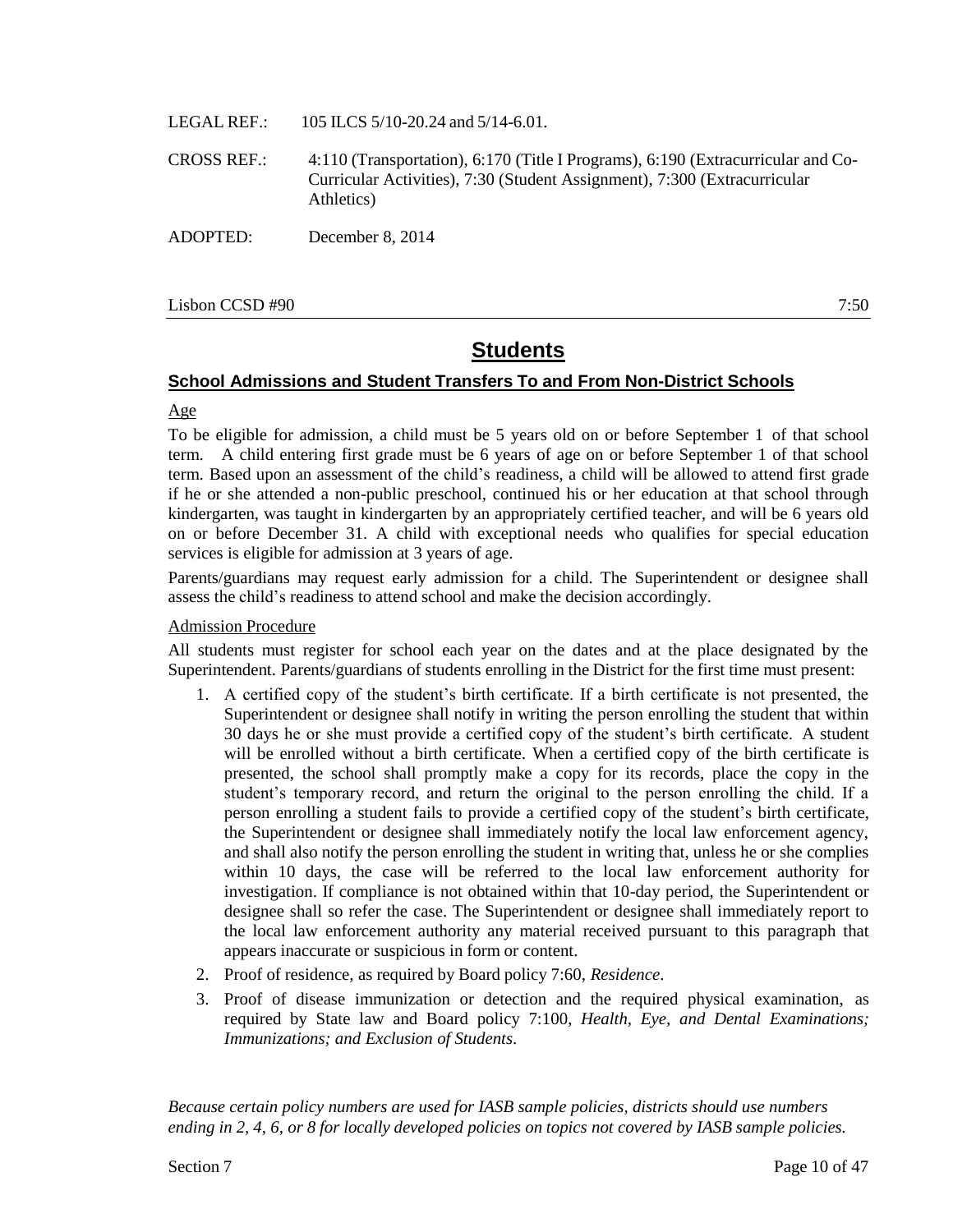The individual enrolling a student shall be given the opportunity to voluntarily state whether the student has a parent or guardian who is a member of a branch of the U. S. Armed Forces and who is either deployed to active duty or expects to be deployed to active duty during the school year.

#### Homeless Children

Any homeless child shall be immediately admitted, even if the child or child's parent/guardian is unable to produce records normally required for enrollment. Board policy 6:140, *Education of Homeless Children*, and its implementing administrative procedure, govern the enrollment of homeless children.

#### Student Transfers To and From Non-District Schools

A student may transfer into or out of the District according to State law and procedures developed by the Superintendent. A student seeking to transfer into the District must serve the entire term of any suspension or expulsion, imposed for any reason by any public or private school, in this or any other state, before being admitted into the School District.

| <b>LEGAL REF.:</b> | McKinney Homeless Assistance Act, 42 U.S.C. §11431 et seq.<br>Family Educational Rights and Privacy Act, 20 U.S.C. §1232.                                                                                                                                                                                                                                                           |
|--------------------|-------------------------------------------------------------------------------------------------------------------------------------------------------------------------------------------------------------------------------------------------------------------------------------------------------------------------------------------------------------------------------------|
|                    | Illegal Immigrant and Immigrant Responsibility Act of 1996, 8 U.S.C. §1101.                                                                                                                                                                                                                                                                                                         |
|                    | Individuals With Disabilities Education Improvement Act, 20 U.S.C. §1400 et seq.                                                                                                                                                                                                                                                                                                    |
|                    | Rehabilitation Act, Section 504, 29 U.S.C. §794.                                                                                                                                                                                                                                                                                                                                    |
|                    | 105 ILCS 5/2-3.13a, 5/10-20.12, 5/10-22.5a, 5/14-1.02, 5/14-1.03a, 5/26-1, 5/26-2,<br>$5/27-8.1$ , $10/8.1$ , $45/$ , and $70/$ .                                                                                                                                                                                                                                                   |
|                    | 325 ILCS 50/ and 55/.                                                                                                                                                                                                                                                                                                                                                               |
|                    | 410 ILCS 315/2e.                                                                                                                                                                                                                                                                                                                                                                    |
|                    | 20 Ill.Admin.Code Part 1290, Missing Person Birth Records and School<br>Registration.                                                                                                                                                                                                                                                                                               |
|                    | 23 Ill.Admin.Code Part 375, Student Records.                                                                                                                                                                                                                                                                                                                                        |
| <b>CROSS REF.:</b> | 6:30 (Organization of Instruction), 6:110 (Programs for Students At Risk of<br>Academic Failure and/or Dropping out of School and Graduation Incentives<br>Program), 6:140 (Education of Homeless Children), 7:60 (Residence), 7:70<br>(Attendance and Truancy), 7:100 (Health, Eye, and Dental Examinations;<br>Immunizations; and Exclusion of Students), 7:340 (Student Records) |
| <b>ADOPTED:</b>    | December 8, 2014                                                                                                                                                                                                                                                                                                                                                                    |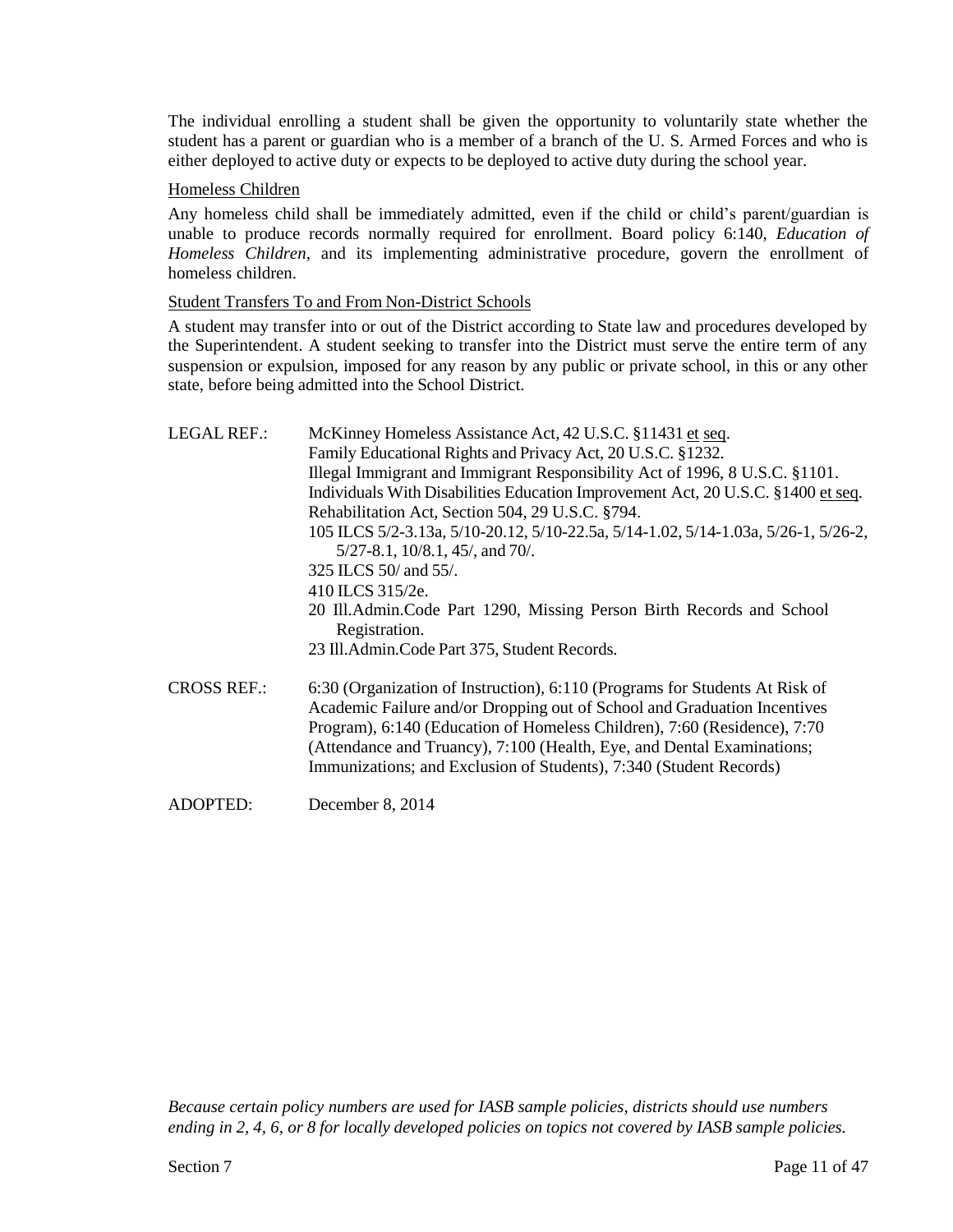### **Residence**

### Resident Students

Only students who are residents of the District may attend the District school without a tuition charge, except as otherwise provided below or in State law. A student's residence is the same as the person who has legal custody of the student.

A person asserting legal custody over a student, who is not the child's natural or adoptive parent, shall complete a signed statement, stating: (a) that he or she has assumed and exercises legal responsibility for the child, (b) the reason the child lives with him or her, other than to receive an education in the District, and (c) that he or she exercises full control over the child regarding daily educational and medical decisions in case of emergency. If the District knows the current address of the child's natural or adoptive parent, the District shall request in writing that the person complete a signed statement or Power of Attorney stating: (a) the role and responsibility of the person with whom their child is living, and (b) that the person with whom the child is living has full control over the child regarding daily educational and medical decisions in case of emergency.

A student whose family moves out of the District during the school year will be permitted to attend school for the remainder of the year without payment of tuition.

When a student's change of residence is due to the military service obligation of the student's legal custodian, the student's residence is deemed to be unchanged for the duration of the custodian's military service obligation if the student's custodian made a written request. The District, however, is not responsible for the student's transportation to or from school.

If, at the time of enrollment, a dependent child of military personnel is housed in temporary housing located outside of the District, but will be living within the District within 60 days after the time of initial enrollment, the child is allowed to enroll, subject to the requirements of State law, and must not be charged tuition.

### Requests for Non-Resident Student Admission

Non-resident students may attend the District school upon the approval of a request submitted by the student's parent(s)/guardian(s) for non-resident admission. The Superintendent may approve the request subject to the following:

- 1. The student will attend on a year-to-year basis. Approval for any one year is not authorization to attend a following year.
- 2. The student will be accepted only if there is sufficient room.
- 3. The student's parent(s)/guardian(s) will be charged the maximum amount of tuition as allowed by State law.
- 4. The student's parent(s)/guardian(s) will be responsible for transporting the student to and from school.

#### Admission of Non-Resident Students Pursuant to an Agreement or Order

Non-resident students may attend the District School tuition-free pursuant to:

1. A written agreement with an adjacent school district to provide for tuition-free attendance by a student of that district, provided both the Superintendent or designee and the adjacent district determine that the student's health and safety will be served by such attendance.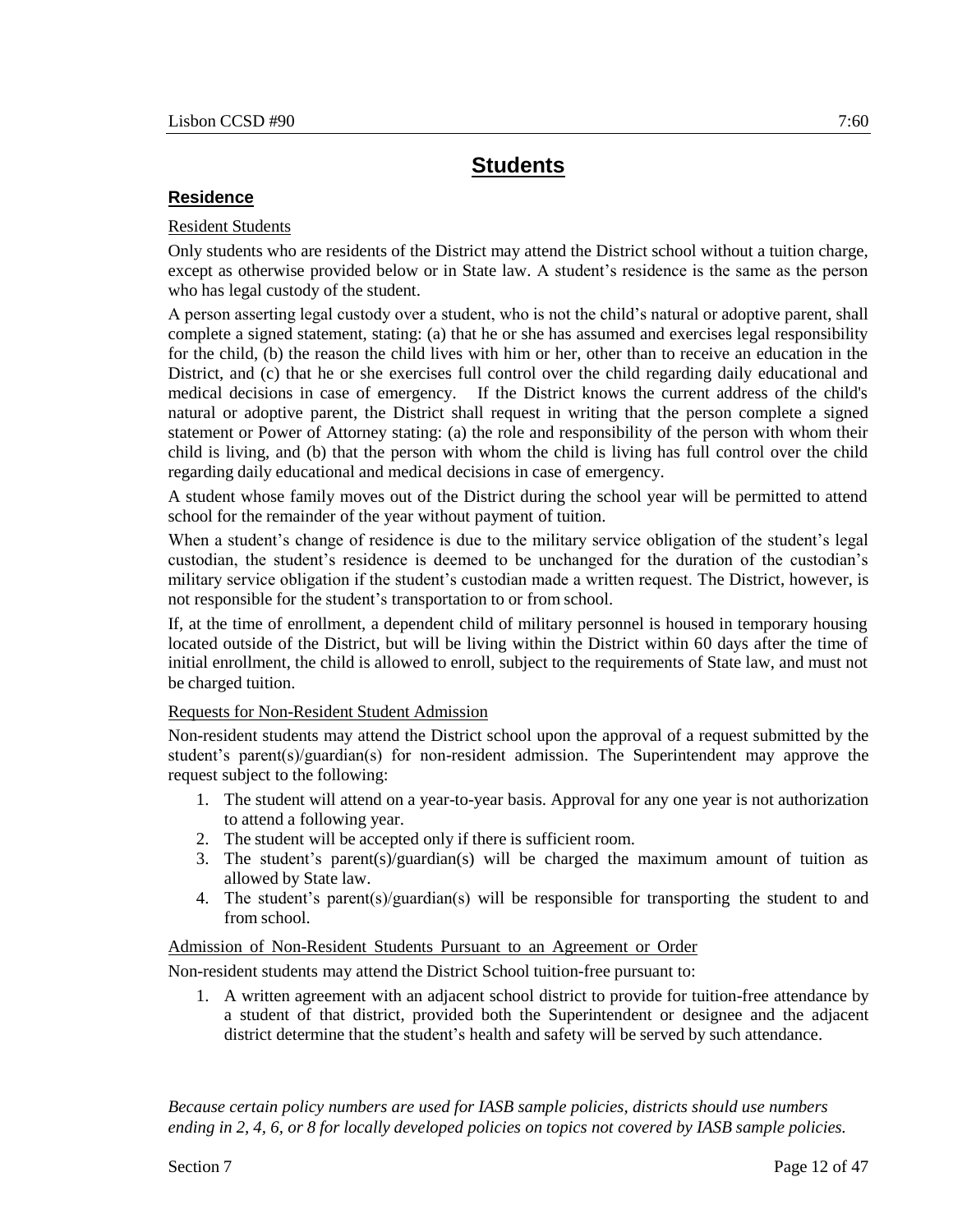- 2. A written agreement with cultural exchange organizations and institutions supported by charity to provide for tuition-free attendance by foreign exchange students and non-resident pupils of charitable institutions.
- 3. According to an intergovernmental agreement.
- 4. Whenever any State or federal law or a court order mandates the acceptance of a non-resident student.

### Homeless Children

Any homeless child shall be immediately admitted, even if the child or child's parent/guardian is unable to produce records normally required to establish residency. School Board policy 6:140, *Education of Homeless Children*, and its implementing administrative procedure, govern the enrollment of homeless children.

### Challenging a Student's Residence Status

If the Superintendent or designee determines that a student attending school on a tuition-free basis is a non-resident of the District for whom tuition is required to be charged, he or she on behalf of the School Board shall notify the person who enrolled the student of the tuition amount that is due. The notice shall be given by certified mail, return receipt requested. The person who enrolled the student may challenge this determination and request a hearing as provided by the School Code, 105 ILCS 5/10-20.12b.

| LEGAL REF.:        | McKinney Homeless Assistance Act, 42 U.S.C. §11431 et seq.<br>105 ILCS 5/10-20.12a, 5/10-20.12b, and 5/10-22.5.<br>105 ILCS $45/$ and 70/.<br>23 Ill.Admin.Code §1.240.                                                                                                                                                           |
|--------------------|-----------------------------------------------------------------------------------------------------------------------------------------------------------------------------------------------------------------------------------------------------------------------------------------------------------------------------------|
|                    | Israel S. by Owens v. Board of Educ. of Oak Park and River Forest High School<br>Dist. 200, 601 N.E.2d 1264 (Ill.App.1, 1992).                                                                                                                                                                                                    |
|                    | Joel R. v. Board of Education of Manheim School District 83, 686 N.E.2d 650<br>(Ill.App.1, 1997).                                                                                                                                                                                                                                 |
|                    | Kraut v. Rachford, 366 N.E.2d 497 (Ill.App.1, 1977).                                                                                                                                                                                                                                                                              |
| <b>CROSS REF.:</b> | 6:15 (School Accountability <i>containing</i> "School Choice for Students Enrolled in<br>a School Identified for Improvement, Corrective Action, or Restructuring"),<br>6:140 (Education of Homeless Children), 7:50 (School Admissions and Student<br>Transfers To and From Non-District Schools), 7:70 (Attendance and Truancy) |
| ADOPTED:           | December 8, 2014                                                                                                                                                                                                                                                                                                                  |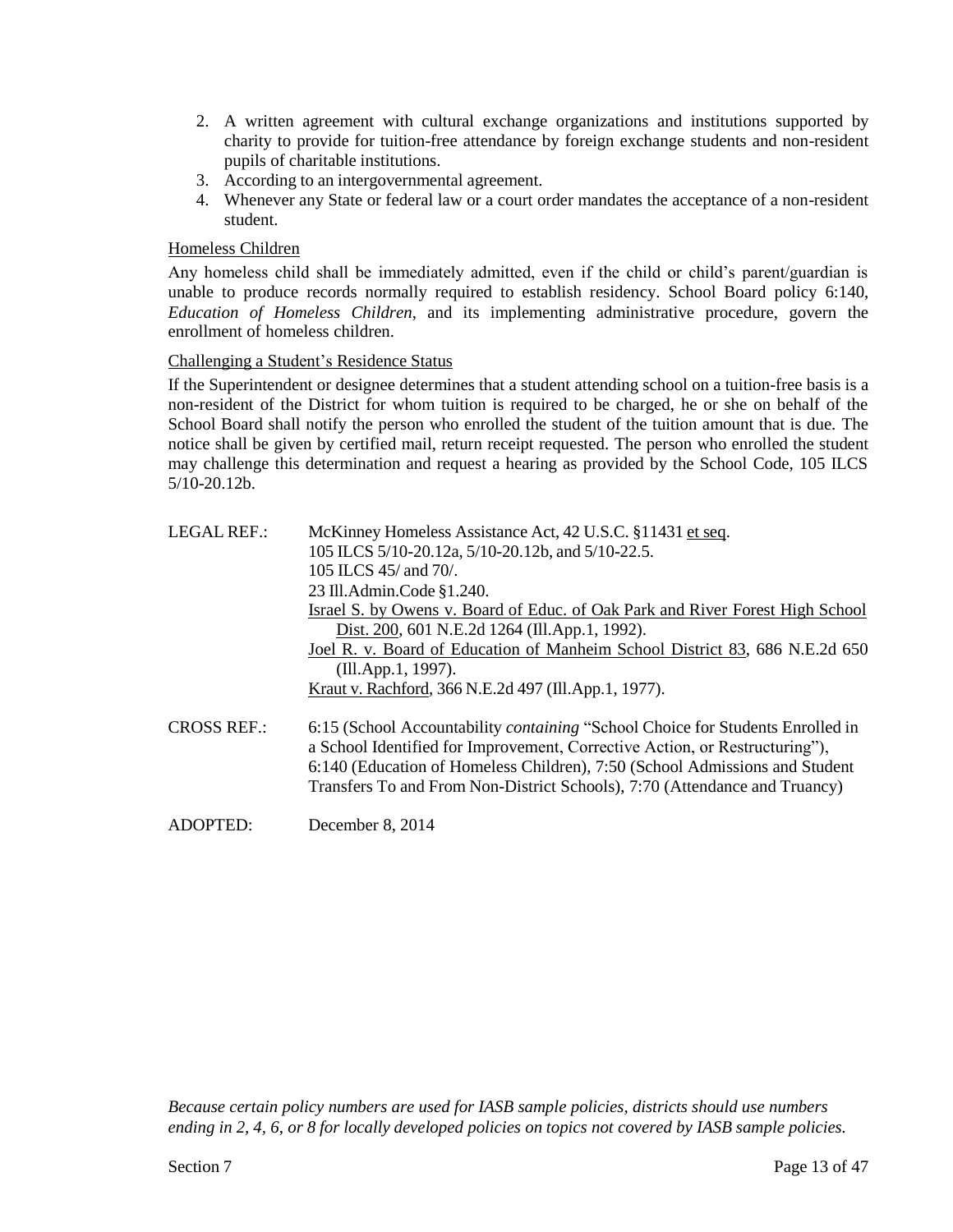## **Attendance and Truancy**

### Compulsory School Attendance

This policy applies to individuals who have custody or control of a child: (a) whose age meets the compulsory attendance age listed in State law, or (b) who is enrolled in any of grades, kindergarten through 12, in the public school regardless of age. Unless a student has already graduated from high school, compulsory attendance ages are as follows:

- 1. Before the 2014-2015 school year, students between the ages of 7 and 17 years.
- 2. Beginning with the 2014-2015 school year, students between the ages of 6 (on or before September 1) and 17 years.

Subject to specific requirements in State law, the following children are not required to attend public school: (1) any child attending a private school (including a home school) or parochial school, (2) any child who is physically or mentally unable to attend school (including a pregnant student suffering medical complications as certified by her physician), (3) any child lawfully and necessarily employed, (4) any child over 12 and under 14 years of age while in confirmation classes, and(5) any child absent because his or her religion forbids secular activity on a particular day.

The parent/guardian of a student who is enrolled must authorize all absences from school and notify the school in advance or at the time of the student's absence. A valid cause for absence includes illness, observance of a religious holiday, death in the immediate family, family emergency, other situations beyond the control of the student, other circumstances that cause reasonable concern to the parent/guardian for the student's safety or health, or other reason as approved by the Superintendent or designee.

### Absenteeism and Truancy Program

The Superintendent or designee shall manage an absenteeism and truancy program in accordance with the School Code and School Board policy. The program shall include but not be limited to:

- 1. A protocol for excusing a student from attendance who is necessarily and lawfully employed. The Superintendent or designee is authorized to determine when the student's absence is justified.
- 2. A process to telephone, within 2 hours after the first class, the parents/guardians of students in grade 8 or below who are absent without prior parent/guardian notification.
- 3. A process to identify and track students who are truants, chronic or habitual truants, or truant minors as defined in the School Code, Section 26-2a.
- 4. Methods for identifying the cause(s) of a student's unexcused absenteeism, including interviews with the student, his or her parent(s)/guardian(s), and staff members or other people who may have information.
- 5. The identification of supportive services that may be offered to truant or chronically truant students, including parent-teacher conferences, student and/or family counseling, or information about community agency services. See Board policy 6:110, *Programs for Students At Risk of Academic Failure and/or Dropping Out of School and Graduation Incentives Program*.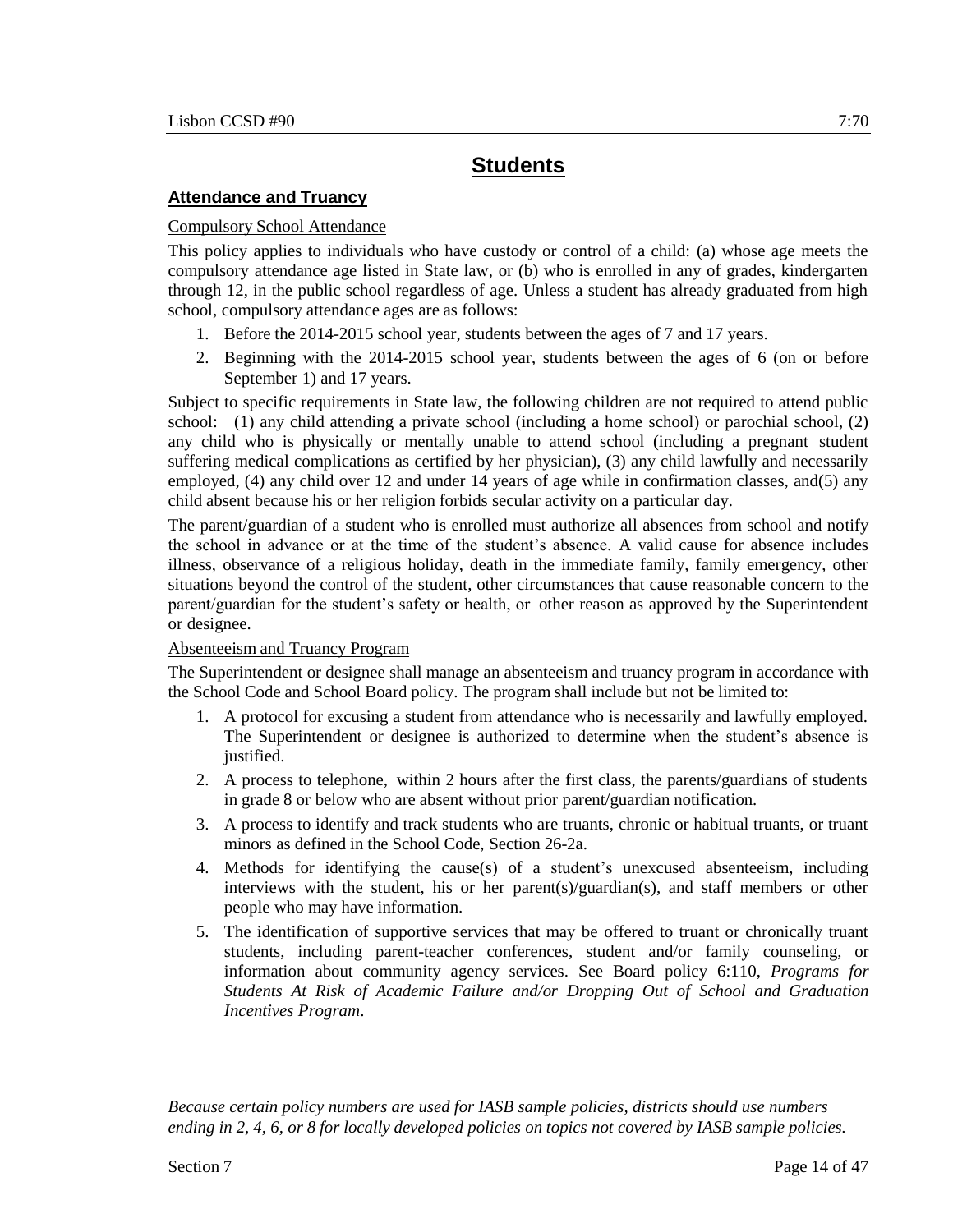- 6. A process to request the assistance and resources of outside agencies, such as, the juvenile officer of the local police department or the truant office of the appropriate Regional Office of Education, if truancy continues after supportive services have been offered.
- 7. A protocol for cooperating with non-District agencies including County or municipal authorities, the Regional Superintendent, truant officers, the Community Truancy Review Board, and a comprehensive community based youth service agency. Any disclosure of school student records must be consistent with Board policy 7:340, *Student Records*, as well as State and federal law concerning school student records.
- 8. An acknowledgement that no punitive action, including out-of-school suspensions, expulsions, or court action, shall be taken against a chronic truant for his or her truancy unless available supportive services and other school resources have been provided to the student.
- 9. The criteria to determine whether a student's non-attendance is due to extraordinary circumstances shall include economic or medical necessity or family hardship and such other criteria that the Superintendent believes qualifies.
- LEGAL REF.: 105 ILCS 5/26-1 through 16. 705 ILCS 405/3-33.5. 23 Ill.Admin.Code §§1.242 and 1.290.
- CROSS REF.: 6:110 (Programs for Students At Risk of Academic Failure and/or Dropping Out of School and Graduation Incentives Program), 6:150 (Home and Hospital Instruction), 7:10 (Equal Educational Opportunities), 7:50 (School Admissions and Student Transfers To and From Non-District Schools), 7:60 (Residence), 7:80 (Release Time for Religious Instruction/Observance), 7:190 (Student Discipline), 7:340 (Student Records)
- ADOPTED: December 8, 2014

 $\sim 7.80$  7:80

# **Students**

## **Release Time for Religious Instruction/Observance**

A student shall be released from school, as an excused absence, to observe a religious holiday or for religious instruction. The student's parent/guardian must give written notice to the Building Principal at least 5 calendar days before the student's anticipated absence(s). This notice shall satisfy the District's requirement for a written excuse when the student returns to school.

The Superintendent shall develop and distribute to teachers appropriate procedures regarding student absences for religious reasons and include a list of religious holidays on which a student shall be excused from school attendance, how teachers are notified of a student's impending absence, and the State law requirement that teachers provide the student with an equivalent opportunity to make up any examination, study, or work requirement.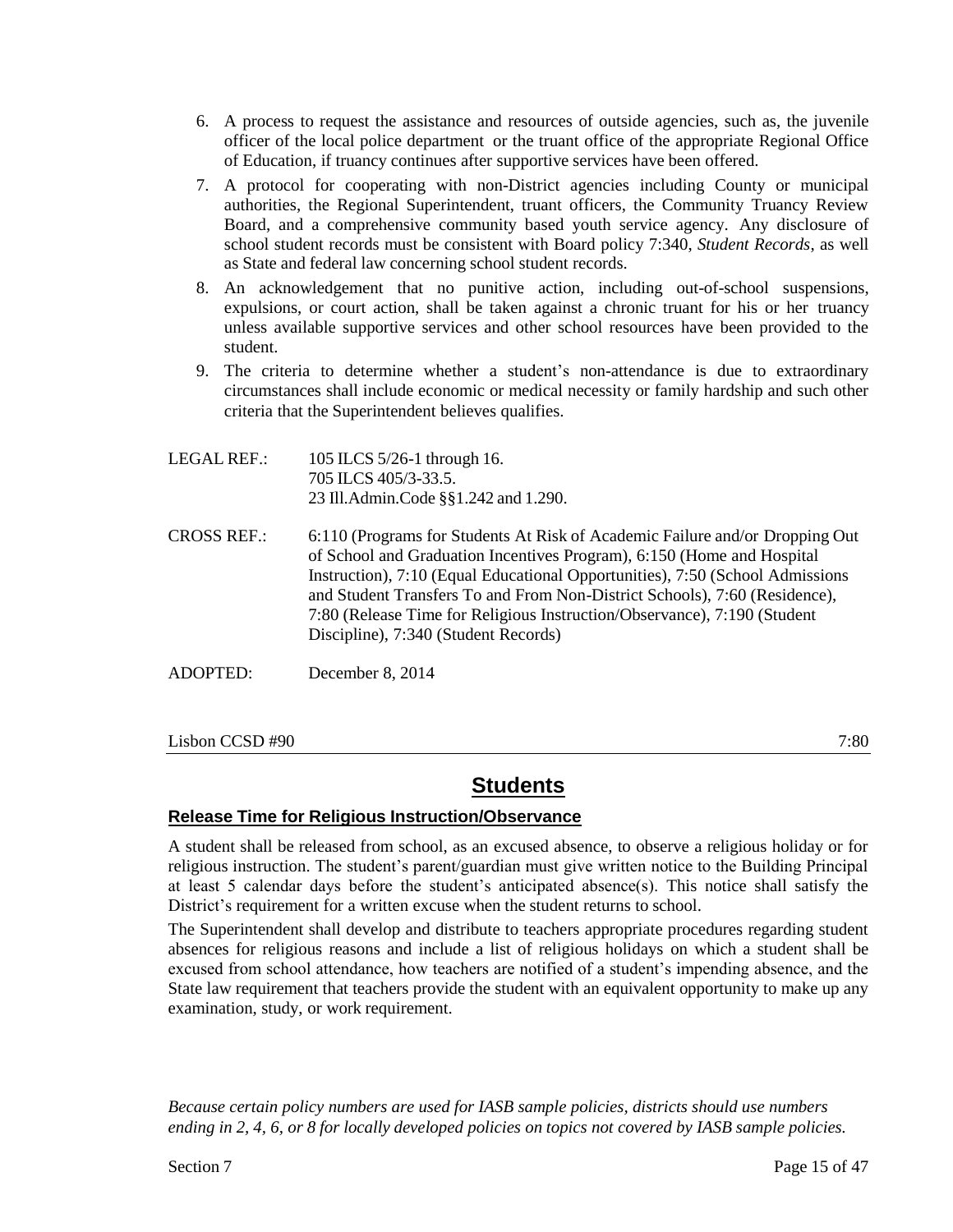|          | 105 ILCS $5/26$ -1 and $5/26$ -2b.        |
|----------|-------------------------------------------|
|          | CROSS REF.: 7:70 (Attendance and Truancy) |
| ADOPTED: | December 8, 2014                          |
|          |                                           |

LEGAL REF.: Religious Freedom Restoration Act, 775 ILCS 35/.

 $\sim$  7:90 7:90

# **Students**

## **Release During School Hours**

For safety and security reasons, a prior written or oral consent of a student's custodial parent/guardian is required before a student is released during school hours: (1) at any time before the regular dismissal time or at any time before school is otherwise officially closed, and/or (2) to any person other than a custodial parent/guardian.

Early Dismissal Announcement

The Superintendent or designee shall make reasonable efforts to issue an announcement whenever it is necessary to close school early due to inclement weather or other reason.

CROSS REF.: 4:170 (Safety)

ADOPTED: December 8, 2014

 $\sim 7:100$  7:100

# **Students**

## **Health, Eye, and Dental Examinations; Immunizations; and Exclusion of Students**

Required Health Examinations and Immunizations

A student's parent(s)/guardian(s) shall present proof that the student received a health examination and the immunizations against, and screenings for, preventable communicable diseases, as required by the Illinois Department of Public Health, within one year prior to:

- 1. Entering kindergarten or the first grade;
- 2. Entering the sixth grade; and
- 3. Enrolling in an Illinois school, regardless of the student's grade (including nursery school, special education, headstart programs operated by elementary or secondary schools, and students transferring into Illinois from out-of-state or out-of-country).

As required by State law:

1. Health examinations must be performed by a physician licensed to practice medicine in all of its branches, an advanced practice nurse who has a written collaborative agreement with a collaborating physician authorizing the advanced practice nurse to perform health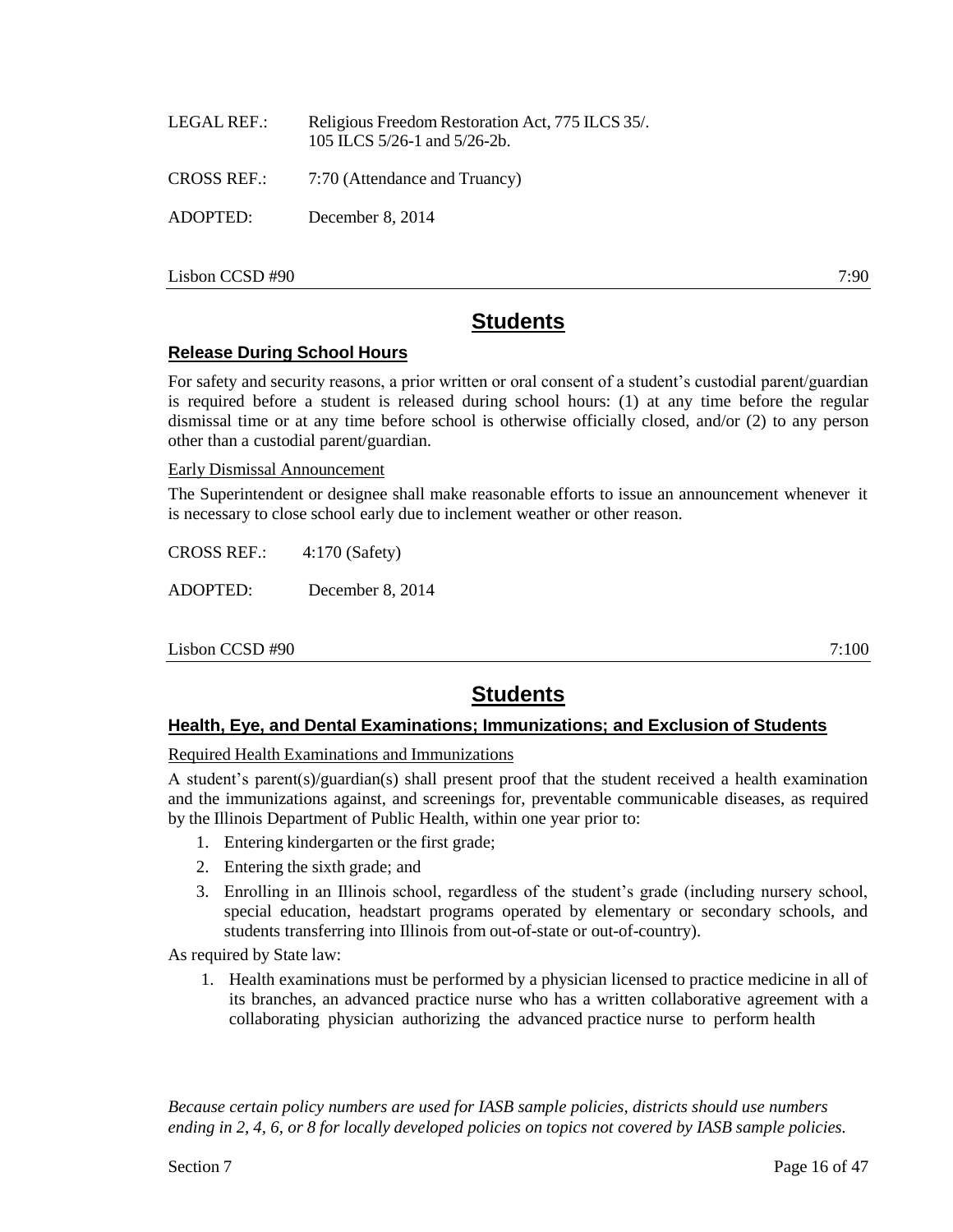examinations, or a physician assistant who has been delegated the performance of health examinations by a supervising physician.

- 2. A diabetes screening must be included as a required part of each health examination; diabetes testing is not required.
- 3. Before admission and in conjunction with required physical examinations, parents/guardians of children between the ages of 6 months and 6 years must provide a statement from a physician that their child was "risk-assessed" or screened for lead poisoning.
- 4. The Department of Public Health will provide all female students entering sixth grade and their parents/guardians information about the link between human papilloma virus (HPV) and cervical cancer and the availability of the HPV vaccine.

Unless an exemption or extension applies, the failure to comply with the above requirements by October 15 of the current school year will result in the student's exclusion from school until the required health forms are presented to the District. New students who register after October 15 of the current school year shall have 30 days following registration to comply with the health examination and immunization regulations. If a medical reason prevents a student from receiving a required immunization by October 15, the student must present, by October 15, an immunization schedule and a statement of the medical reasons causing the delay. The schedule and statement of medical reasons must be signed by the physician, advanced practice nurse, physician assistant, or local health department responsible for administering the immunizations.

Until June 30, 2015, a student transferring from out-of-state who does not have the required proof of immunizations by October 15 may attend classes only if he or she has proof that an appointment for the required vaccinations is scheduled with a party authorized to submit proof of the required vaccinations. If the required proof of vaccination is not submitted within 30 days after the student is permitted to attend classes, the student may no longer attend classes until proof of the vaccinations is properly submitted.

### Eye Examination

Parents/guardians are encouraged to have their children undergo an eye examination whenever health examinations are required.

Parents/guardians of students entering kindergarten or an Illinois school for the first time shall present proof before October 15 of the current school year that the student received an eye examination within one year prior to entry of kindergarten or the school. A physician licensed to practice medicine in all of its branches or a licensed optometrist must perform the required eye examination.

If a student fails to present proof by October 15, the school may hold the student's report card until the student presents proof: (1) of a completed eye examination, or (2) that an eye examination will take place within 60 days after October 15. The Superintendent or designee shall ensure that parents/guardians are notified of this eye examination requirement in compliance with the rules of the Department of Public Health. Schools shall not exclude a student from attending school due to failure to obtain an eye examination.

#### Dental Examination

All children in kindergarten and the second and sixth grades must present proof of having been examined by a licensed dentist before May 15 of the current school year in accordance with rules adopted by the Illinois Department of Public Health.

If a child in the second or sixth grade fails to present proof by May 15, the school may hold the child's report card until the child presents proof: (1) of a completed dental examination, or (2) that a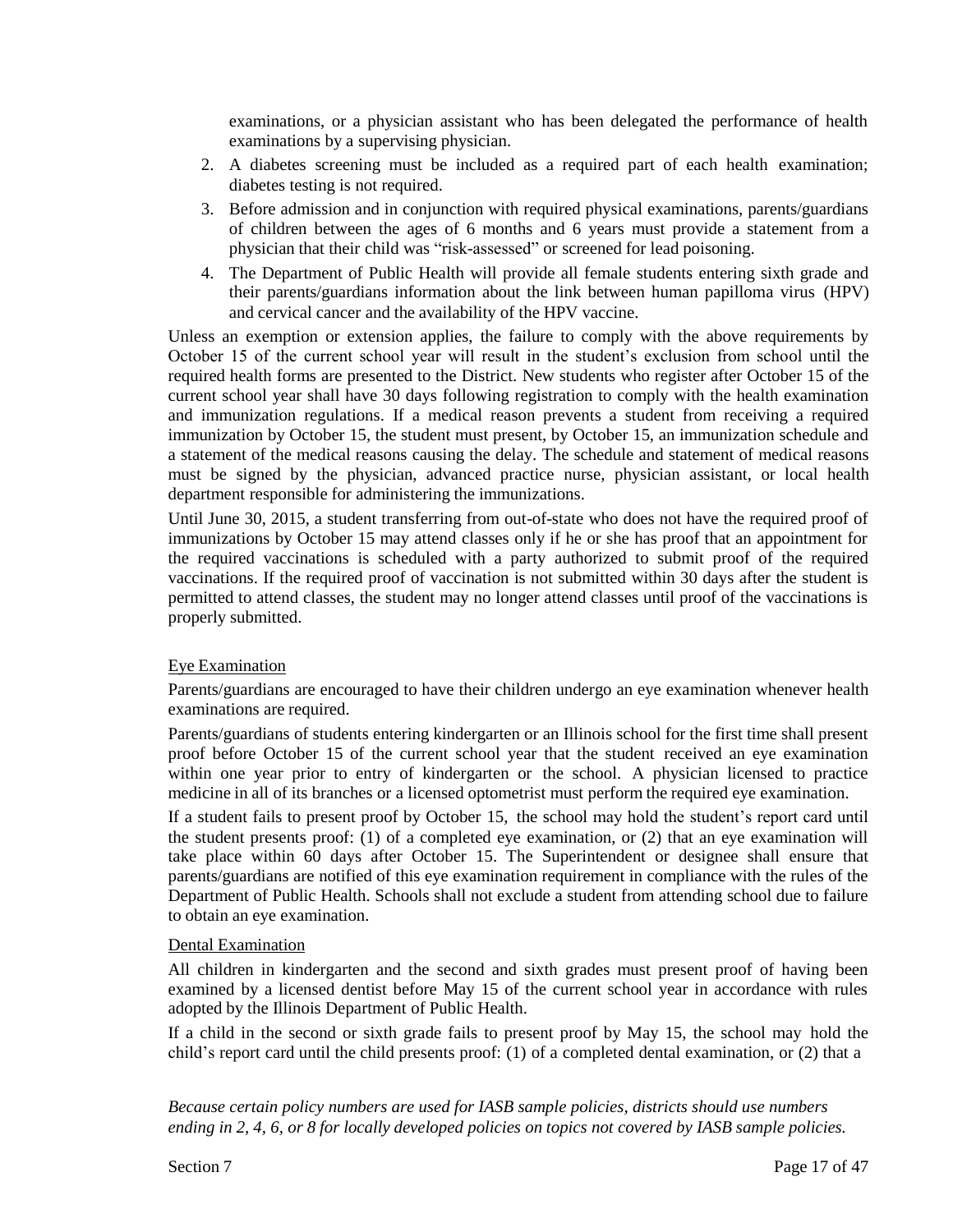dental examination will take place within 60 days after May 15. The Superintendent or designee shall ensure that parents/guardians are notified of this dental examination requirement at least 60 days before May 15 of each school year.

### Exemptions

In accordance with rules adopted by the Illinois Department of Public Health, a student will be exempted from this policy's requirements for:

- 1. Religious or medical grounds if the student's parents/guardians present to the Superintendent a signed statement explaining the objection;
- 2. Health examination or immunization requirements on medical grounds if a physician provides written verification;
- 3. Eye examination requirement if the student's parents/guardians show an undue burden or lack of access to a physician licensed to practice medicine in all of its branches who provides eye examinations or a licensed optometrist; or
- 4. Dental examination requirement if the student's parents/guardians show an undue burden or a lack of access to a dentist.

### Homeless Child

Any homeless child shall be immediately admitted, even if the child or child's parent/guardian is unable to produce immunization and health records normally required for enrollment. School Board policy 6:140, *Education of Homeless Children*, governs the enrollment of homeless children.

| LEGAL REF.: | McKinney Homeless Assistance Act, 42 U.S.C. §11431 et seq. |
|-------------|------------------------------------------------------------|
|             | 105 ILCS $5/27-8.1$ and $45/1-20$ .                        |
|             | 410 ILCS 45/7.1 and 315/2e.                                |
|             | 23 Ill.Admin.Code §1.530.                                  |
|             | 77 Ill.Admin.Code Part 665.                                |
|             |                                                            |

- CROSS REF.: 6:30 (Organization of Instruction), 6:140 (Education of Homeless Children), 7:50 (School Admissions and Student Transfers To and From Non-District Schools)
- ADOPTED: December 8, 2014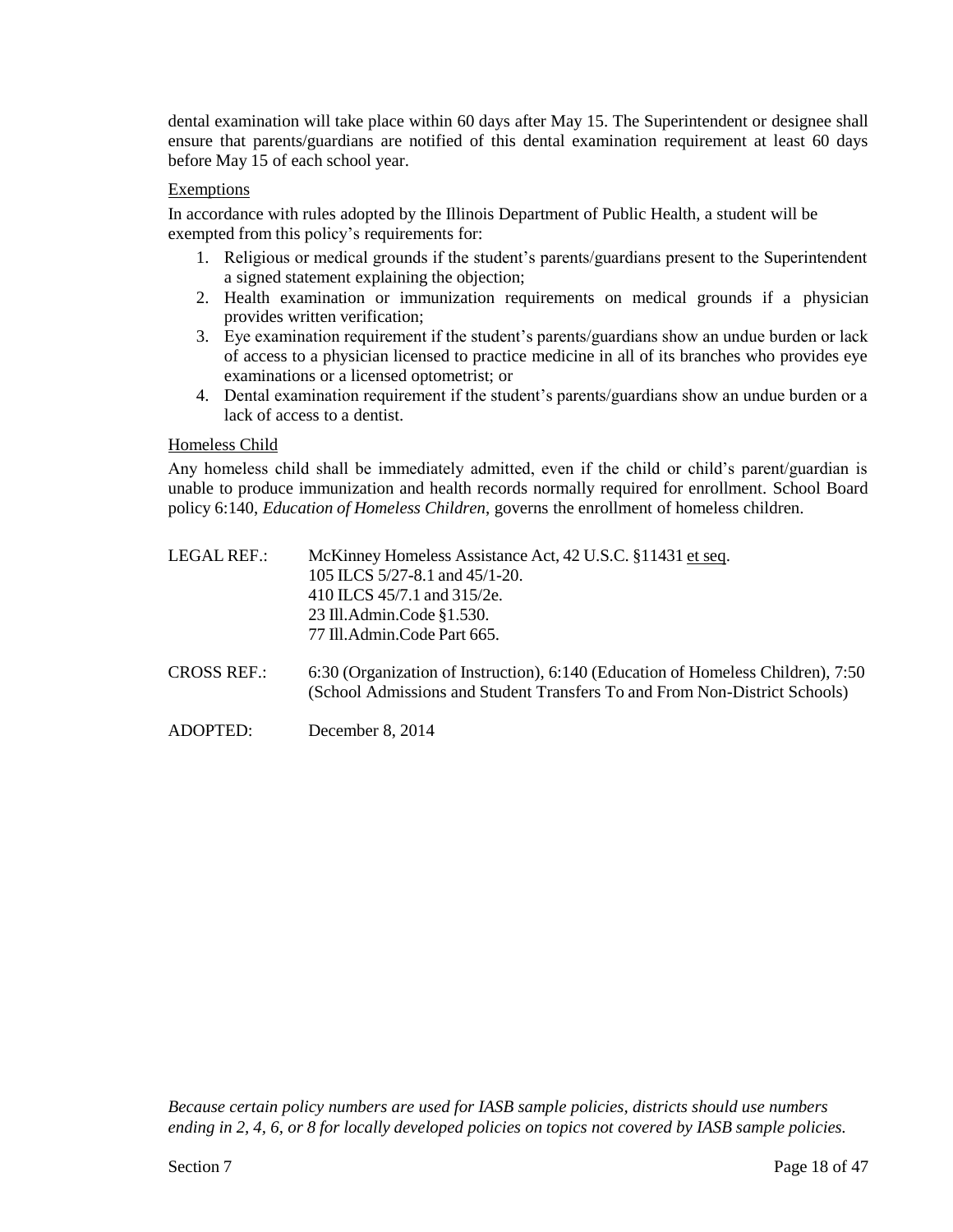## **Student Rights and Responsibilities**

All students are entitled to enjoy the rights protected by the U.S. and Illinois Constitutions and laws for persons of their age and maturity in a school setting. These rights include the right to voluntarily engage in individually initiated, non-disruptive prayer that, consistent with the Free Exercise and Establishment Clauses of the U.S. and Illinois Constitutions, is not sponsored, promoted, or endorsed in any manner by the school or any school employee. Students should exercise these rights reasonably and avoid violating the rights of others. Students who violate the rights of others or violate District policies or rules will be subject to disciplinary measures.

| LEGAL REF.:        | 20 U.S.C. §7904.<br>105 ILCS $20/5$ .<br>Tinker v. Des Moines Independent School District, 89 S.Ct. 733 (1969).             |
|--------------------|-----------------------------------------------------------------------------------------------------------------------------|
| <b>CROSS REF.:</b> | 7:140 (Search and Seizure), 7:150 (Agency and Police Interviews), 7:160<br>(Student Appearance), 7:190 (Student Discipline) |
| ADOPTED:           | December 8, 2014                                                                                                            |

#### Lisbon CCSD #90 7:140

# **Students**

## **Search and Seizure**

In order to maintain order and security in the schools, school authorities are authorized to conduct reasonable searches of school property and equipment, as well as of students and their personal effects. "School authorities" includes school liaison police officers.

School Property and Equipment as well as Personal Effects Left There by Students

School authorities may inspect and search school property and equipment owned or controlled by the school (such as, lockers, desks, and parking lots), as well as personal effects left there by a student, without notice to or the consent of the student. Students have no reasonable expectation of privacy in these places or areas or in their personal effects left there.

The Superintendent may request the assistance of law enforcement officials to conduct inspections and searches of lockers, desks, parking lots, and other school property and equipment for illegal drugs, weapons, or other illegal or dangerous substances or materials, including searches conducted through the use of specially trained dogs.

### **Students**

School authorities may search a student and/or the student's personal effects in the student's possession (such as, purses, wallets, knapsacks, book bags, lunch boxes, etc.) when there is a reasonable ground for suspecting that the search will produce evidence the particular student has violated or is violating either the law or the District's student conduct rules. The search itself must be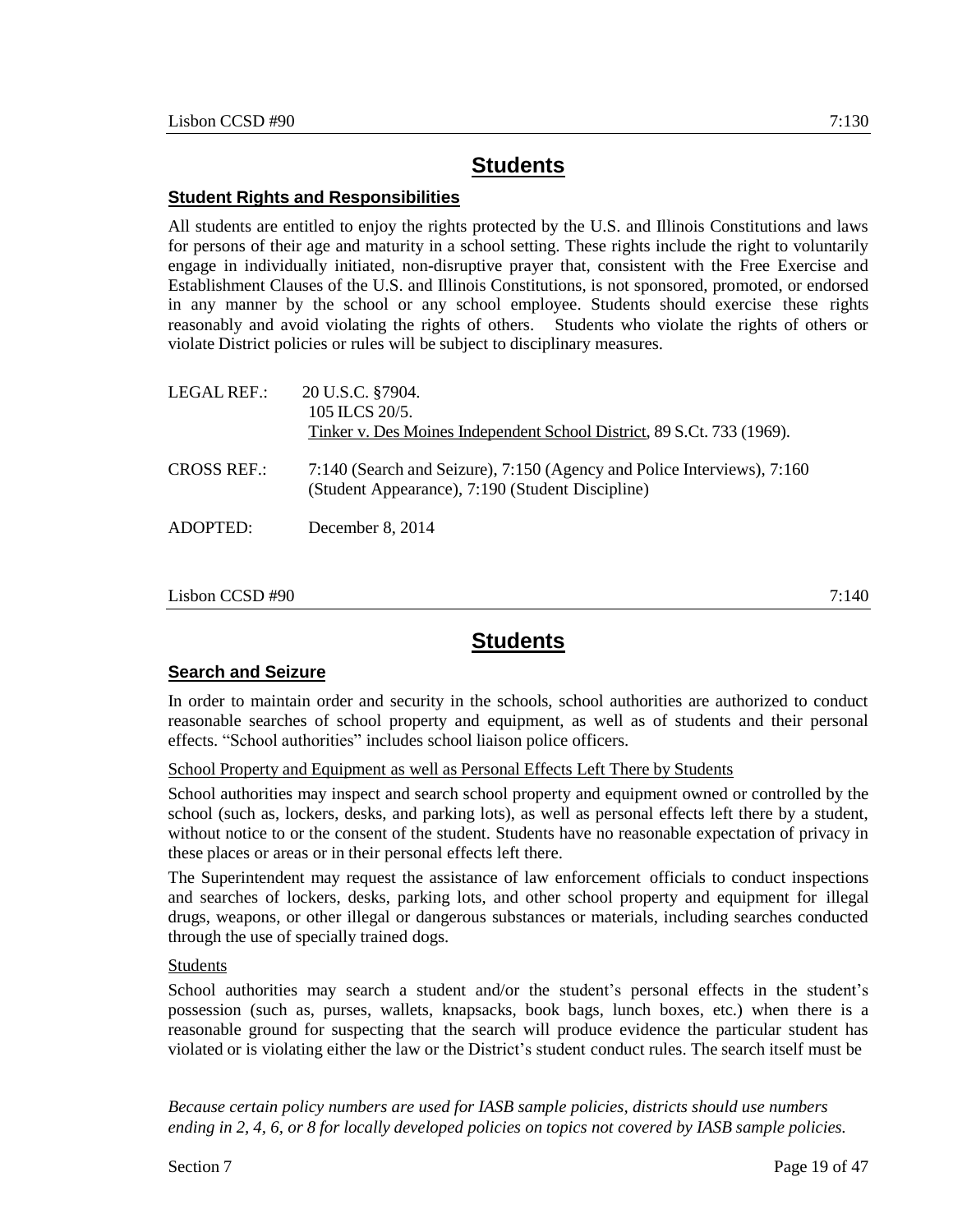conducted in a manner that is reasonably related to its objective and not excessively intrusive in light of the student's age and sex, and the nature of the infraction.

When feasible, the search should be conducted as follows:

- 1. Outside the view of others, including students,
- 2. In the presence of a school administrator or adult witness, and
- 3. By a certificated employee or liaison police officer of the same sex as the student.

Immediately following a search, a written report shall be made by the school authority who conducted the search, and given to the Superintendent.

#### Seizure of Property

If a search produces evidence that the student has violated or is violating either the law or the District's policies or rules, such evidence may be seized and impounded by school authorities, and disciplinary action may be taken. When appropriate, such evidence may be transferred to law enforcement authorities.

#### Notification Regarding Student Accounts or Profiles on Social Networking Websites

State law requires the District to notify students and their parents/guardians that school officials may request or require a student or his or her parent/guardian to provide a password or other related account information to gain access to the student's account or profile on a social networking website. This request may be made only if there is reasonable cause to believe that the student's account contains evidence that he or she violated a school disciplinary rule or Board policy.

| 105 ILCS 5/10-20.14, 5/10-22.6, and 5/10-22.10a.                                   |
|------------------------------------------------------------------------------------|
| Right to Privacy in the School Setting Act, 105 ILCS 75/.                          |
| Cornfield v. Consolidated High School Dist. No. 230, 991 F.2d 1316 (7th Cir.,      |
| 1993).                                                                             |
| People v. Dilworth, 661 N.E.2d 310 (Ill., 1996), cert. denied, 116 S.Ct. 1692      |
| (1996).                                                                            |
| People v. Pruitt, 662 N.E. 2d 540 (Ill.App.1, 1996), app. denied, 667 N.E. 2d 1061 |
| (Ill.App.1, 1996).                                                                 |
| T.L.O. v. New Jersey, 105 S.Ct. 733 (1985).                                        |
| Vernonia School Dist. 47J v. Acton, 115 S.Ct. 2386 (1995).                         |
| Safford Unified School Dist. No. 1 v. Redding, 129 S. Ct. 2633 (2009).             |
|                                                                                    |
| 7:130 (Student Rights and Responsibilities), 7:150 (Agency and Police              |
| Interviews), 7:190 (Student Discipline)                                            |
|                                                                                    |

ADOPTED: December 8, 2014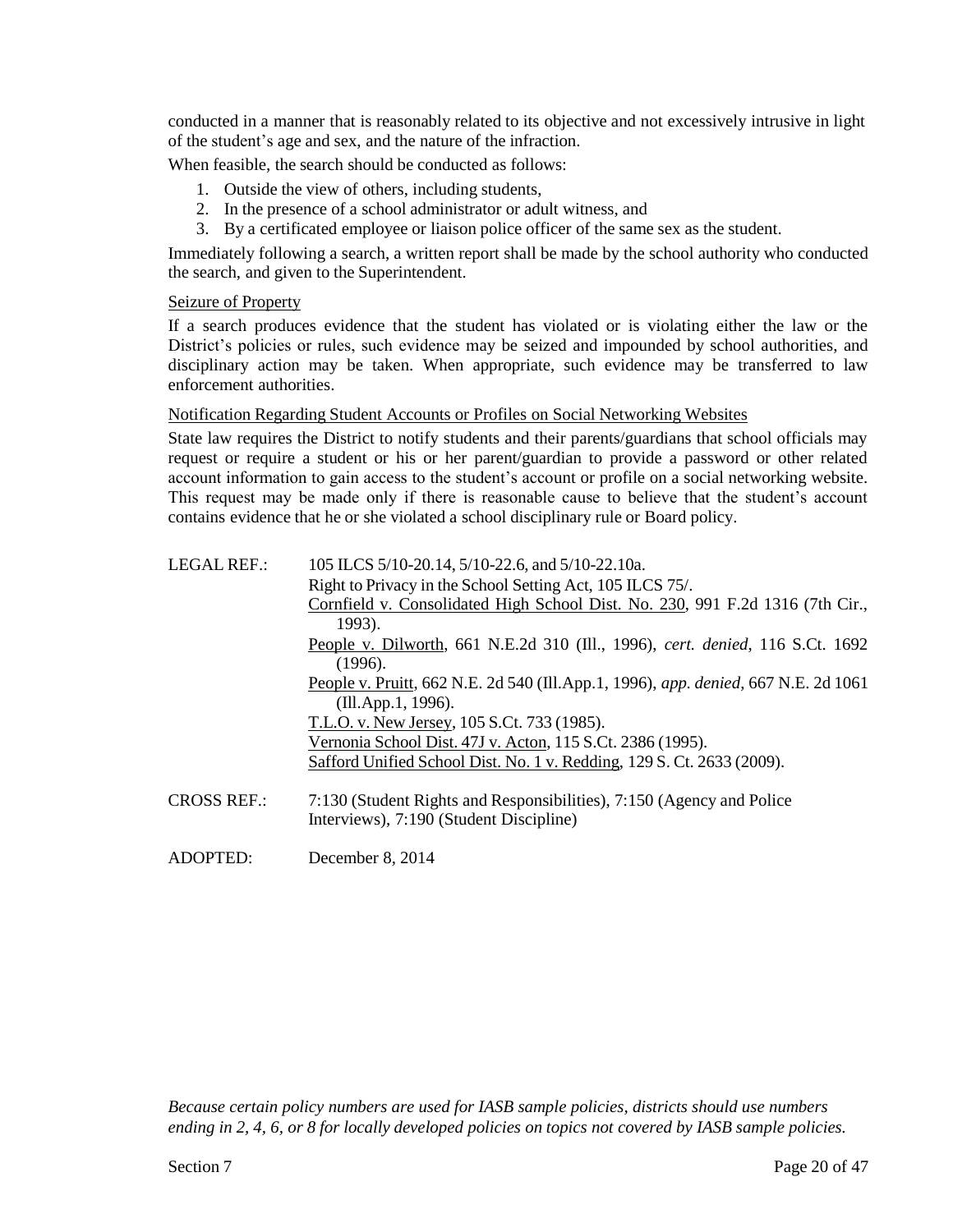### **Agency and Police Interviews**

The Superintendent shall manage requests by agency officials or police officers to interview students at school through procedures that: (1) recognize individual student rights and privacy, (2) minimize potential disruption, (3) foster a cooperative relationship with public agencies and law enforcement, and (4) comply with State law.

| <b>LEGAL REF.:</b> | 55 ILCS 80/, Children's Advocacy Center Act.<br>325 ILCS 5/, Abused and Neglected Child Reporting Act.<br>720 ILCS 5/31-1 et seq., Interference with Public Officers Act.<br>725 ILCS 120/, Rights of Crime Victims and Witnesses Act. |
|--------------------|----------------------------------------------------------------------------------------------------------------------------------------------------------------------------------------------------------------------------------------|
| <b>CROSS REF.:</b> | 7:130 (Student Rights and Responsibilities), 7:140 (Search and Seizure), 7:190<br>(Student Discipline)                                                                                                                                 |
| ADOPTED:           | December 8, 2014                                                                                                                                                                                                                       |

#### $Lisbon CCSD #90$  7:160

# **Students**

### **Student Appearance**

A student's appearance, including dress and grooming, must not disrupt the educational process, interfere with the maintenance of a positive teaching/learning climate, or compromise reasonable standards of health, safety, and decency. Procedures for handling students who dress or groom inappropriately will be developed by the Superintendent and included in the Student Handbook.

LEGAL REF.: 105 ILCS 5/10-22.25b. Tinker v. Des Moines Independent School Dist., 89 S.Ct. 733 (1969). CROSS REF.: 7:130 (Student Rights and Responsibilities), 7:190 (Student Discipline)

ADOPTED: December 8, 2014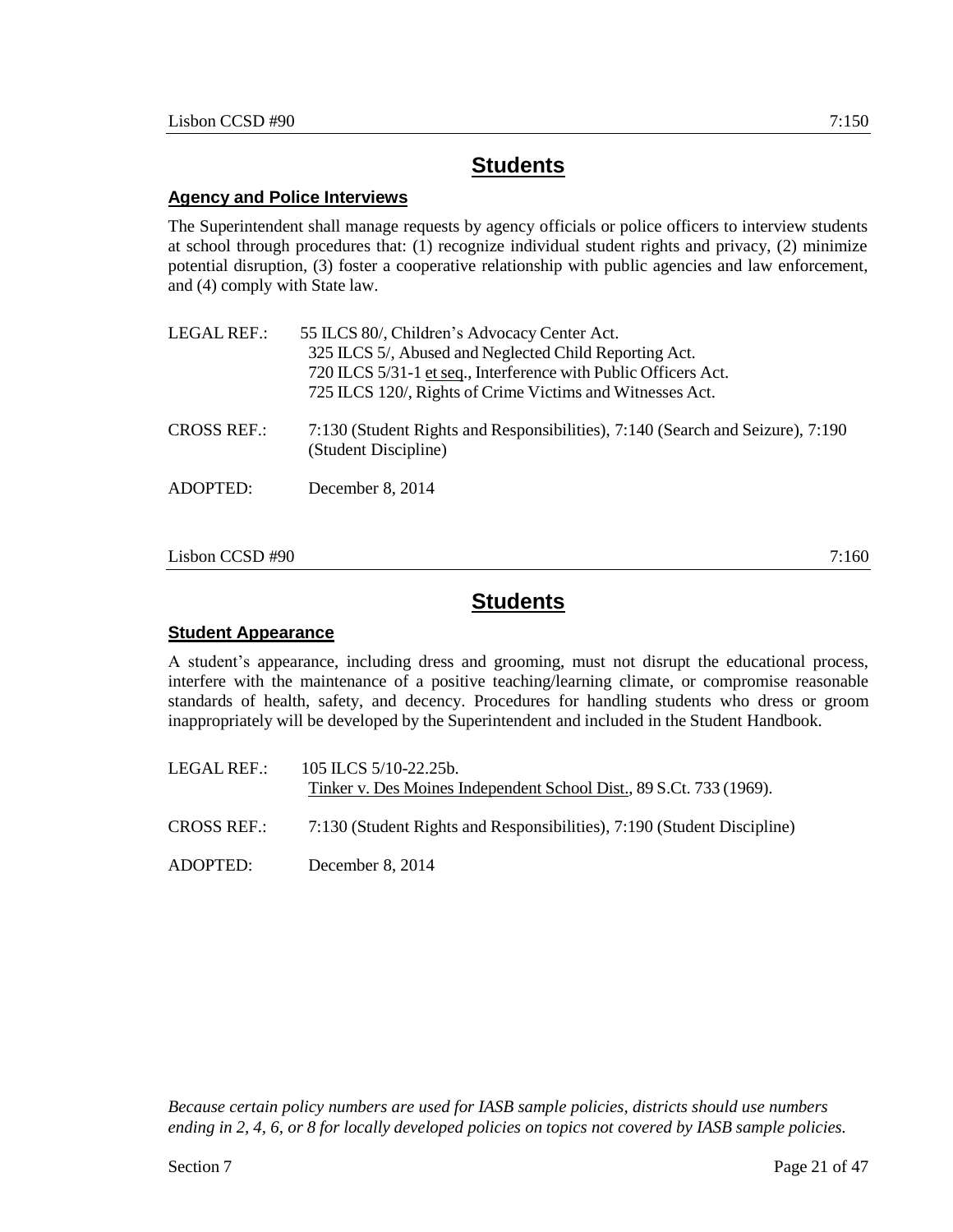#### **Vandalism**

The School Board will seek restitution from students and their parents/guardians for vandalism or other student acts that cause damage to school property.

LEGAL REF.: 740 ILCS 115/.

CROSS REF.: 7:130 (Student Rights and Responsibilities), 7:190 (Student Discipline)

ADOPTED: December 8, 2014

Lisbon CCSD #90 7:180

# **Students**

#### **Prevention of and Response to Bullying, Intimidation, and Harassment**

Bullying, intimidation, and harassment diminish a student's ability to learn and a school's ability to educate. Preventing students from engaging in these disruptive behaviors and providing all students equal access to a safe, non-hostile learning environment are important District goals. Bullying may take various forms, including without limitation one or more of the following: harassment, threats, intimidation, stalking, physical violence, sexual harassment, sexual violence, theft, public humiliation, destruction of property, or retaliation for asserting or alleging an act of bullying. This list is meant to be illustrative and non-exhaustive.

Bullying on the basis of actual or perceived race, color, national origin, military status, unfavorable discharge status from the military service, sex, sexual orientation, gender identity, gender-related identity or expression, ancestry, age, religion, physical or mental disability, order of protection status, status of being homeless, or actual or potential marital or parental status, including pregnancy, association with a person or group with one or more of the aforementioned actual or perceived characteristics, or any other distinguishing characteristic **is prohibited** in each of the following situations:

- 1. During any school-sponsored education program or activity.
- 2. While in school, on school property, on school buses or other school vehicles, at designated school bus stops waiting for the school bus, or at school-sponsored or school-sanctioned events or activities.
- 3. Through the transmission of information from a school computer, a school computer network, or other similar electronic school equipment.
- 4. Through the transmission of information from a computer that is accessed at a nonschoolrelated location, activity, function, or program or from the use of technology or an electronic device that is not owned, leased, or used by the School District or school if the bullying causes a substantial disruption to the educational process or orderly operation of a school. This paragraph (item #4) applies only when a school administrator or teacher receives a report that bullying through this means has occurred; it does not require staff members to monitor any nonschool-related activity, function, or program.

Definitions from Section 27-23.7 of the School Code (105 ILCS 5/27-23.7)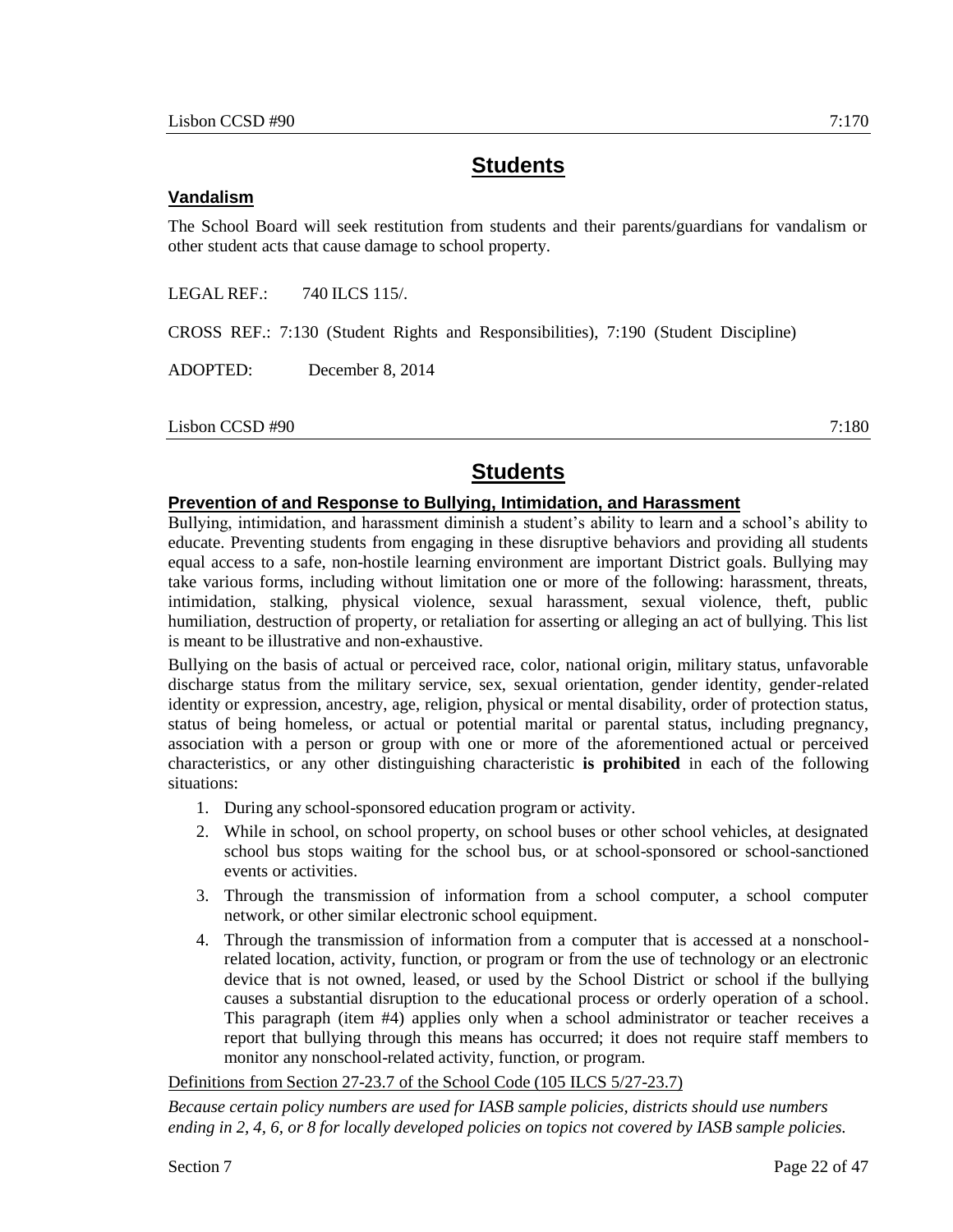*Bullying* includes *cyber-bullying* and means any severe or pervasive physical or verbal act or conduct, including communications made in writing or electronically, directed toward a student or students that has or can be reasonably predicted to have the effect of one or more of the following:

- 1. Placing the student or students in reasonable fear of harm to the student's or students' person or property;
- 2. Causing a substantially detrimental effect on the student's or students' physical or mental health;
- 3. Substantially interfering with the student's or students' academic performance; or
- 4. Substantially interfering with the student's or students' ability to participate in or benefit from the services, activities, or privileges provided by a school.

*Cyber-bullying* means bullying through the use of technology or any electronic communication, including without limitation any transfer of signs, signals, writing, images, sounds, data, or intelligence of any nature transmitted in whole or in part by a wire, radio, electromagnetic system, photo-electronic system, or photo-optical system, including without limitation electronic mail, Internet communications, instant messages, or facsimile communications. *Cyber-bullying* includes the creation of a webpage or weblog in which the creator assumes the identity of another person or the knowing impersonation of another person as the author of posted content or messages if the creation or impersonation creates any of the effects enumerated in the definition of *bullying*. *Cyber-bullying* also includes the distribution by electronic means of a communication to more than one person or the posting of material on an electronic medium that may be accessed by one or more persons if the distribution or posting creates any of the effects enumerated in the definition of *bullying*.

*Restorative measures* means a continuum of school-based alternatives to exclusionary discipline, such as suspensions and expulsions, that: (i) are adapted to the particular needs of the school and community, (ii) contribute to maintaining school safety, (iii) protect the integrity of a positive and productive learning climate, (iv) teach students the personal and interpersonal skills they will need to be successful in school and society, (v) serve to build and restore relationships among students, families, schools, and communities, (vi) reduce the likelihood of future disruption by balancing accountability with an understanding of students' behavioral health needs in order to keep students in school, and (vii) increase student accountability if the incident of bullying is based on religion, race ethnicity, or any other category that is identified in the Illinois Human Rights Act.

*School personnel* means persons employed by, on contract with, or who volunteer in a school district, including without limitation school and school district administrators, teachers, school guidance counselors, school social workers, school counselors, school psychologists, school nurses, cafeteria workers, custodians, bus drivers, school resource officers, and security guards.

## Bullying Prevention and Response Plan

The Superintendent or designee shall develop and maintain a bullying prevention and response plan that advances the District's goal of providing all students with a safe learning environment free of bullying and harassment. This plan must be consistent with the requirements listed below; each numbered requirement, 1-12, corresponds with the same number in the list of required policy components in 105 ILCS 5/27-23.7(b) 1-12.

- 1. The District uses the definition of *bullying* as provided in this policy.
- 2. Bullying is contrary to State law and the policy of this District. However, nothing in the District's bullying prevention and response plan is intended to infringe upon any right to exercise free expression or the free exercise of religion or religiously based views protected under the First Amendment to the U.S. Constitution or under Section 3 of Article I of the Illinois Constitution.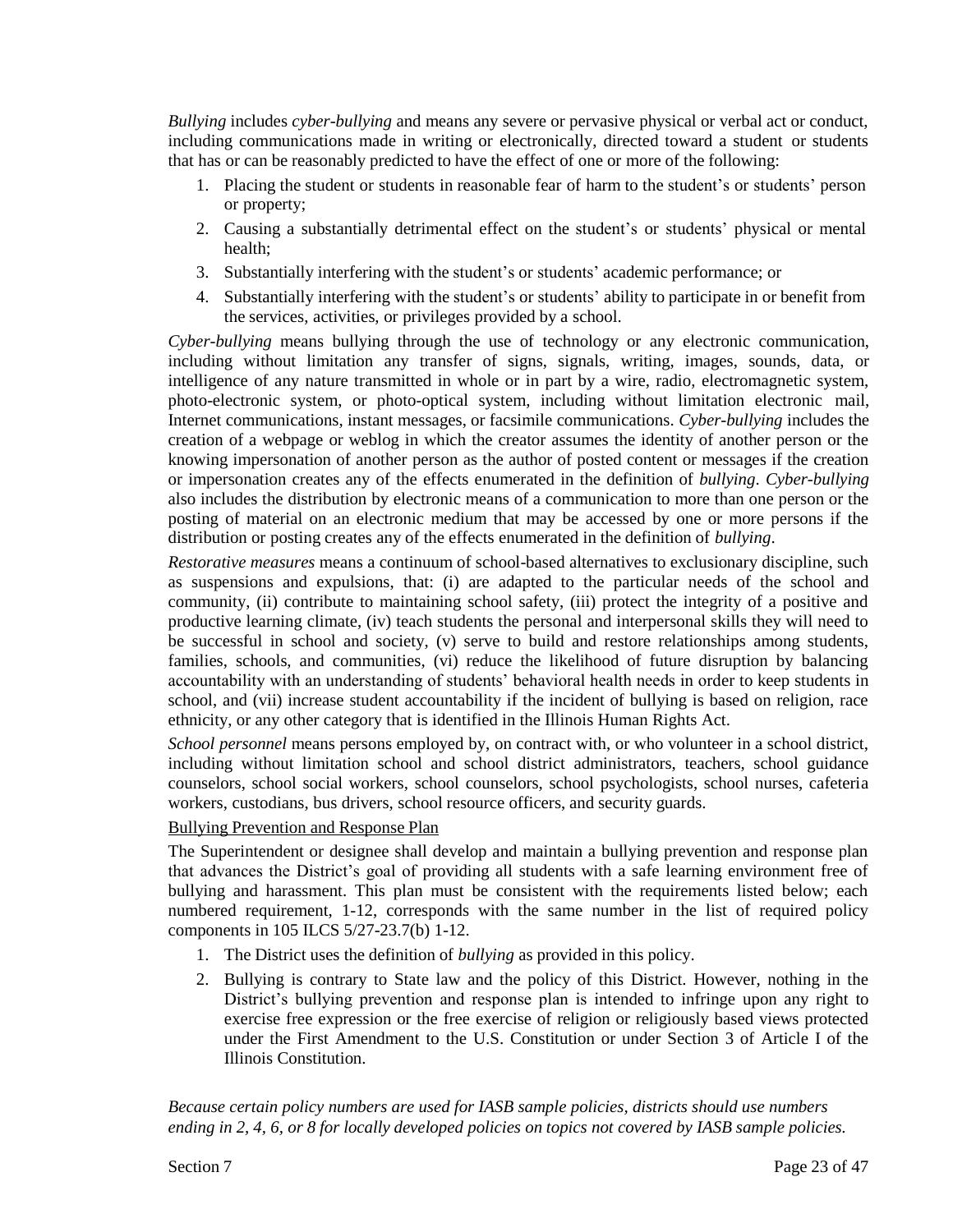3. Students are encouraged to immediately report bullying. A report may be made orally or in writing to the District Complaint Manager or any staff member with whom the student is comfortable speaking. Anyone, including staff members and parents/guardians, who has information about actual or threatened bullying is encouraged to report it to the District Complaint Manager or any staff member. Anonymous reports are also accepted.

#### **Complaint Manager:**

| Melanie Elias, Superintendent   |
|---------------------------------|
| Lisbon CCSD 90                  |
| 127 Canal St., Newark, IL 60541 |
| Address                         |
| melias@lisbon. $k12$ .il.us     |
| Email                           |
| 815/736-6324                    |
| Telephone                       |

- 4. Consistent with federal and State laws and rules governing student privacy rights, the Superintendent or designee shall promptly inform the parent(s)/guardian(s) of every student involved in an alleged incident of bullying and discuss, as appropriate, the availability of social work services, counseling, school psychological services, other interventions, and restorative measures.
- 5. The Superintendent or designee shall promptly investigate and address reports of bullying, by, among other things:
	- a. Making all reasonable efforts to complete the investigation within 10 school days after the date the report of a bullying incident was received and taking into consideration additional relevant information received during the course of the investigation about the reported bullying incident.
	- b. Involving appropriate school support personnel and other staff persons with knowledge, experience, and training on bullying prevention, as deemed appropriate, in the investigation process.
	- c. Notifying the Building Principal or school administrator or designee of the reported incident of bullying as soon as possible after the report is received.
	- d. Consistent with federal and State laws and rules governing student privacy rights, providing parents/guardians of the students who are parties to the investigation information about the investigation and an opportunity to meet with the Building Principal or school administrator or his or her designee to discuss the investigation, the findings of the investigation, and the actions taken to address the reported incident of bullying.

The Superintendent or designee shall investigate whether a reported incident of bullying is within the permissible scope of the District's jurisdiction and shall require that the District provide the victim with information regarding services that are available within the District and community, such as counseling, support services, and other programs.

6. The Superintendent or designee shall use interventions to address bullying, that may include, but are not limited to, school social work services, restorative measures, social-emotional skill building, counseling, school psychological services, and community-based services.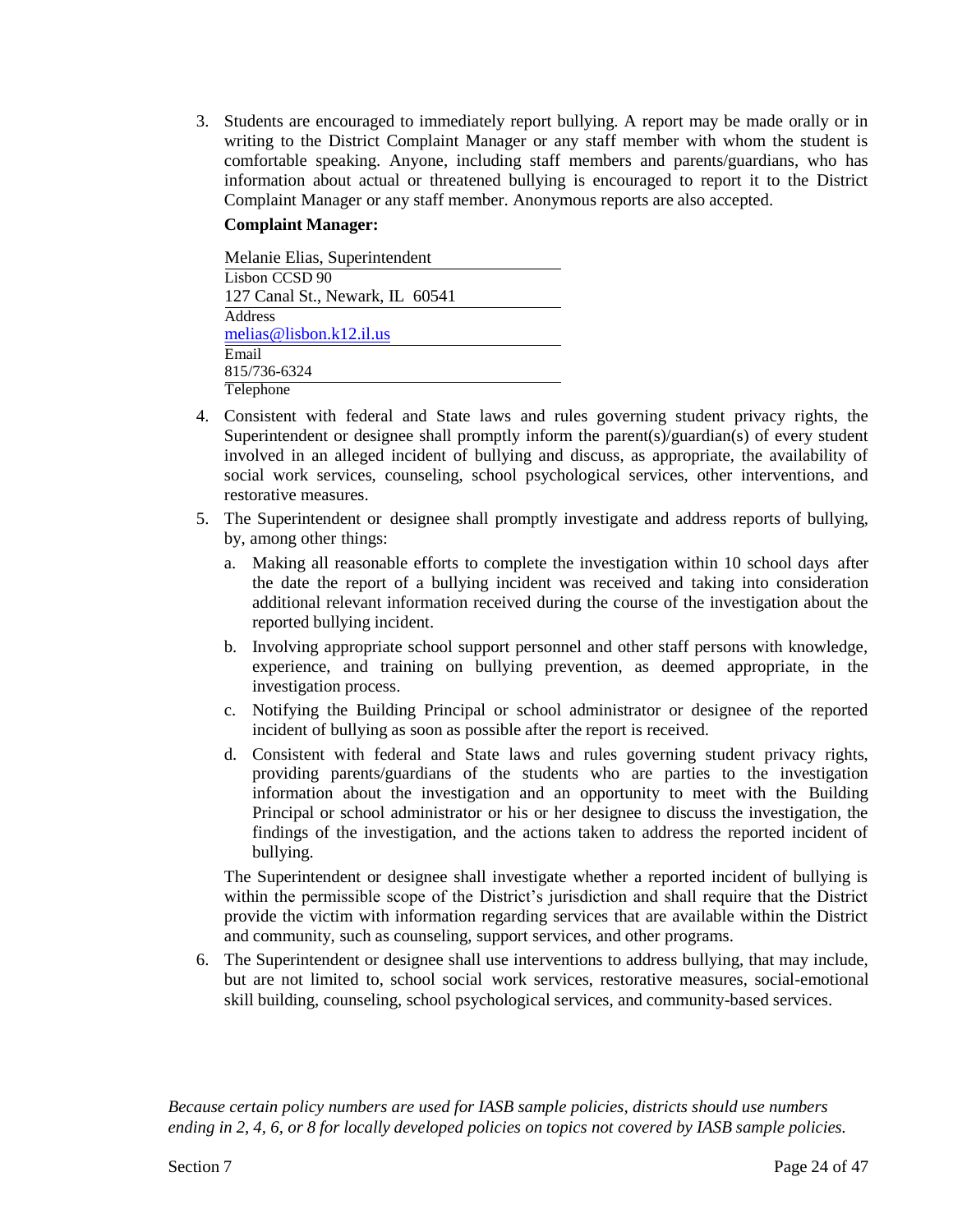- 7. A reprisal or retaliation against any person who reports an act of bullying **is prohibited**. A student's act of reprisal or retaliation will be treated as *bullying* for purposes of determining any consequences or other appropriate remedial actions.
- 8. A student will not be punished for reporting bullying or supplying information, even if the District's investigation concludes that no bullying occurred. However, knowingly making a false accusation or providing knowingly false information will be treated as *bullying* for purposes of determining any consequences or other appropriate remedial actions.
- 9. The District's bullying prevention and response plan must be based on the engagement of a range of school stakeholders, including students and parents/guardians.
- 10. The Superintendent or designee shall post this policy on the District's Internet website, if any, and include it in the student handbook, and, where applicable, post it where other policies, rules, and standards of conduct are currently posted. The policy must also be distributed annually to parents/guardians, students, and school personnel, including new employees when hired.
- 11. The Superintendent or designee shall assist the Board with its evaluation and assessment of this policy's outcomes and effectiveness. This process shall include, without limitation:
	- a. The frequency of victimization;
	- b. Student, staff, and family observations of safety at a school;
	- c. Identification of areas of a school where bullying occurs;
	- d. The types of bullying utilized; and
	- e. Bystander intervention or participation.

The evaluation process may use relevant data and information that the District already collects for other purposes. The Superintendent or designee must post the information developed as a result of the policy evaluation on the District's website, or if a website is not available, the information must be provided to school administrators, Board members, school personnel, parents/guardians, and students.

- 12. The Superintendent or designee shall fully implement the Board policies, including without limitation, the following:
	- a. 2:260, *Uniform Grievance Procedure*. A student may use this policy to complain about bullying.
	- b. 6:60, *Curriculum Content*. Bullying prevention and character instruction is provided in all grades in accordance with State law.
	- c. 6:65, *Student Social and Emotional Development*. Student social and emotional development is incorporated into the District's educational program as required by State law.
	- d. 6:235, *Access to Electronic Networks*. This policy states that the use of the District's electronic networks is limited to: (1) support of education and/or research, or (2) a legitimate business use.
	- e. 7:20, *Harassment of Students Prohibited*. This policy prohibits *any* person from harassing, intimidating, or bullying a student based on an identified actual or perceived characteristic (the list of characteristics in 7:20 is the same as the list in this policy).
	- f. 7:185, *Teen Dating Violence Prohibited*. This policy prohibits teen dating violence on school property, at school sponsored activities, and in vehicles used for school-provided transportation.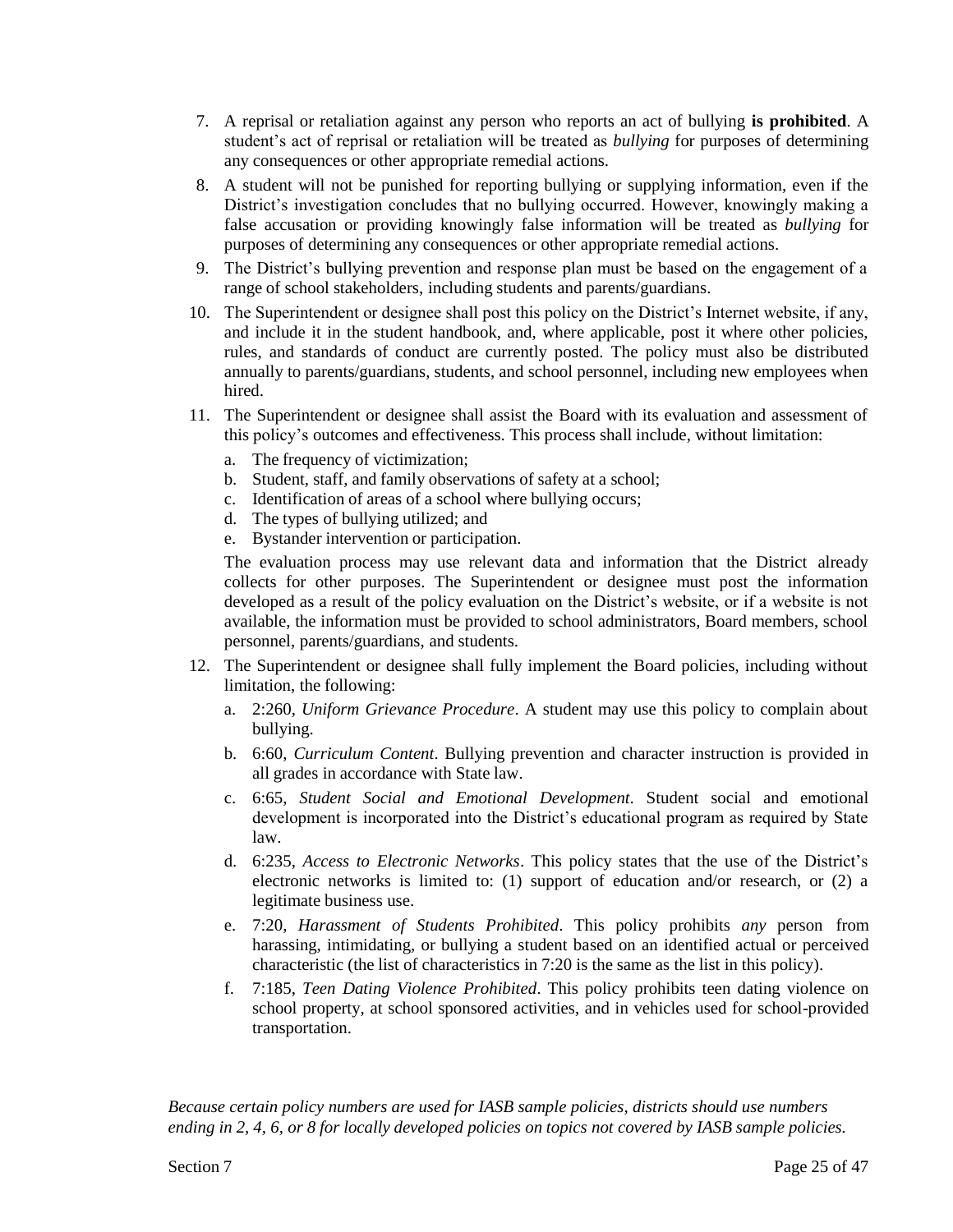- g. 7:190, *Student Discipline*. This policy prohibits, and provides consequences for, hazing, bullying, or other aggressive behaviors, or urging other students to engage in such conduct.
- h. 7:310, *Restrictions on Publications*. This policy prohibits students from and provides consequences for: (1) accessing and/or distributing at school any written, printed, or electronic material, including material from the Internet, that will cause substantial disruption of the proper and orderly operation and discipline of the school or school activities, and (2) creating and/or distributing written, printed, or electronic material, including photographic material and blogs, that causes substantial disruption to school operations or interferes with the rights of other students or staff members.
- LEGAL REF.: 405 ILCS 49/, Children's Mental Health Act. 105 ILCS 5/10-20.14, 5/24-24, and 5/27-23.7. 23 Ill.Admin.Code §§1.240 and §1.280.
- CROSS REF.: 2:240 (Board Policy Development), 2:260 (Uniform Grievance Procedure), 4:170 (Safety), 5:230 (Maintaining Student Discipline), 6:60 (Curriculum Content), 6:65 (Student Social and Emotional Development), 6:235 (Access to Electronic Networks), 7:20 (Harassment of Students Prohibited), 7:185 (Teen Dating Violence Prohibited), 7:190 (Student Discipline), 7:220 (Bus Conduct), 7:230 (Misconduct by Students with Disabilities), 7:240 (Conduct Code for Participants in Extracurricular Activities), 7:285 (Food Allergy Management Program), 7:310 (Restrictions on Publications)

ADOPTED: December 8, 2014

UPDATED: November 8, 2021

Lisbon CCSD #90 7:185

# **Students**

## **Teen Dating Violence Prohibited**

Engaging in teen dating violence that takes place at school, on school property, at school-sponsored activities, or in vehicles used for school-provided transportation is prohibited. For purposes of this policy, the term *teen dating violence* occurs whenever a student who is 13 to 19 years of age uses or threatens to use physical, mental, or emotional abuse to control an individual in the dating relationship; or uses or threatens to use sexual violence in the dating relationship.

The Superintendent or designee shall develop and maintain a program to respond to incidents of teen dating violence that:

- 1. Fully implements and enforces each of the following Board policies:
	- a. 7:20, *Harassment of Students Prohibited*. This policy prohibits any person from harassing intimidating, or bullying a student based on the student's actual or perceived characteristics of sex; sexual orientation; gender identity; and gender-related identity or expression (this policy includes more protected statuses).
	- b. 7:180, *Prevention of and Response to Bullying, Intimidation, and Harassment*. This policy prohibits students from engaging in bullying, intimidation, and harassment at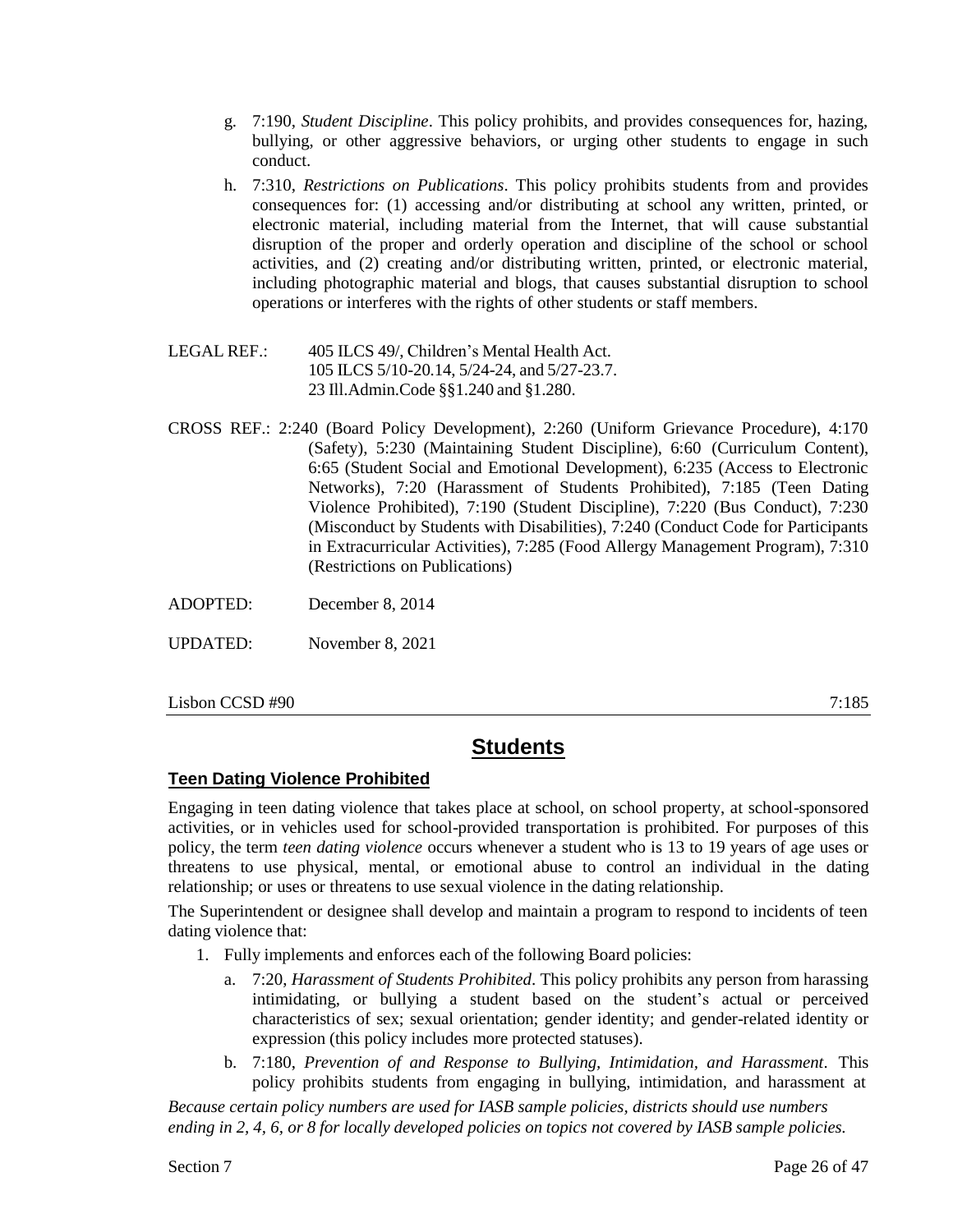school, school-related events and electronically. Prohibited conduct includes threats, stalking, physical violence, sexual harassment, sexual violence, theft, public humiliation, destruction of property, or retaliation for asserting or alleging an act of bullying.

- 2. Encourages anyone with information about incidents of teen dating violence to report them to any of the following individuals:
	- a. Any school staff member. School staff shall respond to incidents of teen dating violence by following the District's established procedures for the prevention, identification, investigation, and response to bullying and school violence.
	- b. The Nondiscrimination Coordinator, Building Principal, Assistant Building Principal, Dean of Students, or a Complaint Manager identified in policy 7:20, *Harassment of Students Prohibited*.
- 3. Incorporates age-appropriate instruction in grades 7 through 8, in accordance with the District's comprehensive health education program in Board policy 6:60, *Curriculum Content*. This includes incorporating student social and emotional development into the District's educational program as required by State law and in alignment with Board policy 6:65, *Student Social and Emotional Development*.
- 4. Incorporates education for school staff, as recommended by the Nondiscrimination Coordinator, Building Principal, Assistant Building Principal, Dean of Students, or a Complaint Manager.
- 5. Notifies students and parents/guardians of this policy.

### Incorporated

by Reference: 7:180-AP1, (Prevention, Identification, Investigation, and Response to Bullying and School Violence)

LEGAL REF.: 105 ILCS 110/3.10.

CROSS REF.: 2:240 (Board Policy Development), 5:100 (Staff Development), 5:230 (Maintaining Student Discipline), 6:60 (Curriculum Content), 6:65 (Student Social and Emotional Development), 7:20 (Harassment of Students Prohibited), 7:180 (Prevention of and Response to Bullying, Intimidation, and Harassment), 7:190 (Student Discipline), 7:220 (Bus Conduct), 7:230 (Misconduct by Students with Disabilities), 7:240 (Conduct Code for Participants in Extracurricular Activities)

ADOPTED: December 8, 2014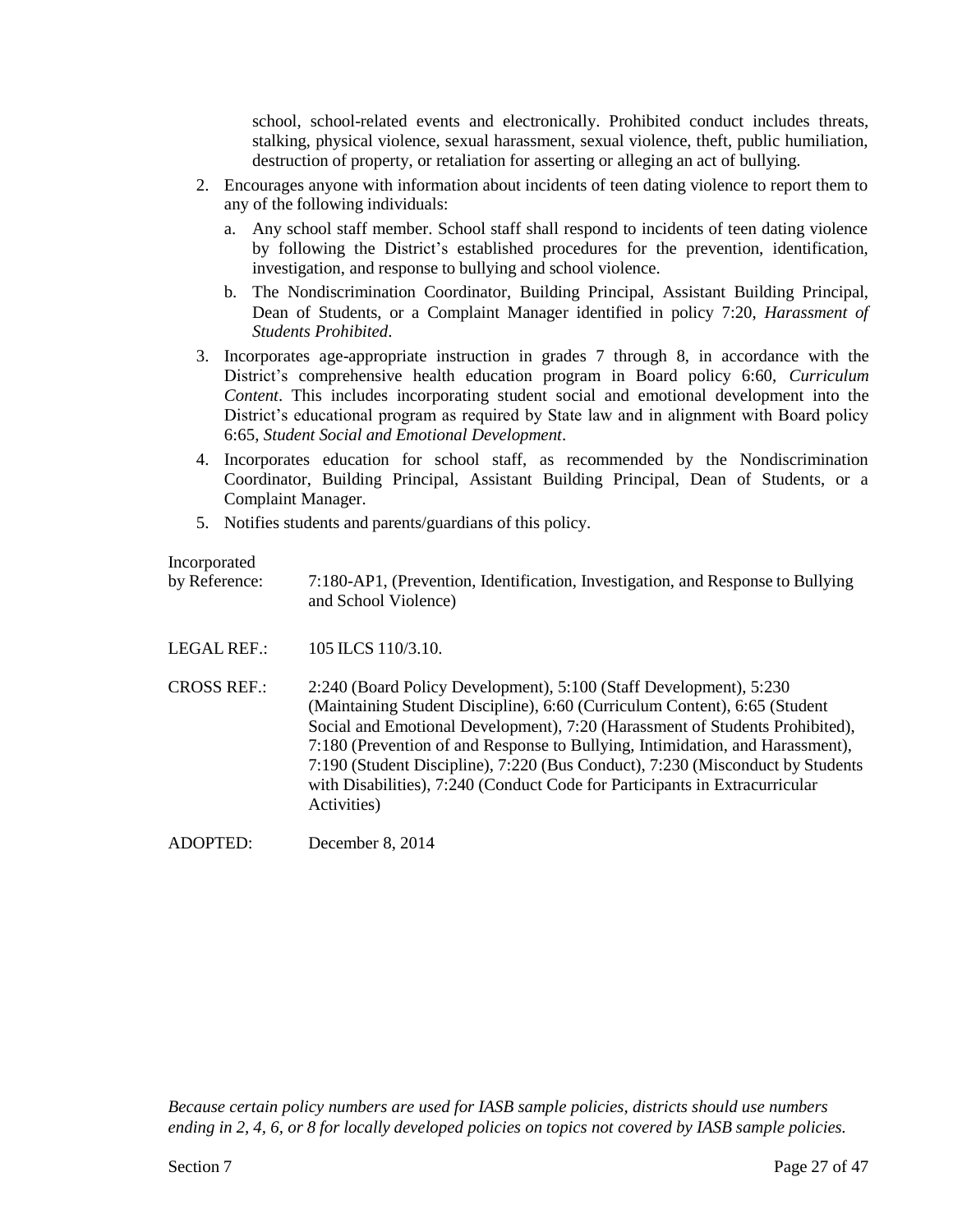## **Student Discipline**

### Prohibited Student Conduct

The school administration is authorized to discipline students for gross disobedience or misconduct, including but not limited to:

- 1. Using, possessing, distributing, purchasing, or selling tobacco materials or electronic cigarettes.
- 2. Using, possessing, distributing, purchasing, or selling alcoholic beverages. Students who are under the influence of an alcoholic beverage are not permitted to attend school or school functions and are treated as though they had alcohol in their possession.
- 3. Using, possessing, distributing, purchasing, or selling:
	- a. Any illegal drug or controlled substance, or cannabis (including medical cannabis, marijuana, and hashish).
	- b. Any anabolic steroid unless being administered in accordance with a physician's or licensed practitioner's prescription.
	- c. Any performance-enhancing substance on the Illinois High School Association's most current banned substance list unless administered in accordance with a physician's or licensed practitioner's prescription.
	- d. Any prescription drug when not prescribed for the student by a physician or licensed practitioner, or when used in a manner inconsistent with the prescription or prescribing physician's or licensed practitioner's instructions. The use or possession of medical cannabis, even by a student for whom medical cannabis has been prescribed, is prohibited.
	- e. Any inhalant, regardless of whether it contains an illegal drug or controlled substance: (a) that a student believes is, or represents to be capable of, causing intoxication, hallucination, excitement, or dulling of the brain or nervous system; or (b) about which the student engaged in behavior that would lead a reasonable person to believe that the student intended the inhalant to cause intoxication, hallucination, excitement, or dulling of the brain or nervous system. The prohibition in this section does not apply to a student's use of asthma or other legally prescribed inhalant medications.
	- f. "Look-alike" or counterfeit drugs, including a substance not containing an illegal drug or controlled substance, but one: (a) that a student believes to be, or represents to be, an illegal drug or controlled substance; or (b) about which a student engaged in behavior that would lead a reasonable person to believe that the student expressly or impliedly represented to be an illegal drug or controlled substance.
	- g. Drug paraphernalia, including devices that are or can be used to: (a) ingest, inhale, or inject cannabis or controlled substances into the body; and (b) grow, process, store, or conceal cannabis or controlled substances.

Students who are under the influence of any prohibited substance are not permitted to attend school or school functions and are treated as though they had the prohibited substance, as applicable, in their possession.

4. Using, possessing, controlling, or transferring a "weapon" as that term is defined in the *Weapons* section of this policy, or violating the *Weapons* section of this policy.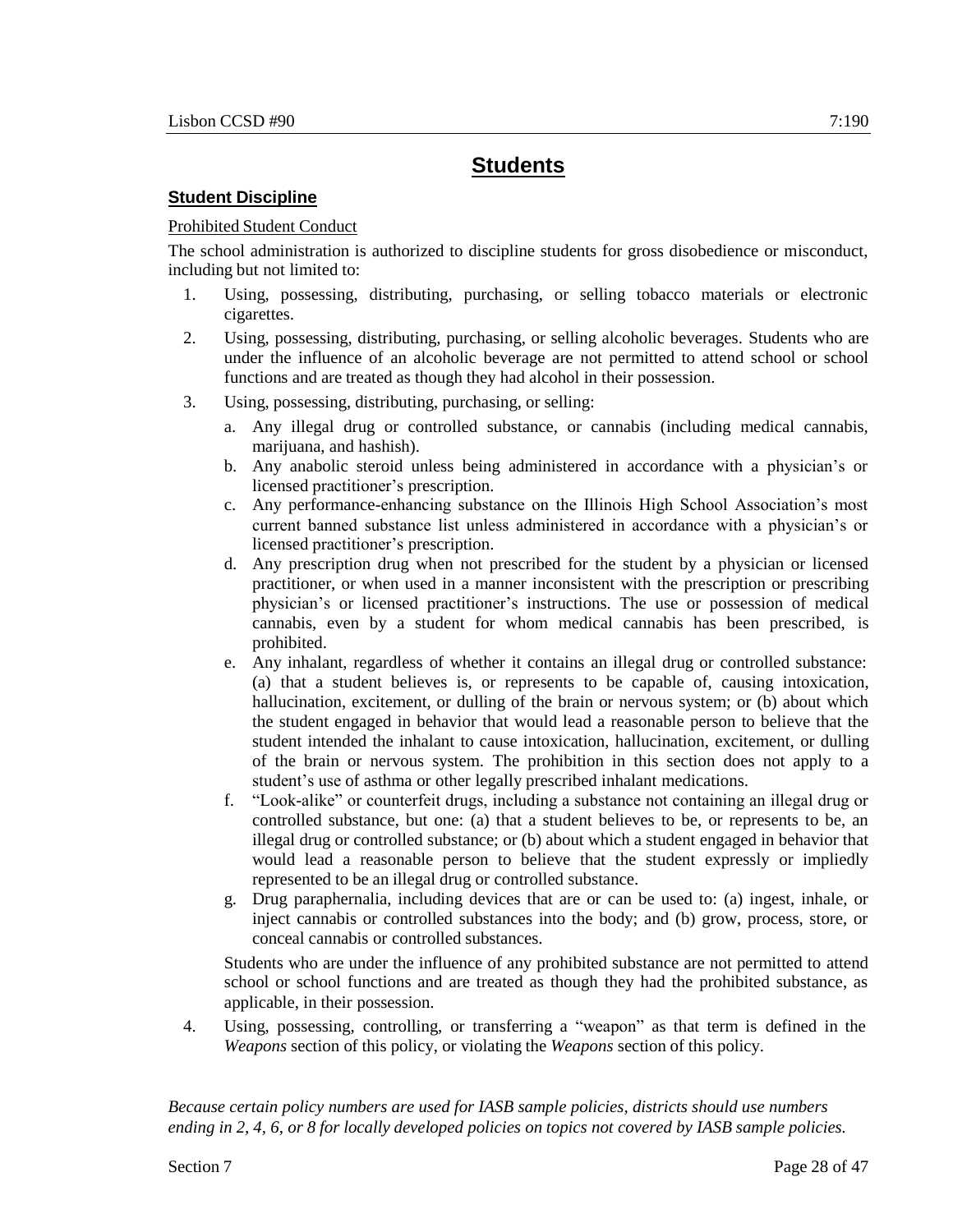- 5. Using or possessing an electronic paging device. Using a cellular telephone, video recording device, personal digital assistant (PDA), or other electronic device in any manner that disrupts the educational environment or violates the rights of others, including using the device to take photographs in locker rooms or bathrooms, cheat, or otherwise violate student conduct rules. Prohibited conduct specifically includes, without limitation, creating, sending, sharing, viewing, receiving, or possessing an indecent visual depiction of oneself or another person through the use of a computer, electronic communication device, or cellular phone. Unless otherwise banned under this policy or by the Building Principal, all electronic devices must be kept powered-off and out-of-sight during the regular school day unless: (a) the supervising teacher grants permission; (b) use of the device is provided in a student's individualized education program (IEP); or (c) it is needed in an emergency that threatens the safety of students, staff, or other individuals.
- 6. Using or possessing a laser pointer unless under a staff member's direct supervision and in the context of instruction.
- 7. Disobeying rules of student conduct or directives from staff members or school officials. Examples of disobeying staff directives include refusing a District staff member's request to stop, present school identification, or submit to a search.
- 8. Engaging in academic dishonesty, including cheating, intentionally plagiarizing, wrongfully giving or receiving help during an academic examination, and wrongfully obtaining test copies or scores.
- 9. Engaging in hazing or any kind of bullying or aggressive behavior that does physical or psychological harm to a staff person or another student, or urging other students to engage in such conduct. Prohibited conduct specifically includes, without limitation, any use of violence, intimidation, force, noise, coercion, threats, stalking, harassment, sexual harassment, public humiliation, theft or destruction of property, retaliation, hazing, bullying, bullying using a school computer or a school computer network, or other comparable conduct. Teen dating violence, as described in Board policy 7:185, *Teen Dating Violence Prohibited*, is prohibited.
- 10. Causing or attempting to cause damage to, or stealing or attempting to steal, school property or another person's personal property.
- 11. Being absent without a recognized excuse; State law and School Board policy regarding truancy control will be used with chronic and habitual truants.
- 12. Being involved with any public school fraternity, sorority, or secret society, by: (a) being a member; (b) promising to join; (c) pledging to become a member; or (d) soliciting any other person to join, promise to join, or be pledged to become a member.
- 13. Being involved in gangs or gang-related activities, including displaying gang symbols or paraphernalia.
- 14. Violating any criminal law, including but not limited to, assault, battery, arson, theft, gambling, eavesdropping, and hazing.
- 15. Making an explicit threat on an Internet website against a school employee, a student, or any school-related personnel if the Internet website through which the threat was made is a site that was accessible within the school at the time the threat was made or was available to third parties who worked or studied within the school grounds at the time the threat was made, and the threat could be reasonably interpreted as threatening to the safety and security of the threatened individual because of his or her duties or employment status or status as a student inside the school.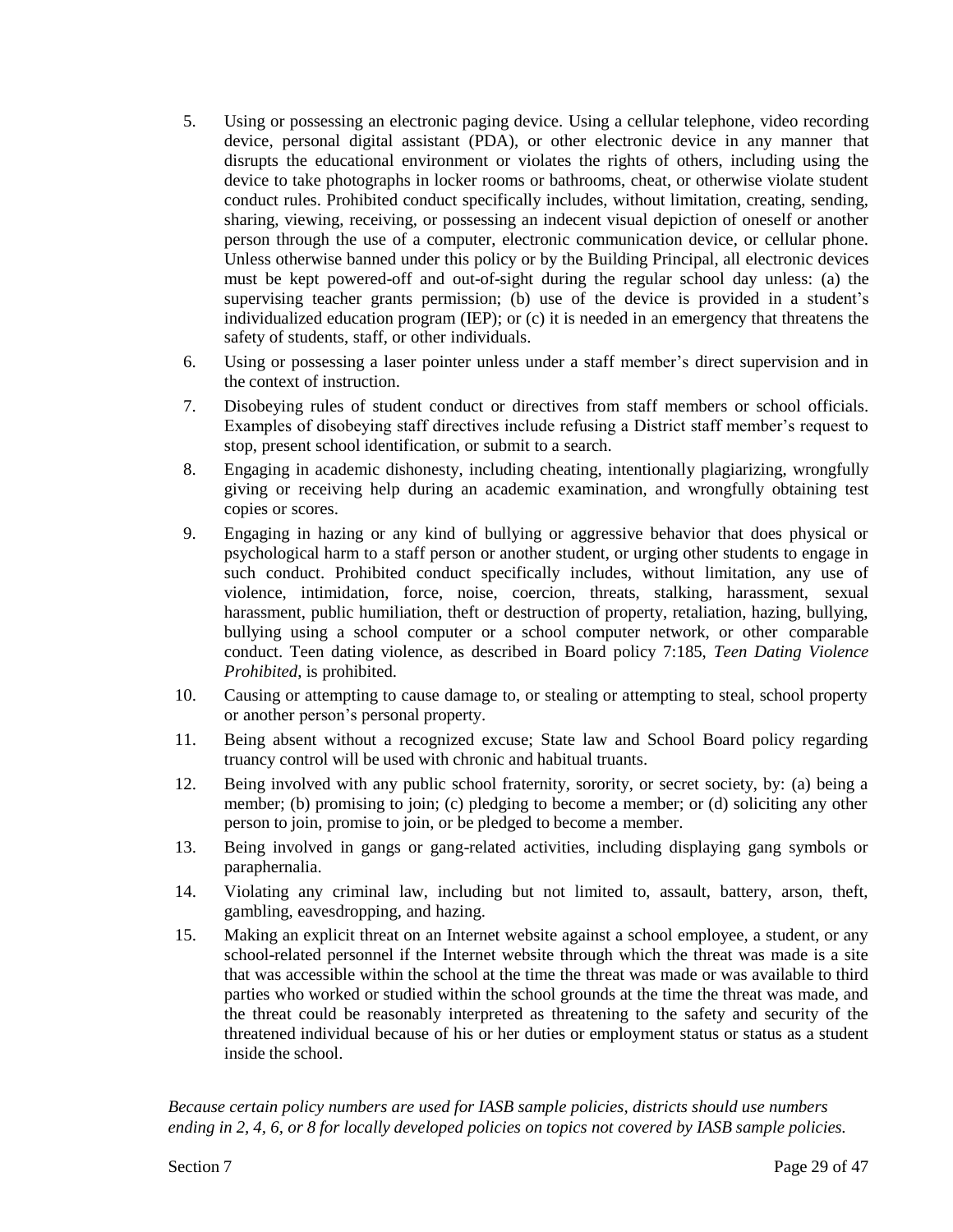16. Engaging in any activity, on or off campus, that interferes with, disrupts, or adversely affects the school environment, school operations, or an educational function, including but not limited to, conduct that may reasonably be considered to: (a) be a threat or an attempted intimidation of a staff member; or (b) endanger the health or safety of students, staff, or school property.

For purposes of this policy, the term "possession" includes having control, custody, or care, currently or in the past, of an object or substance, including situations in which the item is: (a) on the student's person; (b) contained in another item belonging to, or under the control of, the student, such as in the student's clothing, backpack, or automobile; (c) in a school's student locker, desk, or other school property; or (d) at any location on school property or at a school-sponsored event.

Efforts, including the use of early intervention and progressive discipline, shall be made to deter students, while at school or a school-related event, from engaging in aggressive behavior that may reasonably produce physical or psychological harm to someone else. The Superintendent or designee shall ensure that the parent/guardian of a student who engages in aggressive behavior is notified of the incident. The failure to provide such notification does not limit the Board's authority to impose discipline, including suspension or expulsion, for such behavior.

No disciplinary action shall be taken against any student that is based totally or in part on the refusal of the student's parent/guardian to administer or consent to the administration of psychotropic or psychostimulant medication to the student.

The grounds for disciplinary action, including those described more thoroughly later in this policy, apply whenever the student's conduct is reasonably related to school or school activities, including, but not limited to:

- 1. On, or within sight of, school grounds before, during, or after school hours or at any time;
- 2. Off school grounds at a school-sponsored activity or event, or any activity or event that bears a reasonable relationship to school;
- 3. Traveling to or from school or a school activity, function, or event; or
- 4. Anywhere, if the conduct interferes with, disrupts, or adversely affects the school environment, school operations, or an educational function, including, but not limited to, conduct that may reasonably be considered to: (a) be a threat or an attempted intimidation of a staff member; or (b) endanger the health or safety of students, staff, or school property.

### Disciplinary Measures

Disciplinary measures may include:

- 1. Disciplinary conference.
- 2. Withholding of privileges.
- 3. Seizure of contraband.
- 4. Suspension from school and all school activities for up to 10 days, provided that appropriate procedures are followed. A suspended student is prohibited from being on school grounds.
- 5. Suspension of bus riding privileges, provided that appropriate procedures are followed.
- 6. Expulsion from school and all school-sponsored activities and events for a definite time period not to exceed 2 calendar years, provided that the appropriate procedures are followed. An expelled student is prohibited from being on school grounds.
- 7. Notifying juvenile authorities or other law enforcement whenever the conduct involves illegal drugs (controlled substances), "look-alikes," alcohol, or weapons.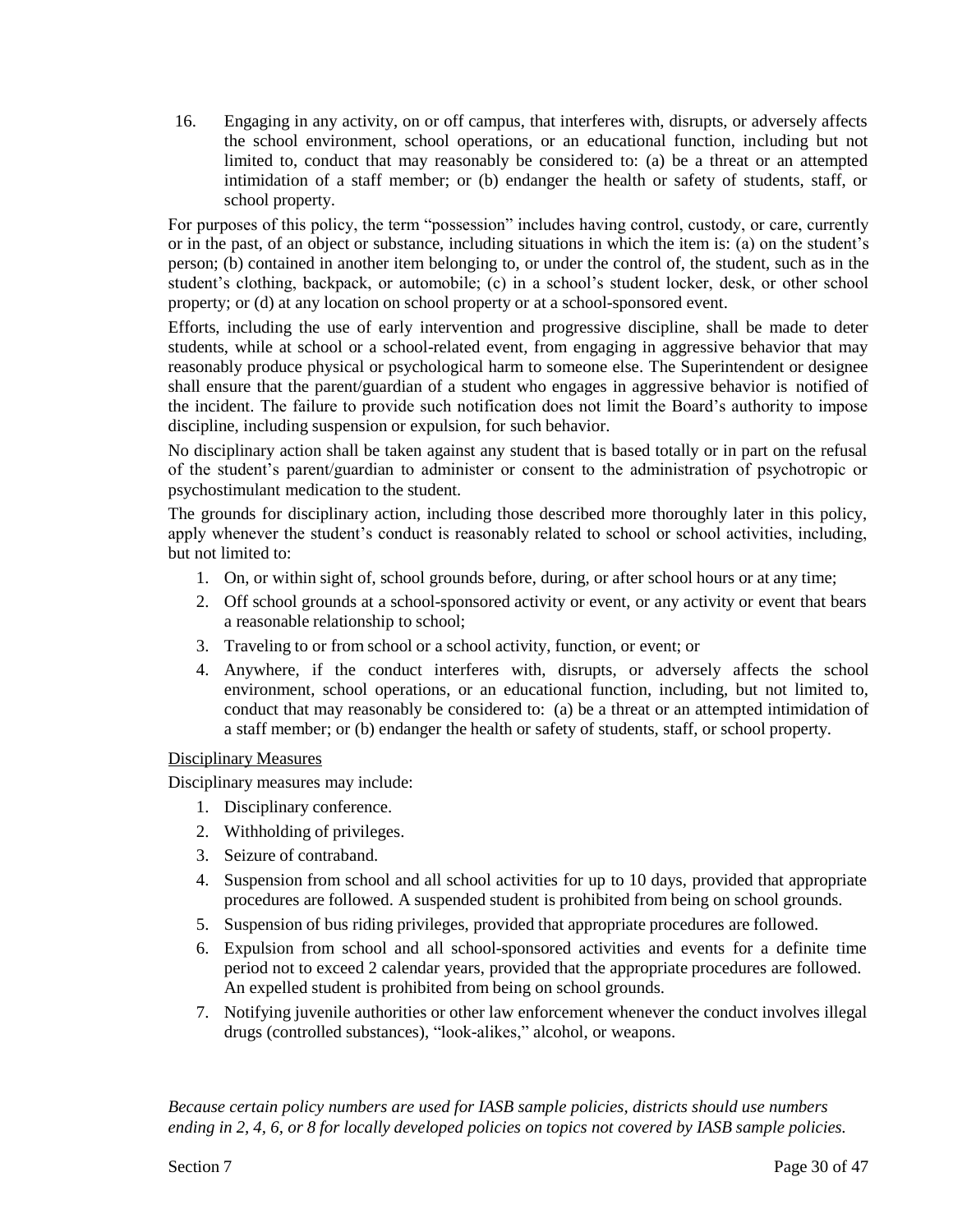- 8. Notifying parents/guardians.
- 9. Temporary removal from the classroom.
- 10. In-school suspension for a period not to exceed 5 school days. The Building Principal or designee shall ensure that the student is properly supervised.
- 11. After-school study or Saturday study provided the student's parent/guardian has been notified. If transportation arrangements cannot be agreed upon, an alternative disciplinary measure must be used. The student must be supervised by the detaining teacher or the Building Principal or designee.
- 12. Community service with local public and nonprofit agencies that enhances community efforts to meet human, educational, environmental, or public safety needs. The District will not provide transportation. School administration shall use this option only as an alternative to another disciplinary measure giving the student and/or parent/guardian the choice.

A student may be immediately transferred to an alternative program if the student is expelled or otherwise qualifies for the transfer under State law. The transfer shall be in the manner provided in Article 13A or 13B of the School Code.

Corporal punishment is prohibited. Corporal punishment is defined as slapping, paddling, or prolonged maintenance of students in physically painful positions, or intentional infliction of bodily harm. Corporal punishment does not include reasonable force as needed to maintain safety for students, staff, or other persons, or for the purpose of self-defense or defense of property.

School staff members shall not use isolated time out and physical restraints other than as permitted in Section 10-20.33 of the School Code, State Board of Education rules, and procedures developed by the Superintendent. Neither isolated time out nor physical restraints shall be used to discipline or punish a student.

## **Weapons**

A student who is determined to have brought one of the following objects to school, any schoolsponsored activity or event, or any activity or event that bears a reasonable relationship to school shall be expelled for a period of at least one calendar year but not more than 2 calendar years:

- 1. A firearm, meaning any gun, rifle, shotgun, or weapon as defined by Section 921 of Title 18 of the United States Code (18 U.S.C. § 921), firearm as defined in Section 1.1 of the Firearm Owners Identification Card Act (430 ILCS 65/), or firearm as defined in Section 24-1 of the Criminal Code of 1961 (720 ILCS 5/24-1).
- 2. A knife, brass knuckles, or other knuckle weapon regardless of its composition, a billy club, or any other object if used or attempted to be used to cause bodily harm, including "look alikes" of any firearm as defined above.

The expulsion requirement under either paragraph 1 or 2 above may be modified by the Superintendent, and the Superintendent's determination may be modified by the Board on a case-bycase basis. The Superintendent or designee may grant an exception to this policy, upon the prior request of an adult supervisor, for students in theatre, cooking, ROTC, martial arts, and similar programs, whether or not school-sponsored, provided the item is not equipped, nor intended, to do bodily harm.

This policy's prohibitions concerning weapons apply regardless of whether: (1) a student is licensed to carry a concealed firearm, or (2) the Board permits visitors, who are licensed to carry a concealed firearm, to store a firearm in a locked vehicle in a school parking area.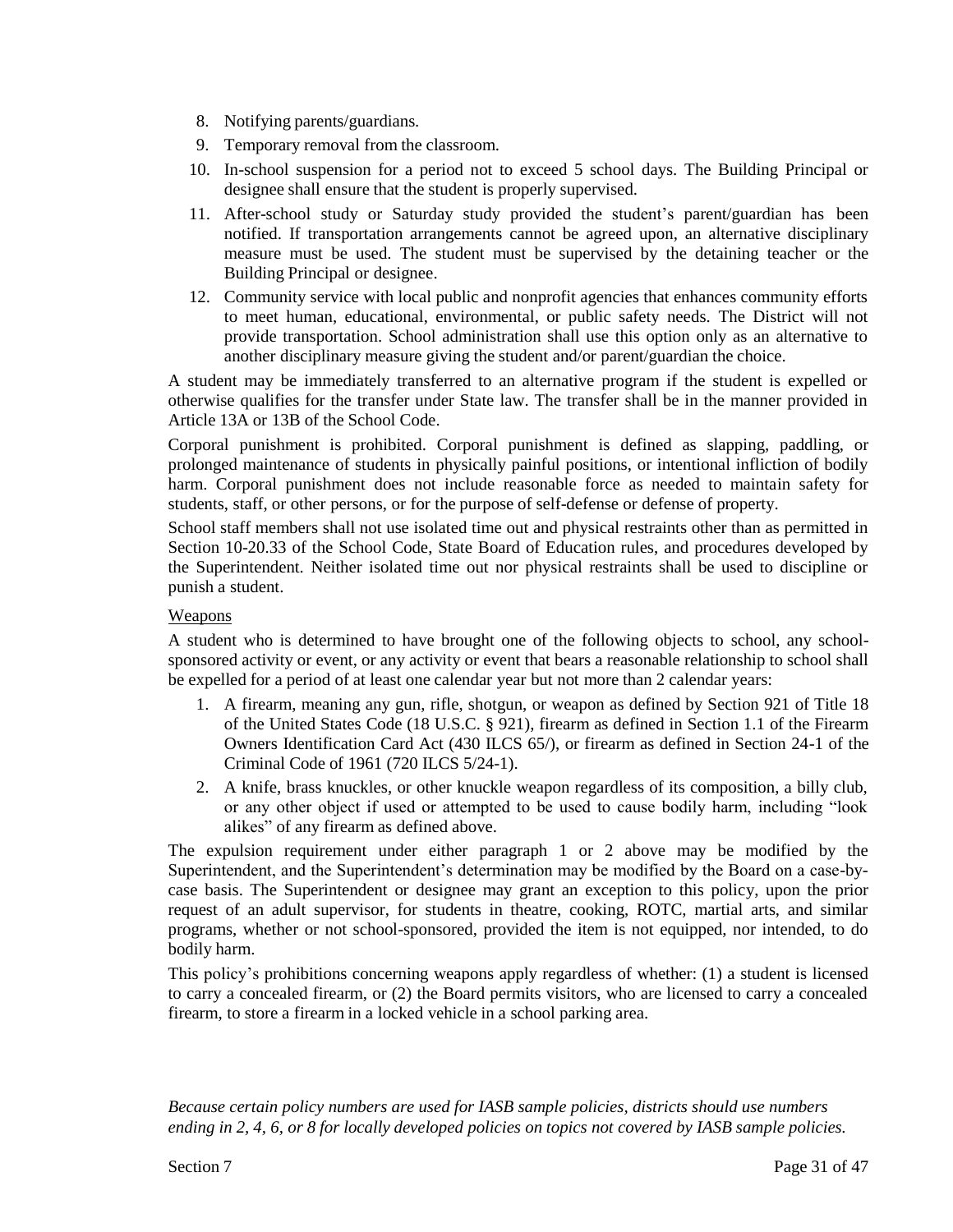#### Required Notices

A school staff member shall immediately notify the office of the Building Principal in the event that he or she: (1) observes any person in possession of a firearm on or around school grounds; however, such action may be delayed if immediate notice would endanger students under his or her supervision, (2) observes or has reason to suspect that any person on school grounds is or was involved in a drug-related incident, or (3) observes a battery committed against any staff member. Upon receiving such a report, the Building Principal or designee shall immediately notify the local law enforcement agency, State Police, and any involved student's parent/guardian. "School grounds" includes modes of transportation to school activities and any public way within 1000 feet of the school, as well as school property itself.

#### Delegation of Authority

Each teacher, and any other school personnel when students are under his or her charge, is authorized to impose any disciplinary measure, other than suspension, expulsion, corporal punishment, or inschool suspension, that is appropriate and in accordance with the policies and rules on student discipline. Teachers, other certificated educational employees, and other persons providing a related service for or with respect to a student, may use reasonable force as needed to maintain safety for other students, school personnel, or other persons, or for the purpose of self-defense or defense of property. Teachers may temporarily remove students from a classroom for disruptive behavior.

The Superintendent or Building Principal is authorized to impose the same disciplinary measures as teachers and may suspend students guilty of gross disobedience or misconduct from school (including all school functions) and from riding the school bus, up to 10 consecutive school days, provided the appropriate procedures are followed. The Board may suspend a student from riding the bus in excess of 10 school days for safety reasons.

#### Student Handbook

The Superintendent, with input from the parent-teacher advisory committee, shall prepare disciplinary rules implementing the District's disciplinary policies. These disciplinary rules shall be presented annually to the Board for its review and approval.

A student handbook, including the District disciplinary policies and rules, shall be distributed to the students' parents/guardians within 15 days of the beginning of the school year or a student's enrollment.

| Incorporated<br>by Reference: | 7:190-AP4, (Use of Isolated Time Out and Physical Restraint)                                                                                                                                                     |
|-------------------------------|------------------------------------------------------------------------------------------------------------------------------------------------------------------------------------------------------------------|
| LEGAL REF.:                   | Gun-Free Schools Act, 20 U.S.C. §7151 et seq.<br>Pro-Children Act of 1994, 20 U.S.C. §6081.<br>410 ILCS 130/, Compassionate Use of Medical Cannabis Pilot Program.<br>430 ILCS 66/, Firearm Concealed Carry Act. |
|                               | 105 ILCS 5/10-20.5b, 5/10-20.14, 5/10-20.28, 5/10-20.36, 5/10-21.7, 5/10-21.10,<br>5/10-22.6, 5/10-27.1A, 5/10-27.1B, 5/24-24, 5/26-12, 5/27-23.7, 5/31-3, and<br>110/3.10.<br>23 Ill.Admin.Code §1.280.         |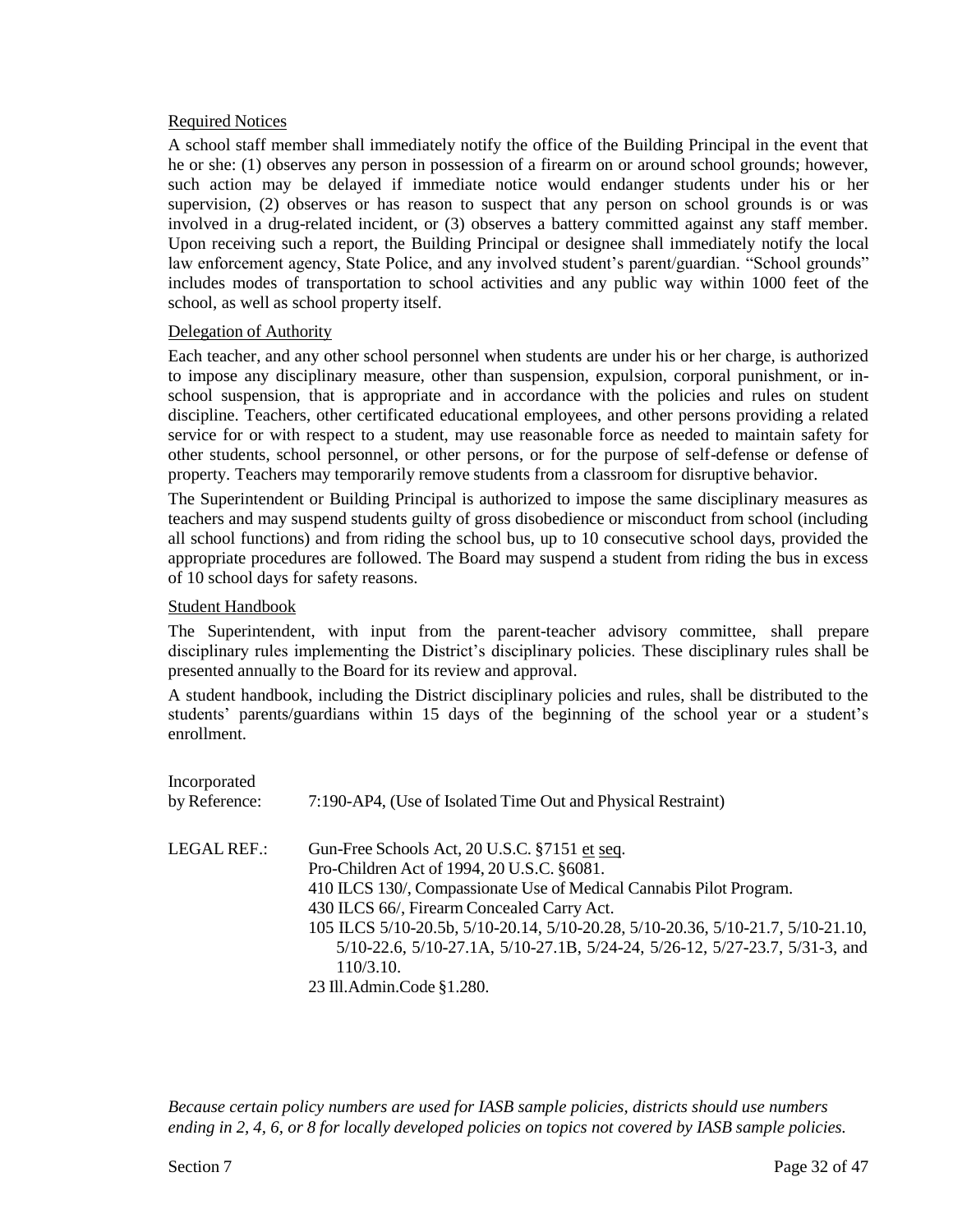CROSS REF.: 2:240 (Board Policy Development), 5:230 (Maintaining Student Discipline), 6:110 (Programs for Students At Risk of Academic Failure and/or Dropping Out of School and Graduation Incentives Program), 7:70 (Attendance and Truancy), 7:130 (Student Rights and Responsibilities), 7:140 (Search and Seizure), 7:150 (Agency and Police Interviews), 7:160 (Student Appearance), 7:170 (Vandalism), 7:180 (Prevention of and Response to Bullying, Intimidation, and Harassment), 7:185 (Teen Dating Violence Prohibited), 7:200 (Suspension Procedures), 7:210 (Expulsion Procedures), 7:220 (Bus Conduct), 7:230 (Misconduct by Students with Disabilities), 7:240 (Conduct Code for Participants in Extracurricular Activities), 7:270 (Administering Medicines to Students), 7:310 (Restrictions on Publications), 8:30 (Visitors to and Conduct on School Property)

ADOPTED: December 8, 2014

Lisbon CCSD #90 7:200

# **Students**

### **Suspension Procedures**

The Superintendent or designee shall implement suspension procedures that provide, at a minimum, for the following:

- 1. Before a student may be suspended, the student shall be provided a conference during which the charges will be explained and the student will be given an opportunity to respond to the charges.
- 2. A pre-suspension conference is not required and the student can be immediately suspended when the student's presence poses a continuing danger to persons or property or an ongoing threat of disruption to the educational process. In such cases, the notice and conference shall follow as soon as practicable.
- 3. Any suspension shall be reported immediately to the student's parent(s)/guardian(s). A written notice of the suspension shall state the reasons for the suspension, including any school rule that was violated, and a notice to the parent(s)/guardian(s) of their right to a review of the suspension. The School Board must be given a summary of the notice, including the reason for the suspension and the suspension length.
- 4. Upon request of the parent(s)/guardian(s), a review of the suspension shall be conducted by the Board or a hearing officer appointed by the Board. At the review, the student's parent(s)/guardian(s) may appear and discuss the suspension with the Board or its hearing officer and may be represented by counsel. After presentation of the evidence or receipt of the hearing officer's report, the Board shall take such action as it finds appropriate.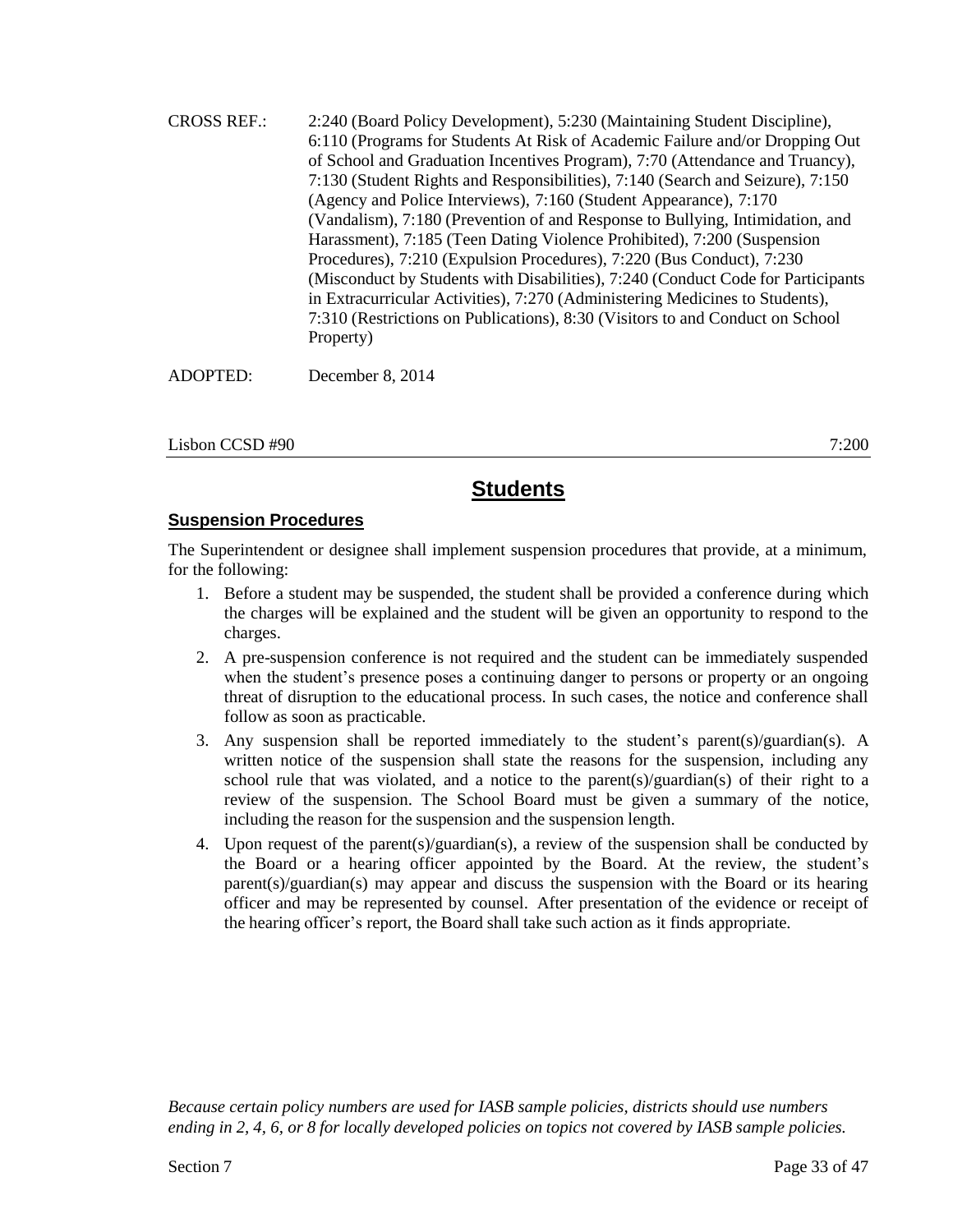| LEGAL REF.:        | 105 ILCS $5/10-22.6(b)$ .<br>Goss v. Lopez, 95 S.Ct. 729 (1975).<br>Sieck v. Oak Park River-Forest High School, 807 F.Supp. 73 (N.D. Ill., E.D.,<br>1992). |
|--------------------|------------------------------------------------------------------------------------------------------------------------------------------------------------|
| <b>CROSS REF.:</b> | 7:130 (Student Rights and Responsibilities), 7:190 (Student Discipline)                                                                                    |
| ADOPTED:           | December 8, 2014                                                                                                                                           |
|                    |                                                                                                                                                            |

Lisbon CCSD #90 7:210

# **Students**

### **Expulsion Procedures**

The Superintendent or designee shall implement expulsion procedures that provide, at a minimum, for the following:

- 1. Before a student may be expelled, the student and his or her parent(s)/guardian(s) shall be provided a written request to appear at a hearing to determine whether the student should be expelled. The request shall be sent by registered or certified mail, return receipt requested. The request should include:
	- a. The reasons for the proposed expulsion as well as the conduct rule the student is charged with violating.
	- b. The time, date, and place for the hearing.
	- c. A short description of what will happen during the hearing.
	- d. A statement indicating that the School Code allows the School Board to expel a student for a definite period of time not to exceed 2 calendar years, as determined on a case by case basis.
	- e. A request that the student or parent(s)/guardian(s) inform the District if the student will be represented by an attorney and, if so, the attorney's name.
- 2. Unless the student and parent(s)/guardian(s) indicate that they do not want a hearing or fail to appear at the designated time and place, the hearing will proceed. It shall be conducted by the School Board or a hearing officer appointed by it. If a hearing officer is appointed, he or she shall report to the Board the evidence presented at the hearing and the Board shall take such final action as it finds appropriate.
- 3. During the expulsion hearing, the Board or hearing officer shall hear evidence concerning whether the student is guilty of the gross disobedience or misconduct as charged. The student and his or her parent(s)/guardian(s) may be represented by counsel, offer evidence, present witnesses, cross-examine witnesses who testified, and otherwise present reasons why the student should not be expelled. After presentation of the evidence or receipt of the hearing officer's report, the Board shall decide the issue of guilt and take such action as it finds appropriate.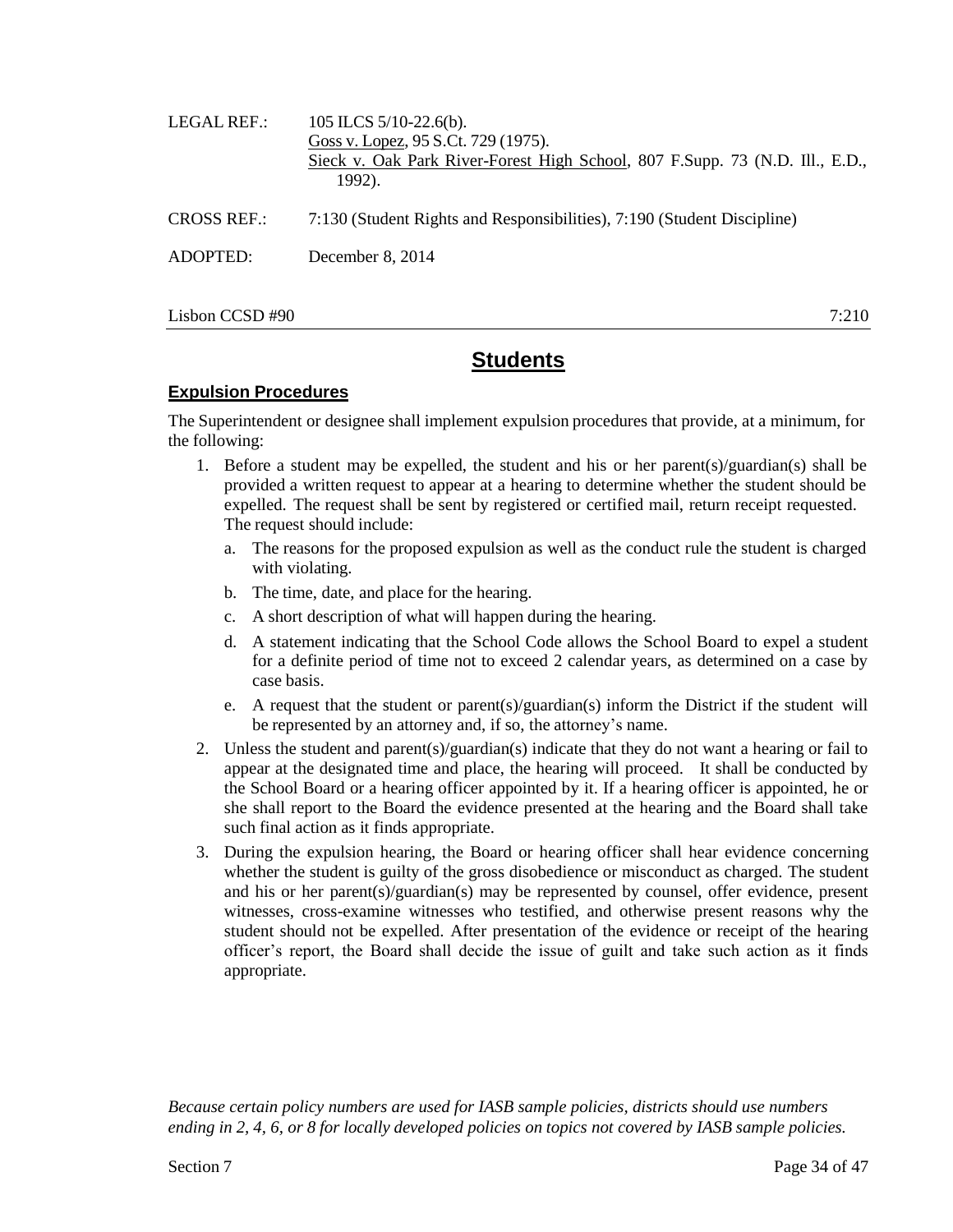| LEGAL REF.:        | 105 ILCS $5/10-22.6(a)$ .<br>Goss v. Lopez, 95 S.Ct. 729 (1975).                                                                                            |
|--------------------|-------------------------------------------------------------------------------------------------------------------------------------------------------------|
| <b>CROSS REF.:</b> | 7:130 (Student Rights and Responsibilities), 7:190 (Student Discipline), 7:200<br>(Suspension Procedures), 7:230 (Misconduct by Students with Disabilities) |
| ADOPTED:           | December 8, 2014                                                                                                                                            |
|                    |                                                                                                                                                             |

Lisbon CCSD #90 7:220

# **Students**

## **Bus Conduct**

All students must follow the District's School Bus Safety Guidelines. The Superintendent, or any designee as permitted in the School Code, is authorized to suspend a student from riding the school bus for up to 10 consecutive school days for engaging in gross disobedience or misconduct, including but not limited to, the following:

- 1. Prohibited student conduct as defined in School Board policy, 7:190, *Student Discipline*.
- 2. Willful injury or threat of injury to a bus driver or to another rider.
- 3. Willful and/or repeated defacement of the bus.
- 4. Repeated use of profanity.
- 5. Repeated willful disobedience of a directive from a bus driver or other supervisor.
- 6. Such other behavior as the Superintendent or designee deems to threaten the safe operation of the bus and/or its occupants.

If a student is suspended from riding the bus for gross disobedience or misconduct on a bus, the School Board may suspend the student from riding the school bus for a period in excess of 10 days for safety reasons. The District's regular suspension procedures shall be used to suspend a student's privilege to ride a school bus.

### Electronic Recordings on School Buses

Electronic visual and audio recordings may be used on school buses to monitor conduct and to promote and maintain a safe environment for students and employees when transportation is provided for any school related activity. Notice of electronic recordings shall be displayed on the exterior of the vehicle's entrance door and front interior bulkhead in compliance with State law and the rules of the Illinois Department of Transportation, Division of Traffic Safety.

Students are prohibited from tampering with electronic recording devices. Students who violate this policy shall be disciplined in accordance with the Board's discipline policy and shall reimburse the School District for any necessary repairs or replacement.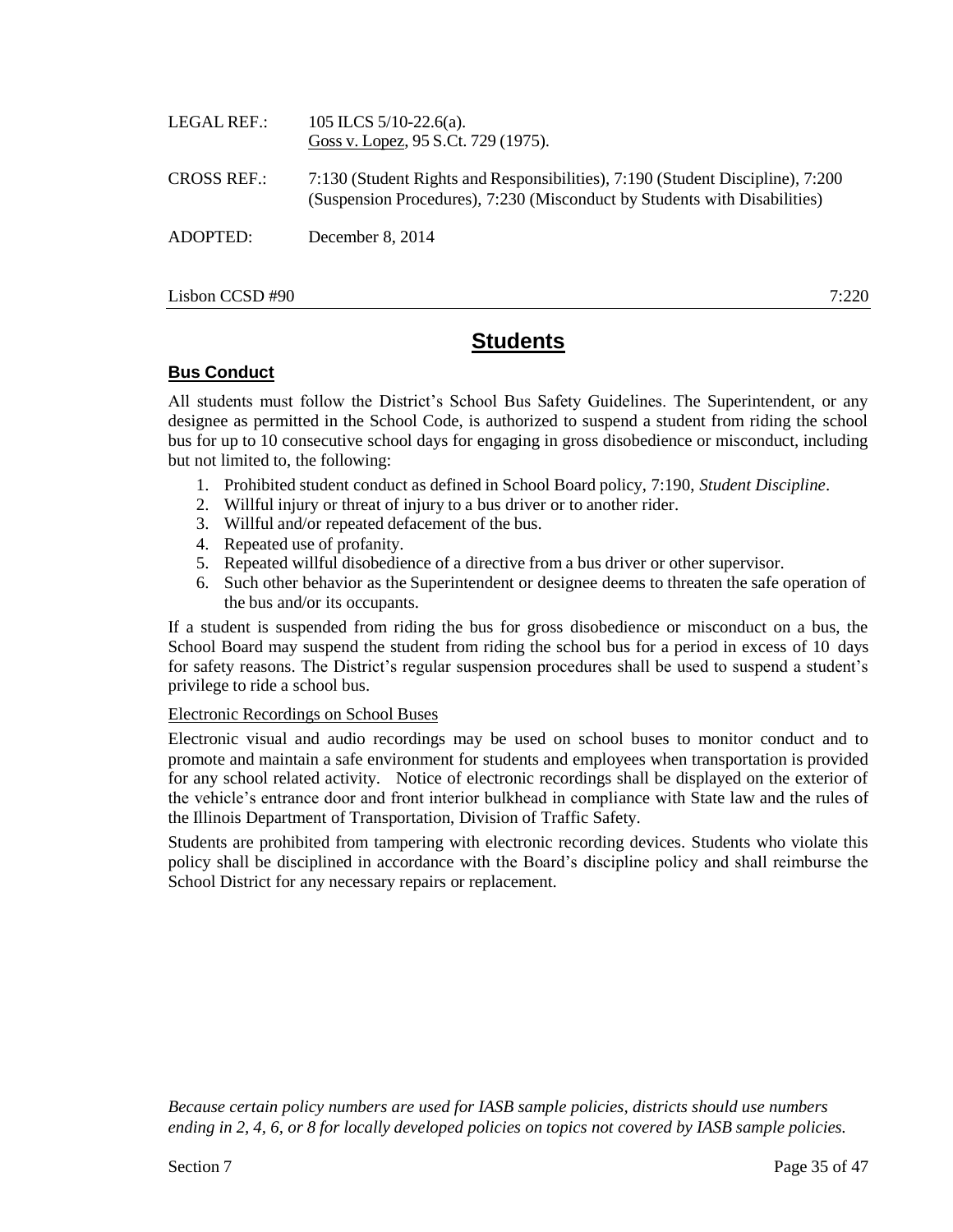| LEGAL REF.:        | Family Educational Rights and Privacy Act, 20 U.S.C. §1232g; 34 C.F.R. Part 99.<br>105 ILCS 5/10-20.14, 5/10-22.6, and 10/.<br>$720$ ILCS $5/14-3$ (m).<br>23 Ill.Admin.Code Part 375, Student Records. |
|--------------------|---------------------------------------------------------------------------------------------------------------------------------------------------------------------------------------------------------|
| <b>CROSS REF.:</b> | 4:110 (Transportation), 4:170 (Safety), 7:130 (Student Rights and<br>Responsibilities), 7:170 (Vandalism), 7:190 (Student Discipline), 7:200<br>(Suspension Procedures), 7:340 (Student Records)        |
| ADOPTED:           | December 8, 2014                                                                                                                                                                                        |
|                    |                                                                                                                                                                                                         |

Lisbon CCSD #90 7:230

### **Misconduct by Students with Disabilities**

#### Behavioral Interventions

Behavioral interventions shall be used with students with disabilities to promote and strengthen desirable behaviors and reduce identified inappropriate behaviors. The School Board will establish and maintain a committee to develop, implement, and monitor procedures on the use of behavioral interventions for children with disabilities.

#### Discipline of Special Education Students

The District shall comply with the Individuals With Disabilities Education Improvement Act of 2004 and the Illinois State Board of Education's *Special Education* rules when disciplining special education students. No special education student shall be expelled if the student's particular act of gross disobedience or misconduct is a manifestation of his or her disability.

| Individuals With Disabilities Education Improvement Act of 2004, 20 U.S.C.<br>§§1412, 1413, and 1415.                                                                                                                                |
|--------------------------------------------------------------------------------------------------------------------------------------------------------------------------------------------------------------------------------------|
| Gun-Free Schools Act, 20 U.S.C. §7151 et seq.                                                                                                                                                                                        |
| 34 C.F.R. §§300.101, 300.530 - 300.536.                                                                                                                                                                                              |
| 105 ILCS 5/10-22.6 and 5/14-8.05.                                                                                                                                                                                                    |
| 23 Ill.Admin.Code §226.400.                                                                                                                                                                                                          |
| Honig v. Doe, 108 S.Ct. 592 (1988).                                                                                                                                                                                                  |
| 2:150 (Committees), 6:120 (Education of Children with Disabilities), 7:130<br>(Student Rights and Responsibilities), 7:190 (Student Discipline), 7:200<br>(Suspension Procedures), 7:210 (Expulsion Procedures), 7:220 (Bus Conduct) |
|                                                                                                                                                                                                                                      |

ADOPTED: December 8, 2014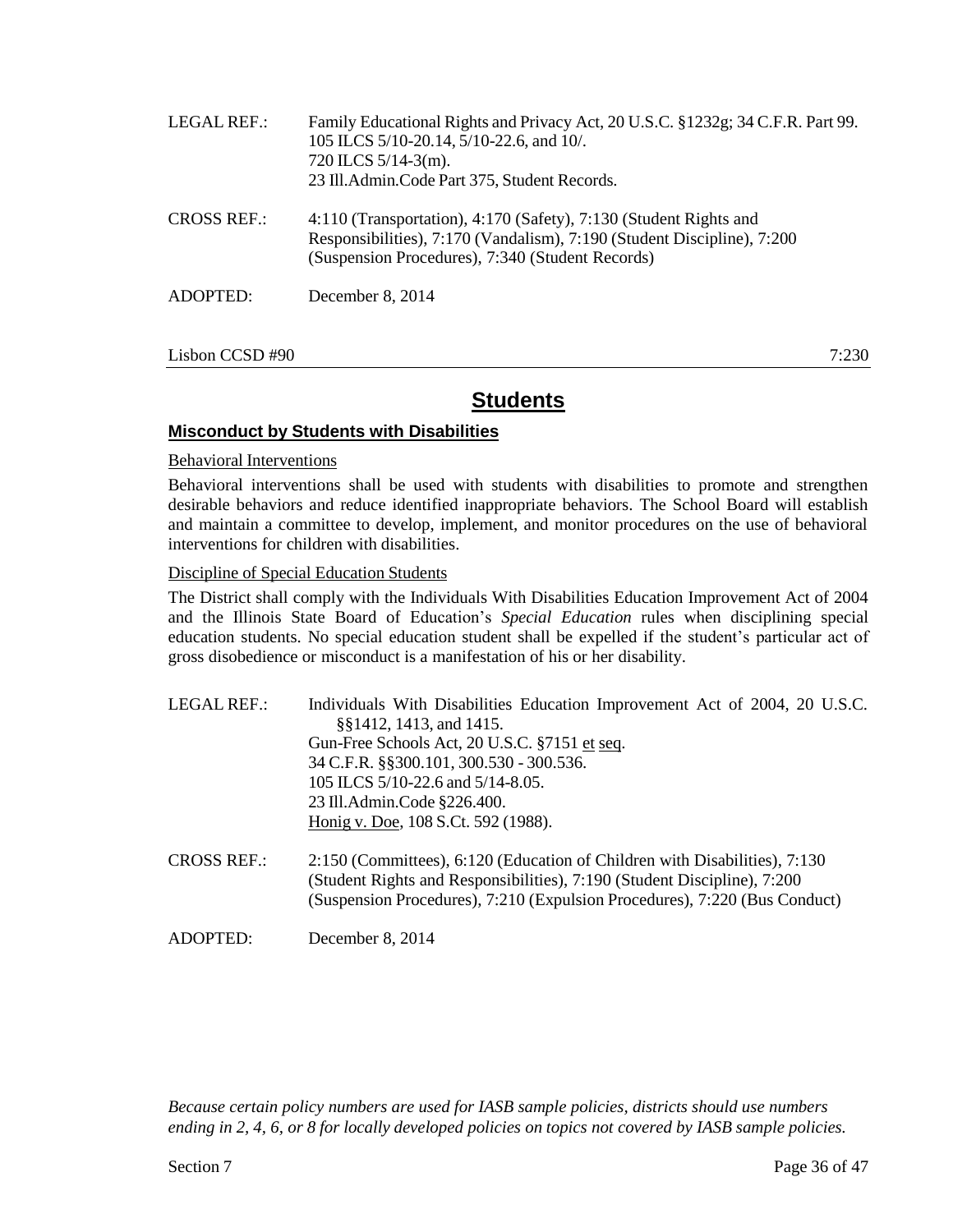## **Conduct Code for Participants in Extracurricular Activities**

The Superintendent or designee, using input from coaches and sponsors of extracurricular activities, shall develop a conduct code for all participants in extracurricular activities consistent with School Board policy. The conduct code shall: (1) require participants in extracurricular activities to conduct themselves as good citizens and exemplars of their school at all times, including after school, on days when school is not in session, and whether on or off school property; (2) emphasize that hazing and bullying activities are strictly prohibited; and (3) notify participants that failure to abide by it could result in removal from the activity. The conduct code shall be reviewed by the Building Principal periodically at his or her discretion and presented to the Board.

All coaches and sponsors of extracurricular activities shall annually review the rules of conduct with participants and provide participants with a copy. In addition, coaches and sponsors of interscholastic athletic programs shall provide instruction on steroid abuse prevention to students in grades 7 through 8 participating in these programs.

| LEGAL REF.:        | Board of Education of Independent School Dist. No. 92 v. Earls, 122 S.Ct. 2559<br>(2002).                                                                                                                                                  |
|--------------------|--------------------------------------------------------------------------------------------------------------------------------------------------------------------------------------------------------------------------------------------|
|                    | Clements v. Board of Education of Decatur, 478 N.E.2d 1209 (Ill.App.4, 1985).                                                                                                                                                              |
|                    | Kevin Jordan v. O'Fallon THSD 203, 706 N.E.2d 137 (Ill.App.5, 1999).                                                                                                                                                                       |
|                    | Todd v. Rush County Schools, 133 F.3d 984 (7th Cir., 1998).                                                                                                                                                                                |
|                    | Veronia School Dist. 475 v. Acton, 515 U.S. 646 (1995).                                                                                                                                                                                    |
|                    | 105 ILCS 5/24-24, 5/27-23.3, and 25/2.                                                                                                                                                                                                     |
| <b>CROSS REF.:</b> | 5:280 (Duties and Qualifications), 6:190 (Extracurricular and Co-Curricular<br>Activities), 7:180 (Prevention of and Response to Bullying, Intimidation, and<br>Harassment), 7:190 (Student Discipline), 7:300 (Extracurricular Athletics) |
| ADOPTED:           | December $8, 2014$                                                                                                                                                                                                                         |
|                    |                                                                                                                                                                                                                                            |

Lisbon CCSD #90 7:250

# **Students**

## **Student Support Services**

The following student support services may be provided by the School District:

- 1. Health services supervised by a qualified nurse. The Superintendent or designee may implement procedures to further a healthy school environment and prevent or reduce the spread of disease, including head lice (Pediculus Humanus Capitis).
- 2. Educational and psychological testing services and the services of a psychologist as needed. In all cases, written permission to administer a psychological examination must be obtained from a student's parent(s)/guardian(s). The results will be given to the parent(s)/guardian(s), with interpretation, as well as to the appropriate professional staff.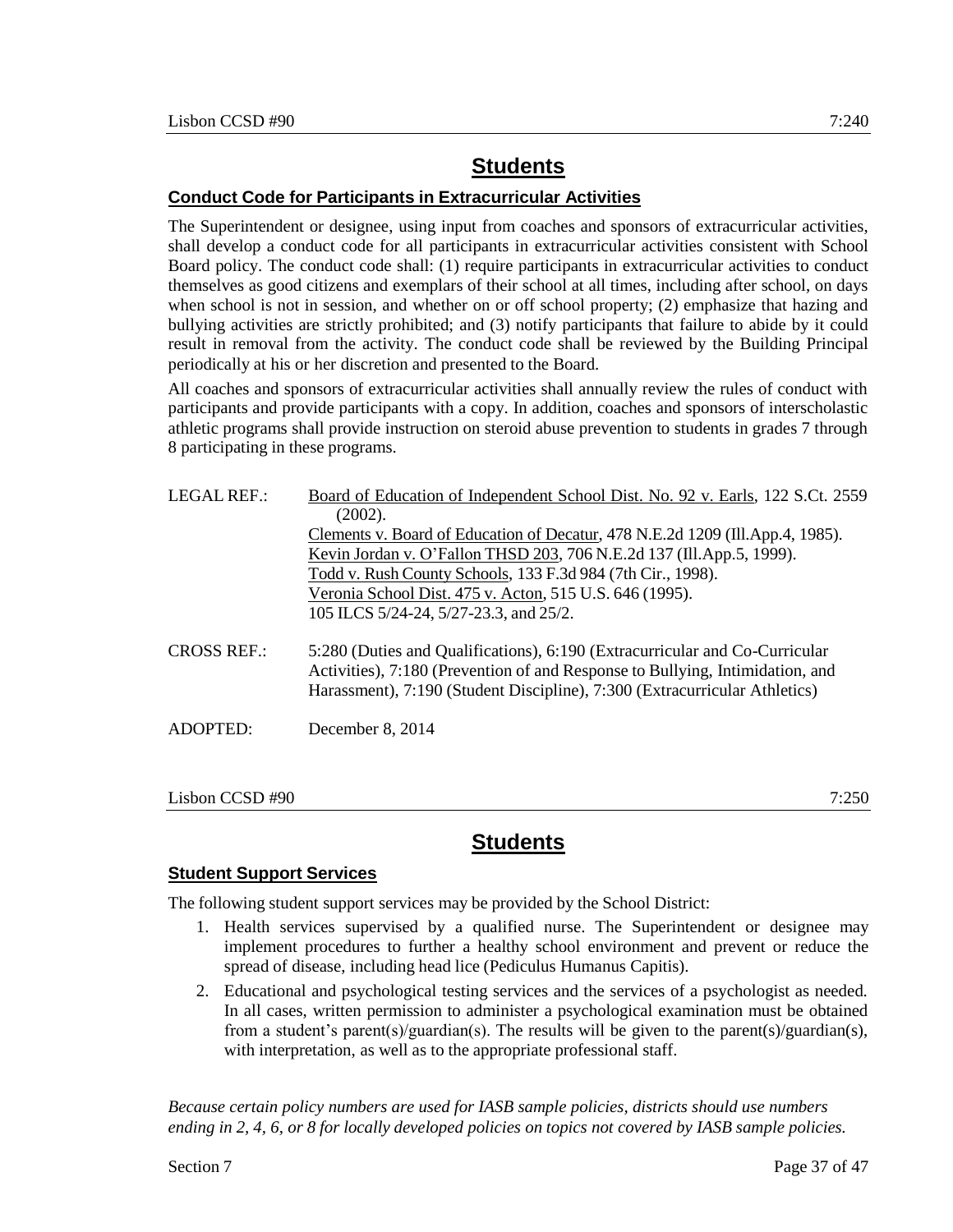3. The services of a social worker. A student's parent(s)/guardian(s) must consent to regular or continuing services from a social worker.

The Superintendent or designee shall develop protocols for responding to students with social, emotional, or mental health problems that impact learning ability. The District, however, assumes no liability for preventing, identifying, or treating such problems.

This policy shall be implemented in a manner consistent with State and federal laws, including the Individuals with Disabilities Education Act, 42 U.S.C. §12101 et seq.

LEGAL REF.: Children's Mental Health Act of 2003, 405 ILCS 49/. Mental Health and Developmental Disabilities Confidentiality Act, 740 ILCS 110/. CROSS REF.: 6:65 (Student Social and Emotional Development), 6:270 (Guidance and Counseling Program), 7:100 (Health, Eye, and Dental Examinations; Immunizations; and Exclusion of Students), 7:280 (Communicable and Chronic Infectious Diseases), 7:340 (Student Records) ADOPTED: December 8, 2014

 $Lisbon CCSD \#90$  7:260

# **Students**

## **Exemption from Physical Activity**

In order to be excused from participation in physical education, a student must present an appropriate excuse from his or her parent/guardian or from a person licensed under the Medical Practice Act. The excuse may be based on medical or religious prohibitions. State law prohibits a school board from honoring parental excuses based upon a student's participation in athletic training, activities, or competitions conducted outside the auspices of the School District.

Special activities in physical education will be provided for a student whose physical or emotional condition, as determined by a person licensed under the Medical Practice Act, prevents his or her participation in the physical education course.

- LEGAL REF.: 105 ILCS 5/27-6. 225 ILCS 60/, Medical Practice Act. 23 Ill.Admin.Code §1.420(p). CROSS REF.: 6:60 (Curriculum Content)
- ADOPTED: December 8, 2014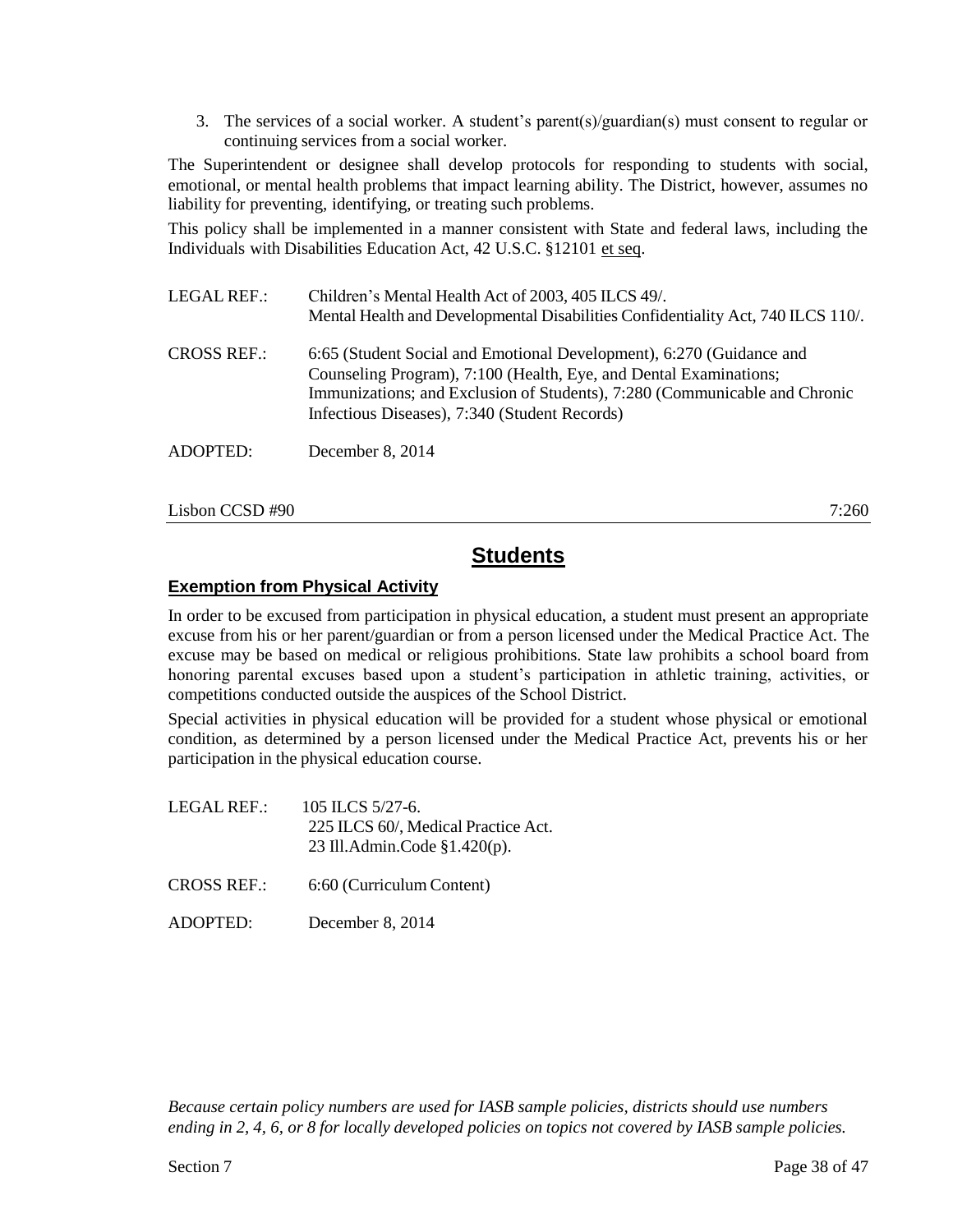## **Administering Medicines to Students**

Students should not take medication during school hours or during school-related activities unless it is necessary for a student's health and well-being. When a student's licensed health care provider and parent/guardian believe that it is necessary for the student to take a medication during school hours or school-related activities, the parent/guardian must request that the school dispense the medication to the child and otherwise follow the District's procedures on dispensing medication.

No School District employee shall administer to any student, or supervise a student's selfadministration of, any prescription or non-prescription medication until a completed and signed "School Medication Authorization Form" is submitted by the student's parent/guardian. No student shall possess or consume any prescription or non-prescription medication on school grounds or at a school-related function other than as provided for in this policy and its implementing procedures.

Nothing in this policy shall prohibit any school employee from providing emergency assistance to students, including administering medication.

The Building Principal shall include this policy in the Student Handbook and shall provide a copy to the parents/guardians of students.

### Self-Administration of Medication

A student may possess an epinephrine auto-injector (EpiPen®) and/or medication prescribed for asthma for immediate use at the student's discretion, provided the student's parent/guardian has completed and signed a "School Medication Authorization Form." The School District shall incur no liability, except for willful and wanton conduct, as a result of any injury arising from a student's selfadministration of medication or epinephrine auto-injector or the storage of any medication by school personnel. A student's parent/guardian must indemnify and hold harmless the School District and its employees and agents, against any claims, except a claim based on willful and wanton conduct, arising out of a student's self-administration of an epinephrine auto-injector and/or medication, or the storage of any medication by school personnel.

### School District Supply of Epinephrine Auto-Injectors

The Superintendent or designee shall implement Section 22-30(f) of the School Code and maintain a supply of epinephrine auto-injectors in the name of the District and provide or administer them as necessary according to State law. This section of the policy is void whenever the Superintendent or designee is, for whatever reason, unable to: (1) obtain for the District a prescription for school epinephrine auto-injectors and a standing protocol from a physician licensed to practice medicine in all its branches, or (2) fill the District's prescription for school epinephrine auto-injectors.

Upon implementation of this subsection and Section 22-30(f) of the School Code, the protections from liability and hold harmless provisions as explained in Section 22-30(c) of the School Code apply.

No one, including without limitation parents/guardians of students, should rely on the District for the availability of an epinephrine auto-injector. This policy does not guarantee the availability of an epinephrine auto-injector; students and their parents/guardians should consult their own physician regarding this medication.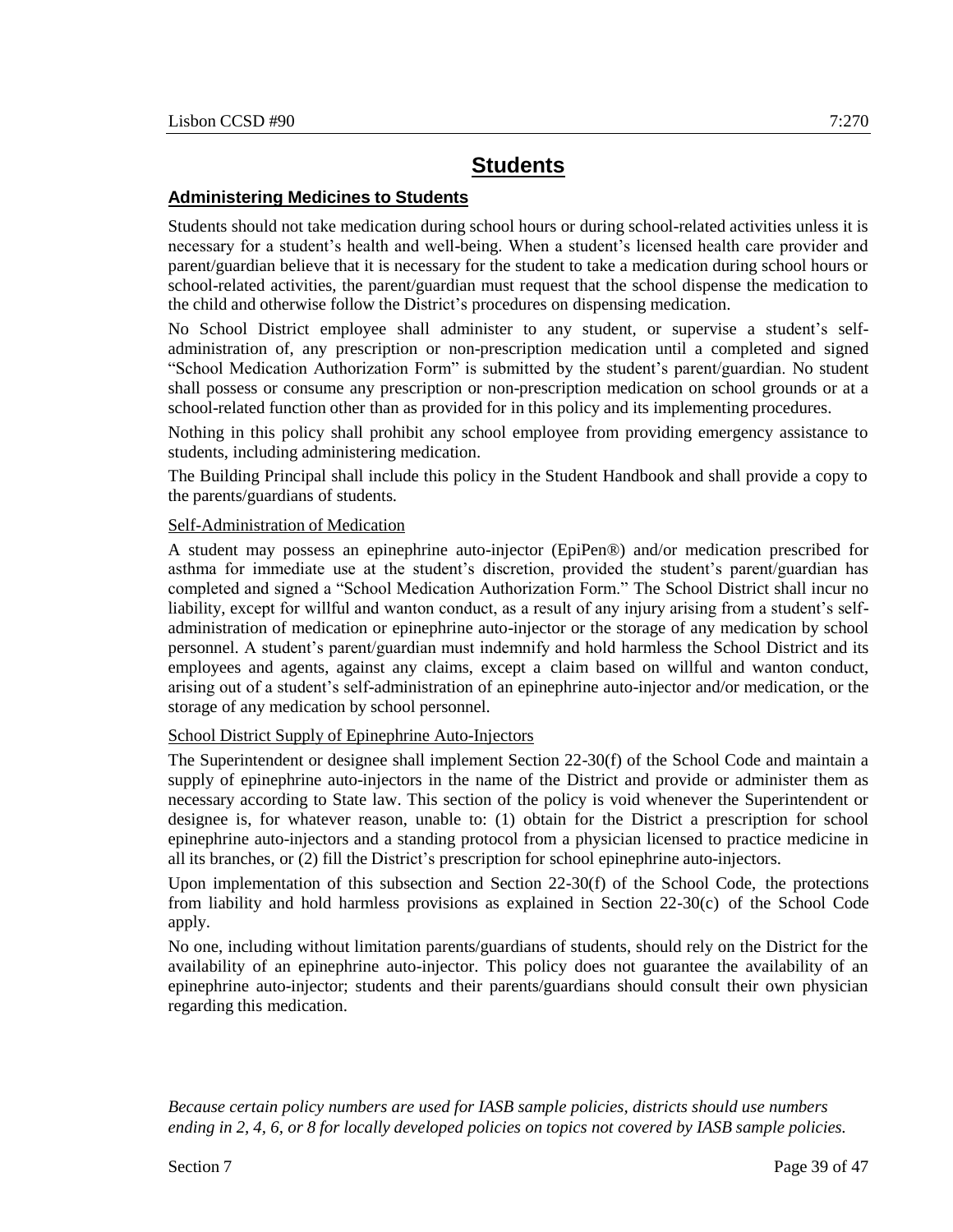LEGAL REF.: 105 ILCS 5/10-20.14b, 5/10-22.21b, and 5/22-30.

CROSS REF.: 7:285 (Food Allergy Management)

ADOPTED: December 8, 2014

Lisbon CCSD #90 7:275

# **Students**

### **Orders to Forgo Life-Sustaining Treatment**

Written orders from parent(s)/guardian(s) to forgo life-sustaining treatment for their child or ward must be signed by the child's physician and given to the Superintendent. This policy shall be interpreted in accordance with the Illinois Health Care Surrogate Act (755 ILCS 40/).

Whenever an order to forgo life-sustaining treatment is received, the Superintendent shall convene a multi-disciplinary team that includes the child's parent(s)/guardian(s) and physician, as well as school personnel designated by the Superintendent. The team shall determine specific interventions to be used by school staff members in the event the child suffers a life-threatening episode at school or a school event. The District personnel shall convey orders to forgo life-sustaining treatment to the appropriate emergency or healthcare provider.

| LEGAL REF.: | Health Care Surrogate Act, 755 ILCS 40/.                           |
|-------------|--------------------------------------------------------------------|
|             | Cruzan v. Director, Missouri Dept. of Health, 497 U.S. 261 (1990). |
|             | In re: C.A., a minor, 603 N.E.2d 1171 (Ill.App.1, 1992).           |
|             |                                                                    |
| ADOPTED:    | December 8, $2014$                                                 |

Lisbon CCSD #90 7:280

# **Students**

### **Communicable and Chronic Infectious Disease**

A student with or carrying a communicable and/or chronic infectious disease has all rights, privileges, and services provided by law and the School Board's policies. The Superintendent will develop procedures to safeguard these rights while managing health and safety concerns.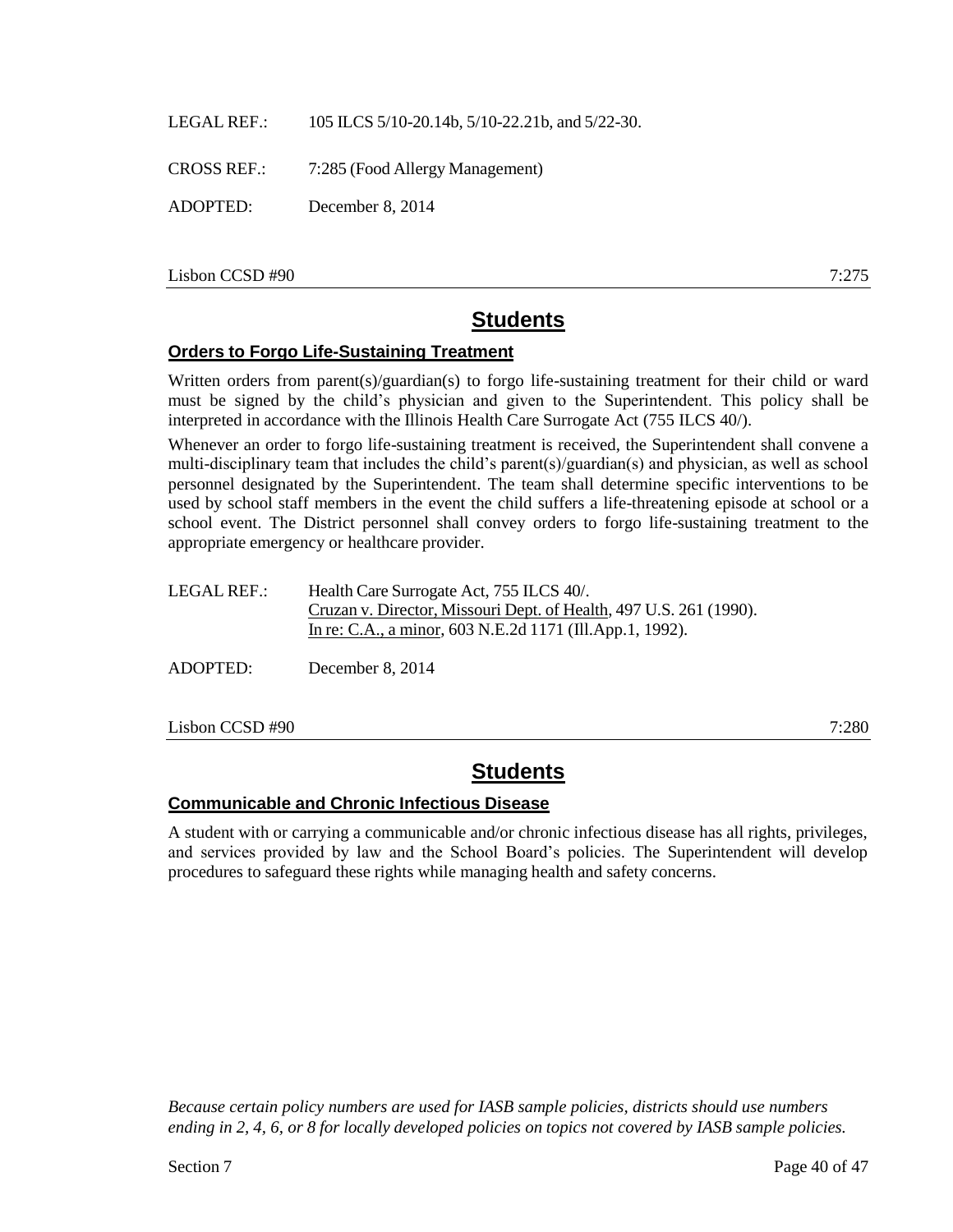| LEGAL REF.: | 105 ILCS $5/10-21.11$ .<br>410 ILCS 315/2a.<br>23 Ill.Admin.Code §§ 1.610 and 226.300.<br>77 Ill.Admin.Code Part 690.<br>Individuals With Disabilities Education Act, 20 U.S.C. §1400 et seq.<br>Rehabilitation Act, Section 504, 29 U.S.C. §794(a). |
|-------------|------------------------------------------------------------------------------------------------------------------------------------------------------------------------------------------------------------------------------------------------------|
| ADOPTED:    | December 8, 2014                                                                                                                                                                                                                                     |

Lisbon CCSD #90 7:285

# **Students**

### **Food Allergy Management Program**

School attendance may increase a student's risk of exposure to allergens that could trigger a foodallergic reaction. A food allergy is an adverse reaction to a food protein mediated by the immune system which immediately reacts causing the release of histamine and other inflammatory chemicals and mediators. While it is not possible for the District to completely eliminate the risks of exposure to allergens when a student is at school, a Food Allergy Management Program using a cooperative effort among students' families, staff members, and students helps the District reduce these risks and provide accommodations and proper treatment for allergic reactions.

The Superintendent or designee shall develop and implement a Food Allergy Management Program that:

- 1. Fully implements the following goals established in the School Code: (a) identifying students with food allergies, (b) preventing exposure to known allergens, (c) responding to allergic reactions with prompt recognition of symptoms and treatment, and (d) educating and training all staff about management of students with food allergies, including administration of medication with an auto-injector, and providing an in-service training program for staff who work with students that is conducted by a person with expertise in anaphylactic reactions and management.
- 2. Follows and references the applicable best practices specific to the District's needs in the joint State Board of Education and Ill. Dept. of Public Health publication *Guidelines for Managing Life-Threatening Food Allergies in Schools*, available at: [www.isbe.net/nutrition/pdf/food\\_allergy\\_guidelines.pdf.](http://www.isbe.net/nutrition/pdf/food_allergy_guidelines.pdf)
- 3. Complies with State and federal law and is in alignment with Board policies.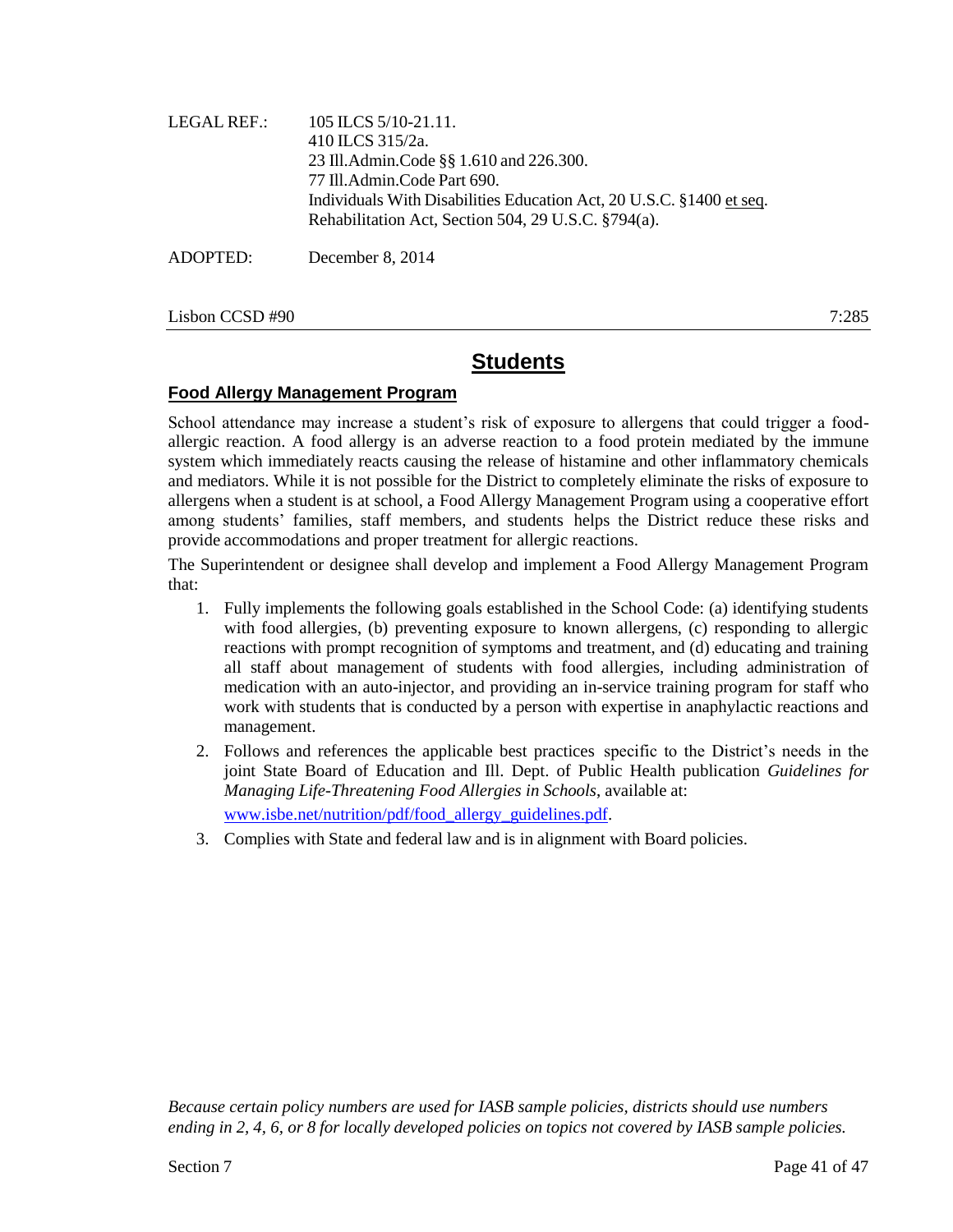| <b>LEGAL REF.:</b> | 105 ILCS 5/2-3.149 and 5/10-22.39.<br>Guidelines for Managing Life-Threatening Food Allergies in Schools (Guidelines),<br>jointly published by the State Board of Education and Ill. Dept. of Public Health.                                                                                                            |
|--------------------|-------------------------------------------------------------------------------------------------------------------------------------------------------------------------------------------------------------------------------------------------------------------------------------------------------------------------|
| <b>CROSS REF.:</b> | 4:110 (Transportation), 4:120 (Food Services), 4:170 (Safety), 5:100 (Staff<br>Development Program), 6:120 (Education of Children with Disabilities), 6:240<br>(Field Trips), 7:250 (Student Support Services), 7:270 (Administering Medicines<br>to Students), 8:100 (Relations with Other Organizations and Agencies) |
| ADOPTED:           | December 8, 2014                                                                                                                                                                                                                                                                                                        |
| Lisbon CCSD#90     | 7:300                                                                                                                                                                                                                                                                                                                   |

## **Extracurricular Athletics**

Student participation in school-sponsored extracurricular athletic activities is contingent upon the following:

- 1. The student must meet the academic criteria set forth in the School Board policy on school sponsored extracurricular activities.
- 2. The parent(s)/guardian(s) must provide written permission for the student's participation, giving the District full waiver of responsibility of the risks involved.
- 3. The student must present a certificate of physical fitness issued by a licensed physician, an advanced practice nurse, or a physician assistant who assures that the student's health status allows for active athletic participation.
- 4. The student must show proof of accident insurance coverage either by a policy purchased through the District-approved insurance plan or a parent(s)/guardian(s) written statement that the student is covered under a family insurance plan.

The Superintendent or designee shall maintain the necessary records to ensure student compliance with this policy.

| LEGAL REF.: | 105 ILCS 5/10-20.30, and 25/2. |
|-------------|--------------------------------|
|             | 23 Ill.Admin.Code §1.530(b).   |

- CROSS REF.: 4:170 (Safety), 6:190 (Extracurricular and Co-Curricular Activities), 7:240 (Conduct Code for Participants in Extracurricular Activities, 7:340 (Student Records)
- ADOPTED: December 8, 2014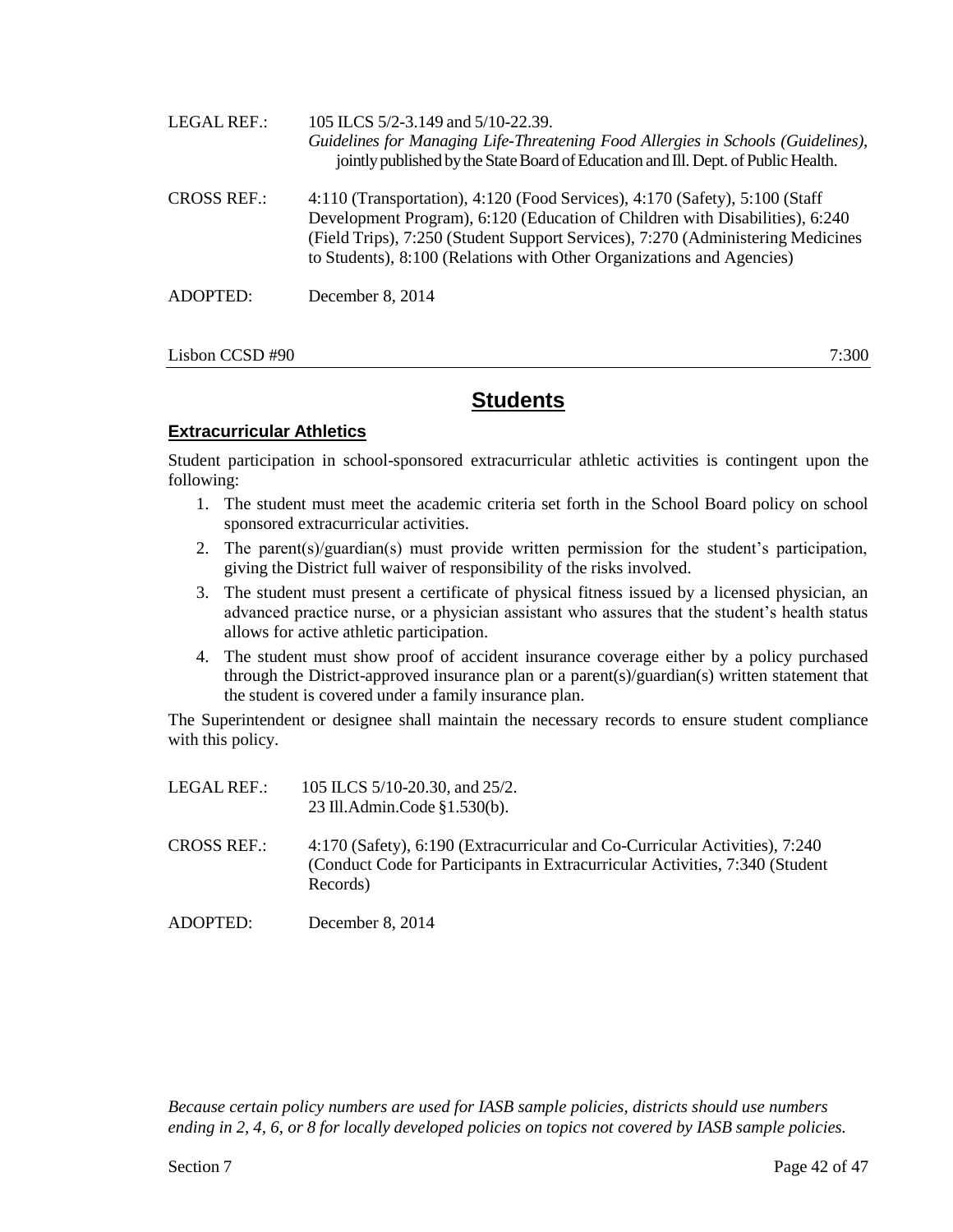## **Student Athlete Concussions and Head Injuries**

The Superintendent or designee shall develop and implement a program to manage concussions and head injuries suffered by student athletes. The program shall:

- 1. Comply with the concussion protocols, policies, and by-laws of the Illinois High School Association, including its *Protocol for NFHS Concussion Playing Rules* and its *Return to Play Policy*. These specifically require that:
	- a. A student athlete who exhibits signs, symptoms, or behaviors consistent with a concussion in a practice or game shall be removed from participation or competition at that time.
	- b. A student athlete who has been removed from an interscholastic contest for a possible concussion or head injury may not return to that contest unless cleared to do so by a physician licensed to practice medicine in all its branches in Illinois or a certified athletic trainer.
	- c. If not cleared to return to that contest, a student athlete may not return to play or practice until the student athlete has provided his or her school with written clearance from a physician licensed to practice medicine in all its branches in Illinois or a certified athletic trainer working in conjunction with a physician licensed to practice medicine in all its branches in Illinois.
- 2. Inform student athletes and their parents/guardians about this policy in the *Agreement to Participate* or other written instrument that a student athlete and his or her parent/guardian must sign before the student is allowed to participate in a practice or interscholastic competition.
- 3. Provide coaches and student athletes and their parents/guardians with educational materials from the Illinois High School Association regarding the nature and risk of concussions and head injuries, including the risks inherent in continuing to play after a concussion or head injury.
- 4. Include a requirement for staff members to notify the parent/guardian of a student who exhibits symptoms consistent with that of a concussion.

LEGAL REF.: 105 ILCS 5/10-20.54.

- CROSS REF.: 4:170 (Safety), 7:300 (Extracurricular Athletics)
- ADOPTED: December 8, 2014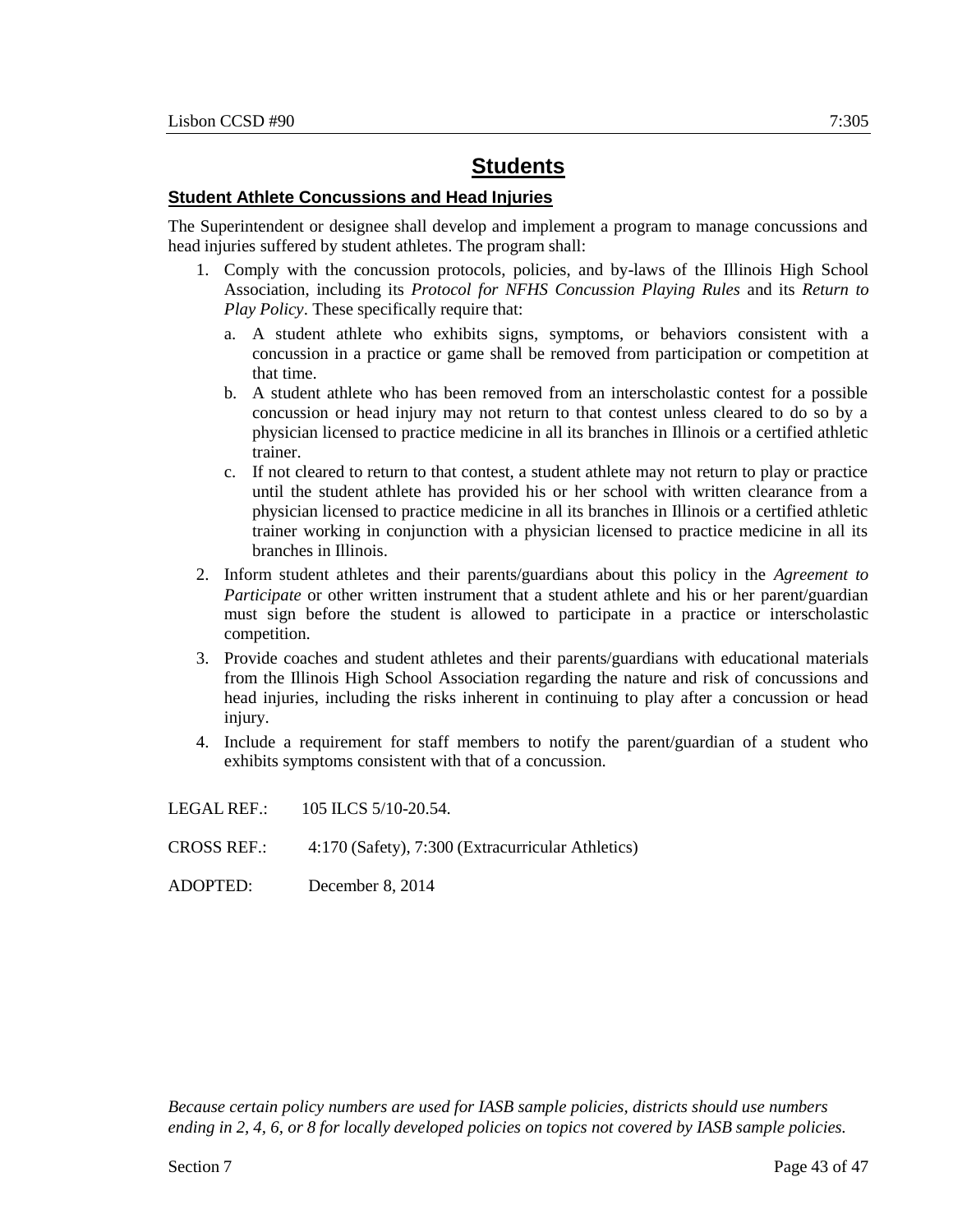## **Restrictions on Publications**

#### School-Sponsored Publications and Web Sites

School-sponsored publications, productions, and web sites are part of the curriculum and are not a public forum for general student use. School authorities may edit or delete material that is inconsistent with the District's educational mission.

All school-sponsored communications shall comply with the ethics and rules of responsible journalism. Text that is libelous, obscene, vulgar, lewd, invades the privacy of others, conflicts with the basic educational mission of the school, is socially inappropriate, is inappropriate due to the maturity of the students, or is materially disruptive to the educational process will not be tolerated.

The author's name will accompany personal opinions and editorial statements. An opportunity for the expression of differing opinions from those published/produced will be provided within the same media.

#### Non-School Sponsored Publications Accessed or Distributed On-Campus

For purposes of this section and the following section, a *publication* includes, without limitation: (1) written or electronic print material, and (2) audio-visual material, on any medium including electromagnetic media (e.g. images, MP3 files, flash memory, etc.), or combinations of these whether off-line (e.g., a printed book, CD-ROM, etc.) or on-line (e.g., any website, social networking site, database for information retrieval, etc.).

Creating, distributing and/or accessing non-school sponsored publications shall occur at a time and place and in a manner that will not cause disruption, be coercive, or result in the perception that the distribution or the publication is endorsed by the School District.

Students are prohibited from creating, distributing and/or accessing at school any publication that:

- 1. Will cause substantial disruption of the proper and orderly operation and discipline of the school or school activities;
- 2. Violates the rights of others, including but not limited to material that is libelous, invades the privacy of others, or infringes on a copyright;
- 3. Is socially inappropriate or inappropriate due to maturity level of the students, including but not limited to material that is obscene, pornographic, or pervasively lewd and vulgar, contains indecent and vulgar language, or *sexting* as defined by School Board policy and Student Handbooks; or
- 4. Is reasonably viewed as promoting illegal drug use.

Accessing or distributing "on-campus" includes accessing or distributing on school property or at school-related activities. A student engages in gross disobedience and misconduct and may be disciplined for: (1) accessing or distributing forbidden material, or (2) for writing, creating, or publishing such material intending for it to be accessed or distributed at school.

#### Non-School Sponsored Publications Accessed or Distributed Off-Campus

A student engages in gross disobedience and misconduct and may be disciplined for creating and/or distributing a publication that: (1) causes a substantial disruption or a foreseeable risk of a substantial disruption to school operations, or (2) interferes with the rights of other students or staff members.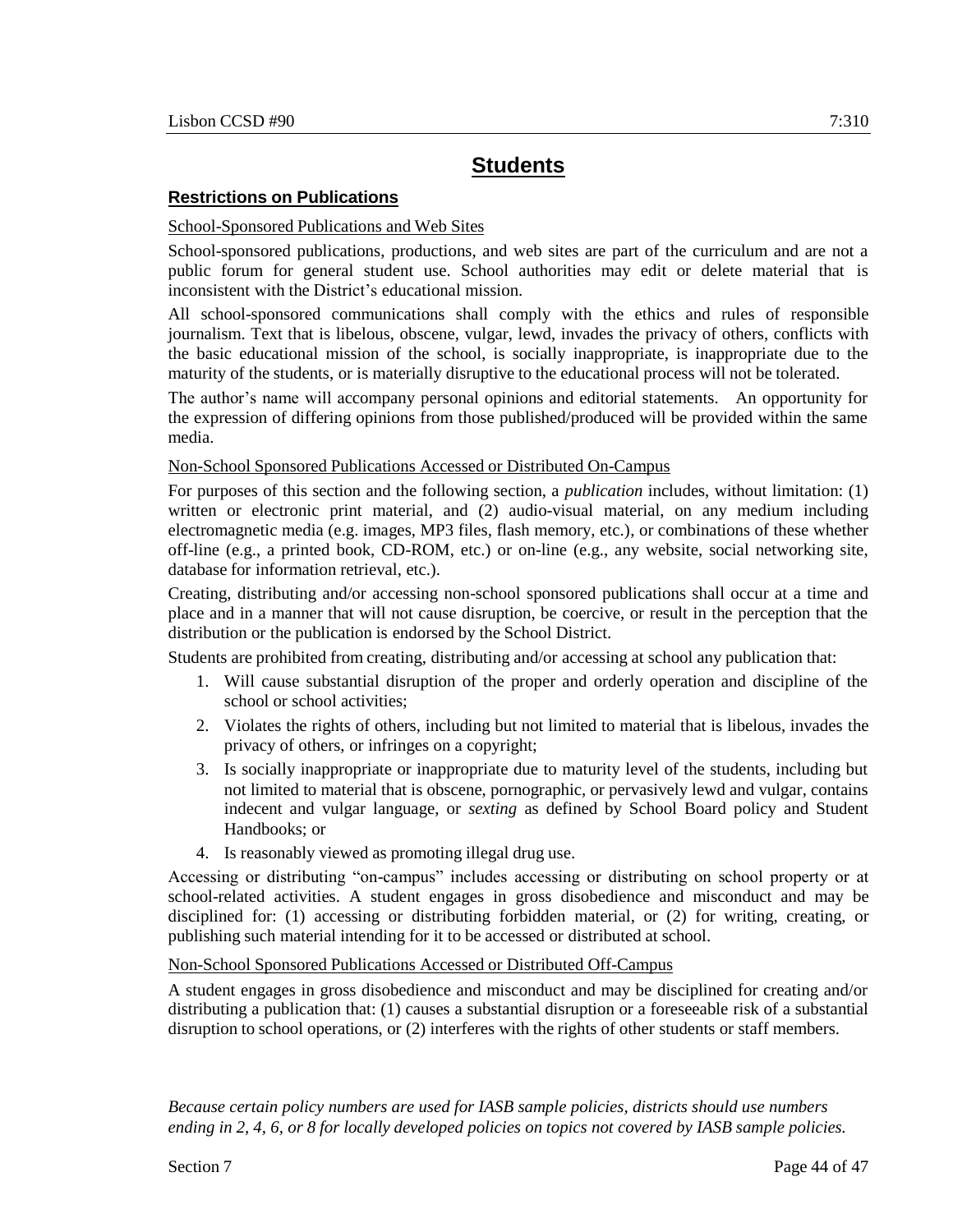| LEGAL REF.:        | Hazelwood v. Kuhlmeier, 108 S.Ct. 562 (1988).<br>Hedges v. Wauconda Community Unit School Dist. No. 118, 9 F.3d 1295 (7th Cir.<br>1993).<br>Tinker v. Des Moines Indep. Cmty. Sch. Dist., 89 S.Ct. 733 (1969).             |
|--------------------|----------------------------------------------------------------------------------------------------------------------------------------------------------------------------------------------------------------------------|
| <b>CROSS REF.:</b> | 6:235 (Access to Electronic Networks), 7:180 (Prevention of and Response to<br>Bullying, Intimidation, and Harassment), 8:25 (Advertising and Distributing<br>Materials in School Provided by Non-School Related Entities) |
| ADOPTED:           | December 8, 2014                                                                                                                                                                                                           |

Lisbon CCSD #90 7:325

## **Students**

## **Student Fund-Raising Activities**

Only the following organizations may solicit students on school grounds during school hours or during any school activity to engage in fund-raising activities:

- 1. School-sponsored student organizations; and
- 2. Parent organizations and booster clubs that are recognized pursuant to policy 8:90, *Parent Organizations and Booster Clubs*.

The Superintendent's implementing procedures shall provide that:

- 1. Fund-raising efforts shall not conflict with instructional activities or programs.
- 2. Fund-raising efforts must be voluntary.
- 3. Student safety is paramount and door-to-door solicitations are prohibited.
- 4. For school-sponsored student organizations, a school staff member must supervise the fundraising activities and the student activity funds treasurer must safeguard the financial accounts.
- 5. The fund-raising efforts must be to support the organization's purposes and/or activities, the general welfare, a charitable cause, or the educational experiences of students generally.
- 6. The funds shall be used to the maximum extent possible for the designated purpose.
- 7. Any fund-raising efforts that solicit donor messages for incorporation into school property (e.g., tiles or bricks) or placement upon school property (e.g., posters or placards) must:
	- a. Develop viewpoint neutral guidelines for the creation of messages;
	- b. Inform potential donors that all messages are subject to review and approval, and that messages that do not meet the established guidelines must be resubmitted or the donation will be returned; and
	- c. Place a disclaimer on all fundraising information and near the completed donor messages that all messages are "solely the expression of the individual donors and not an endorsement of any message's content by the District."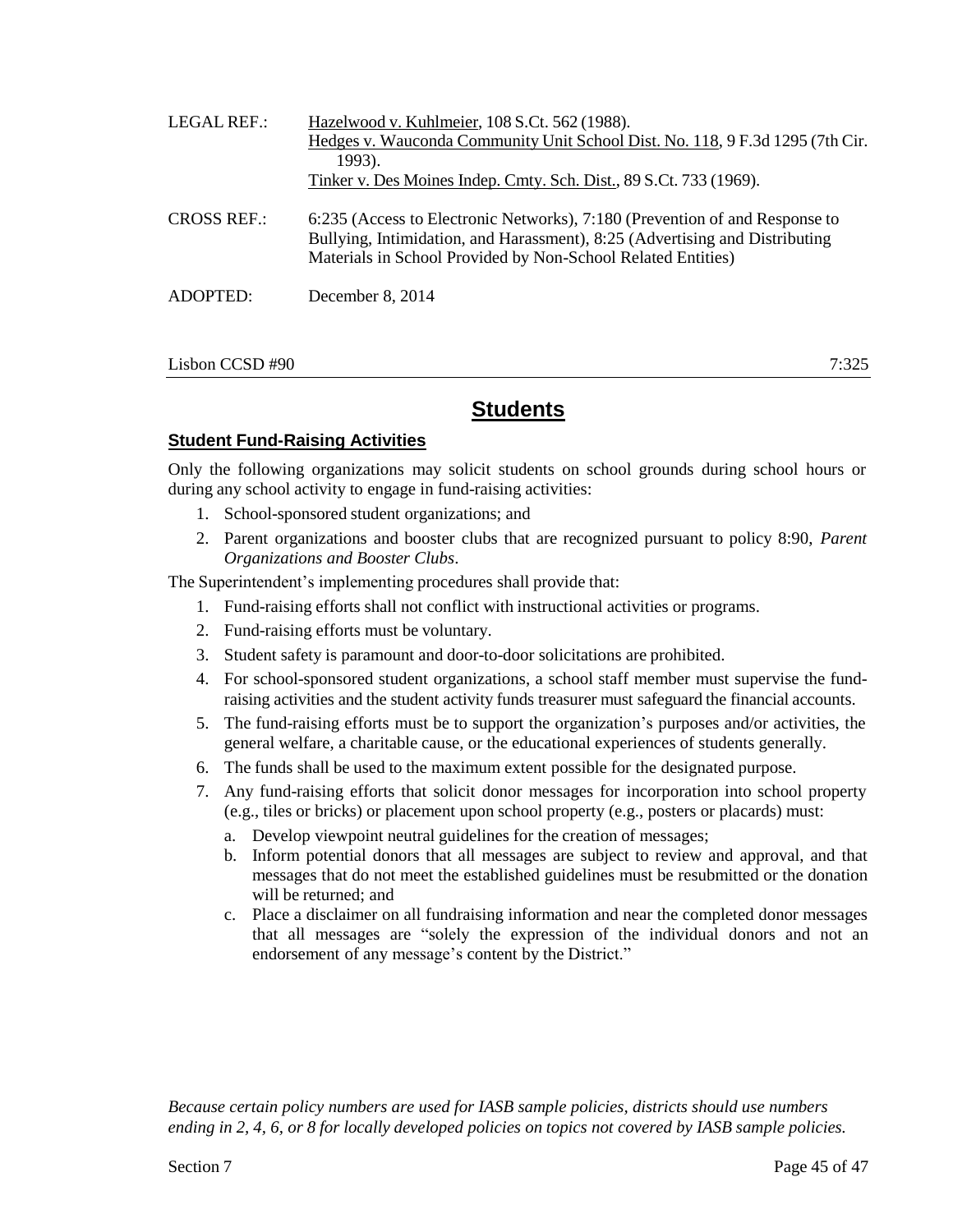LEGAL REF.: 105 ILCS 5/10-20.19(3).

CROSS REF.: 4:90 (Activity Funds), 8:80 (Gifts to the District), 8:90 (Parent Organizations and Booster Clubs)

ADOPTED: December 8, 2014

 $\Delta$ Lisbon CCSD #90 7:340

# **Students**

## **Student Records**

School student records are confidential. Information from them shall not be released other than as provided by law. A school student record is any writing or other recorded information concerning a student and by which a student may be identified individually that is maintained by a school or at its direction by a school employee, regardless of how or where the information is stored, except as provided in State or federal law as summarized below:

- 1. Records kept in a staff member's sole possession.
- 2. Records maintained by law enforcement officers working in the school.
- 3. Video and other electronic recordings (including without limitation, electronic recordings made on school buses) that are created in part for law enforcement, security, or safety reasons or purposes. The content of these recordings may become part of a school student record to the extent school officials create, use, and maintain this content, or it becomes available to them by law enforcement officials, for disciplinary or special education purposes regarding a particular student.
- 4. Any information, either written or oral, received from law enforcement officials concerning a student less than the age of 17 years who has been arrested or taken into custody.

State and federal law grants students and parents/guardians certain rights, including the right to inspect, copy, and challenge school student records. The information contained in school student records shall be kept current, accurate, clear, and relevant. All information maintained concerning a student receiving special education services shall be directly related to the provision of services to that child. The District may release directory information as permitted by law, but a parent/guardian shall have the right to object to the release of information regarding his or her child. However, the District will comply with an *ex parte* court order requiring it to permit the U.S. Attorney General or designee to have access to a student's school records without notice to, or the consent of, the student's parent/guardian.

The Superintendent shall fully implement this policy and designate an *official records custodian* for each school who shall maintain and protect the confidentiality of school student records, inform staff members of this policy, and inform students and their parents/guardians of their rights regarding school student records.